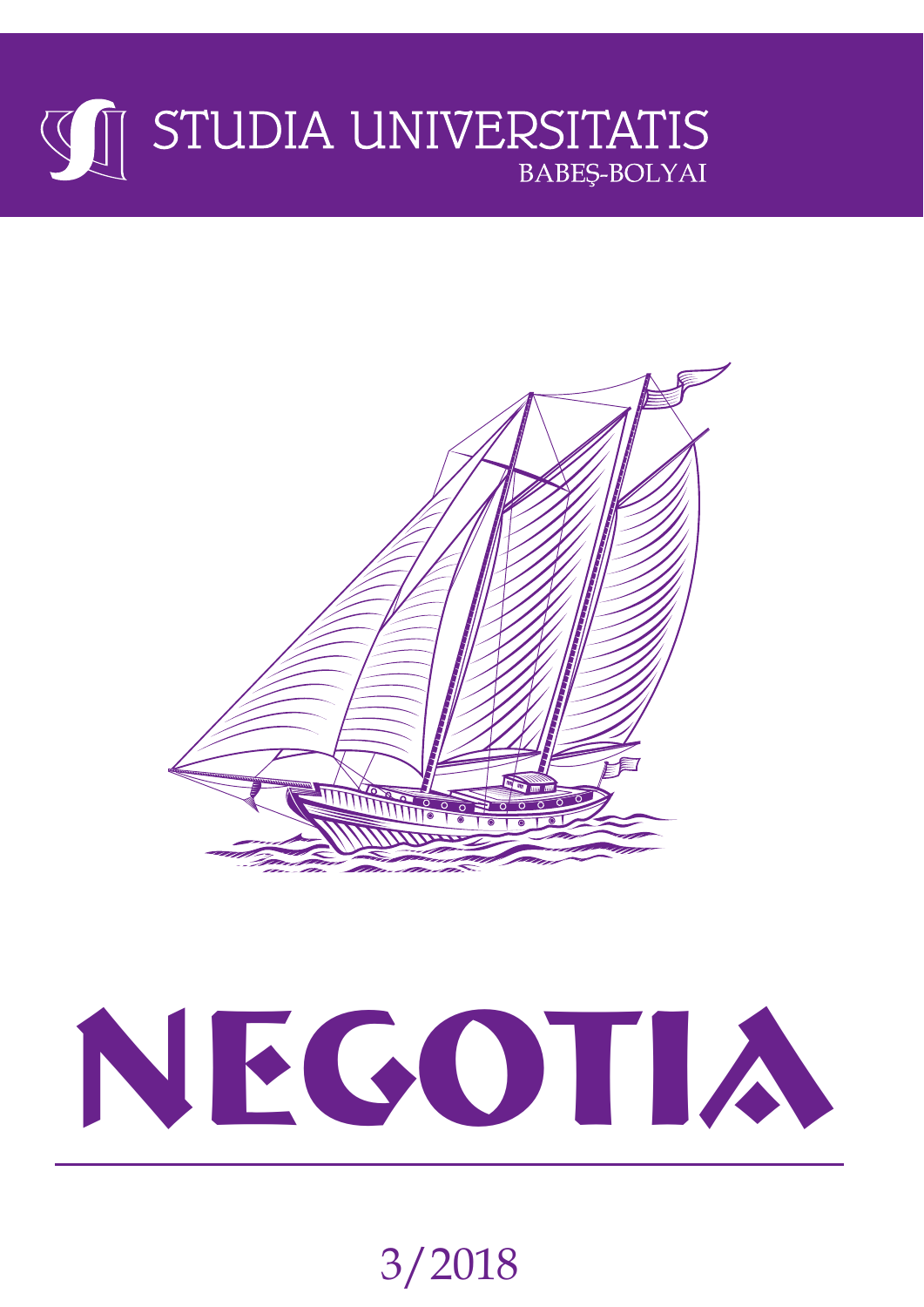# **STUDIA UNIVERSITATIS BABEŞ‐BOLYAI NEGOTIA**

**3/2018**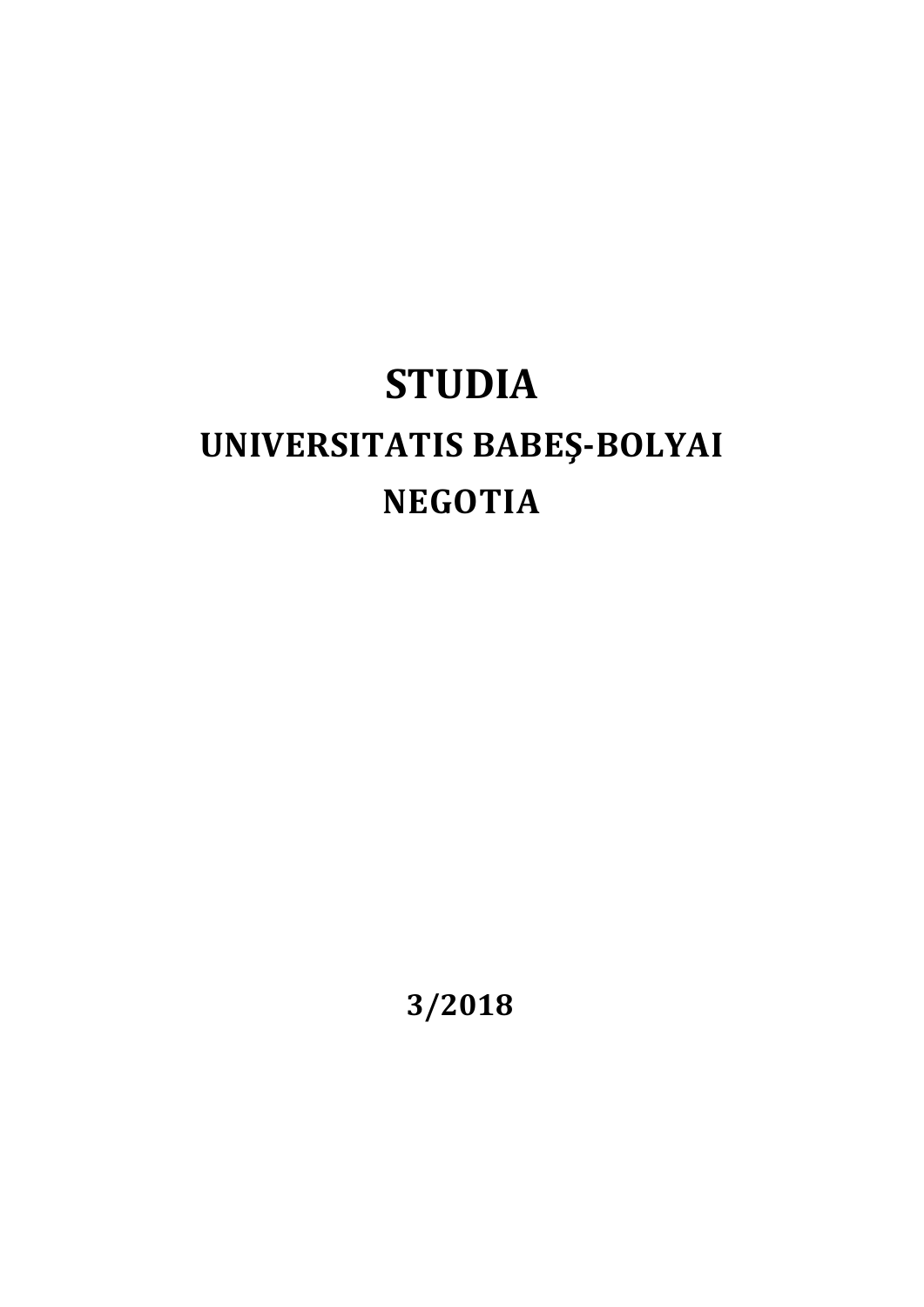## **EDITORIAL BOARD OF STUDIA UNIVERSITATIS BABEŞ‐BOLYAINEGOTIA**

#### **EDITOR‐IN‐CHIEF:**

Assoc. Prof. IOAN ALIN NISTOR, Babeş-Bolyai University, Cluj-Napoca, Romania

#### **EXECUTIVE EDITOR:**

Prof. dr. CORNELIA POP, Babes-Bolyai University, Cluj-Napoca, Romania

#### **CO‐EXECUTIVE EDITOR:**

Prof. dr. SVEN M. LAUDIEN, Macromedia University of Applied Sciences, Business School Stuttgart, Germany

#### **EDITORIAL BOARD:**

Prof. dr. PARTENIE DUMBRAVA, Babes-Bolyai University, Cluj-Napoca, Romania Prof. dr. MASAHIKO YOSHII, Kobe University, Japan Prof. dr. JÁNOS SZÁZ, Corvinus University, Budapest, Hungary Prof. dr. PHILIPPE BURNY, Université de Liège, Liège, Belgium Prof. dr. MARILEN PIRTEA, West University, Timişoara, Romania Prof. dr. SEDEF AKGÜNGÖR, Dokuz Eylül University, Izmir, Turkey Prof. dr. STANISLAVA ACIN SIGULINSKI, Subotica University of Novi Sad, Serbia Prof. dr. DJULA BOROZAN, J.J. Strossmayer University of Osijek, Osijek, Croatia Prof. dr. CORNELIA POP, Babes-Bolyai University, Cluj-Napoca, Romania Prof. dr. IOAN CRISTIAN CHIFU, Babes-Bolyai University, Cluj-Napoca, Romania Prof. dr. SMARANDA COSMA, Babeş-Bolyai University, Cluj-Napoca, Romania Prof. Ing. MIROSLAV SVATOŠ, CSc., Czech University of Life Science, Prague, Czech Republic Prof. dr. SIMEON KARAFOLAS, Technological Educational Institute (TEI) of Western Macedonia, Greece

Prof. UEK Dr. hab. MAREK ĆWIKLICKI, Cracow University of Economics, Poland Prof. UEK Dr. hab. KRZYSZTOF WACH, Cracow University of Economics, Poland Assoc. Prof. dr. IVANA KRAFTOVA, University of Pardubice, Czech Republic Assoc. Prof. dr. MEDET YOLAL, Anadolu University, Eskisehir, Turkey Assoc. Prof. dr. KAREL TOMŠÍK, Czech University of Life Sciences, Prague, Czech Republic Assoc. Prof. dr. BERNA KIRKULAK-ULUDAG, Dokuz Eylül University, Izmir, Turkey Assoc. Prof. dr. PHAPRUKE USSAHAWANITCHAKIT, Mahasarakham University, Maha Sarakham, Thailand

Assoc. Prof. dr. OVIDIU IOAN MOISESCU, Babes-Bolyai University, Cluj-Napoca, Romania Assoc. Prof. dr. ELENA DANA BAKO, Babeş‐Bolyai Univesity, Cluj‐Napoca, Romania Assoc. Prof. dr. MARIA-ANDRADA GEORGESCU, National University of Political Studies and Public Administration, Romania

Assist. Prof. dr. GURHAN AKTAS, Dokuz Eylül University, Izmir, Turkey Senior Lect. PETER JOHN RAS, Tshwane University of Technology, South Africa Senior Lect. dr. SUSANNA LEVINA MIDDELBERG, North-West University, Potchefstroom, South Africa 

Lect. dr. GAMON SAVATSOMBOON, Mahasarakham University, Maha Sarakham, Thailand Assoc. Prof. dr. OANA GICĂ, Babeş-Bolyai University, Cluj-Napoca, Romania Independent financial analyst ELISA RINASTITI MURESAN, Seattle, USA

#### **SECRETARIES OF THE EDITORIAL BOARD:**

Assoc. Prof. dr. OANA GICĂ, Babes-Bolyai University, Clui-Napoca, Romania Lect. dr. MARIA MONICA COROS, Babes-Bolyai University, Cluj-Napoca, Romania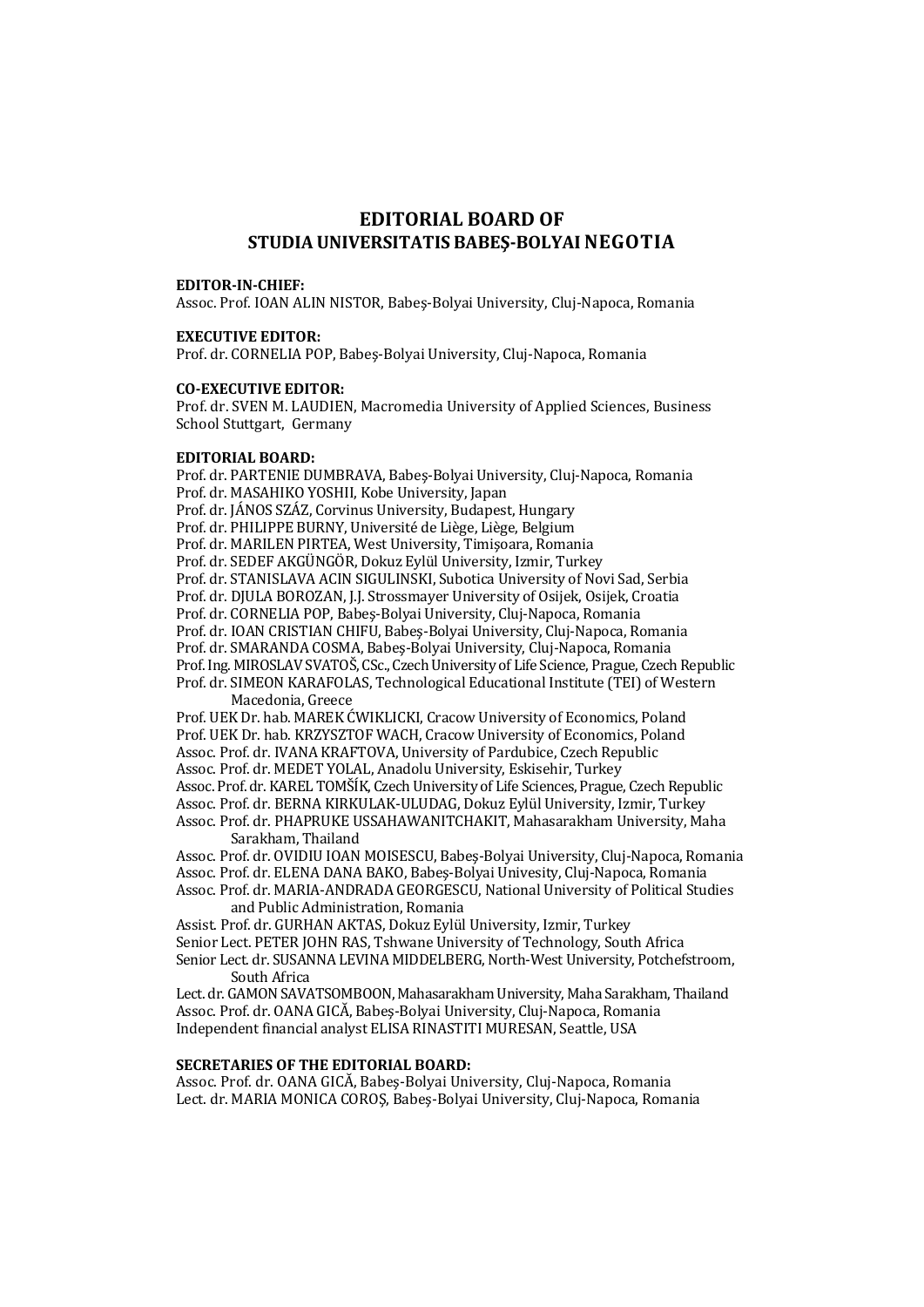**YEAR Volume 63(LXIII) 2018 MONTH SEPTEMBER ISSUE 3**

**PUBLISHED ONLINE: 2018‐09‐30 PUBLISHED PRINT: 2018‐09‐30 ISSUE DOI:10.24193/subbnegotia.2018.3**

# **S T U D I A UNIVERSITATIS BABEŞ–BOLYAI NEGOTIA**

**3**

**STUDIA UBB EDITORIAL OFFICE:** B.P. Hasdeu no. 51, 400371 Cluj‐Napoca, Romania, Phone + 40 264 405352; office@studia.ubbcluj.ro

#### **CONTENT – SOMMAIRE – INHALT – CUPRINS**

| AURELIAN SOFICĂ, SMARANDA COSMA, Extended Marketing Mix (7Ps)                                                                      |
|------------------------------------------------------------------------------------------------------------------------------------|
| CARMEN MIHAELA BĂBĂIȚĂ, DAMARIS GALAȚI, ANDREA NAGY, Discovering                                                                   |
| ADELINE-CRISTINA COZMA, MONICA-MARIA COROS, The Locals' Opinions<br>and the Development of Sustainable Tourism in Rodna Commune 43 |
| IOANA MARIA TRIPON, Competitiveness in Tourism: A Theoretical Outlook 67                                                           |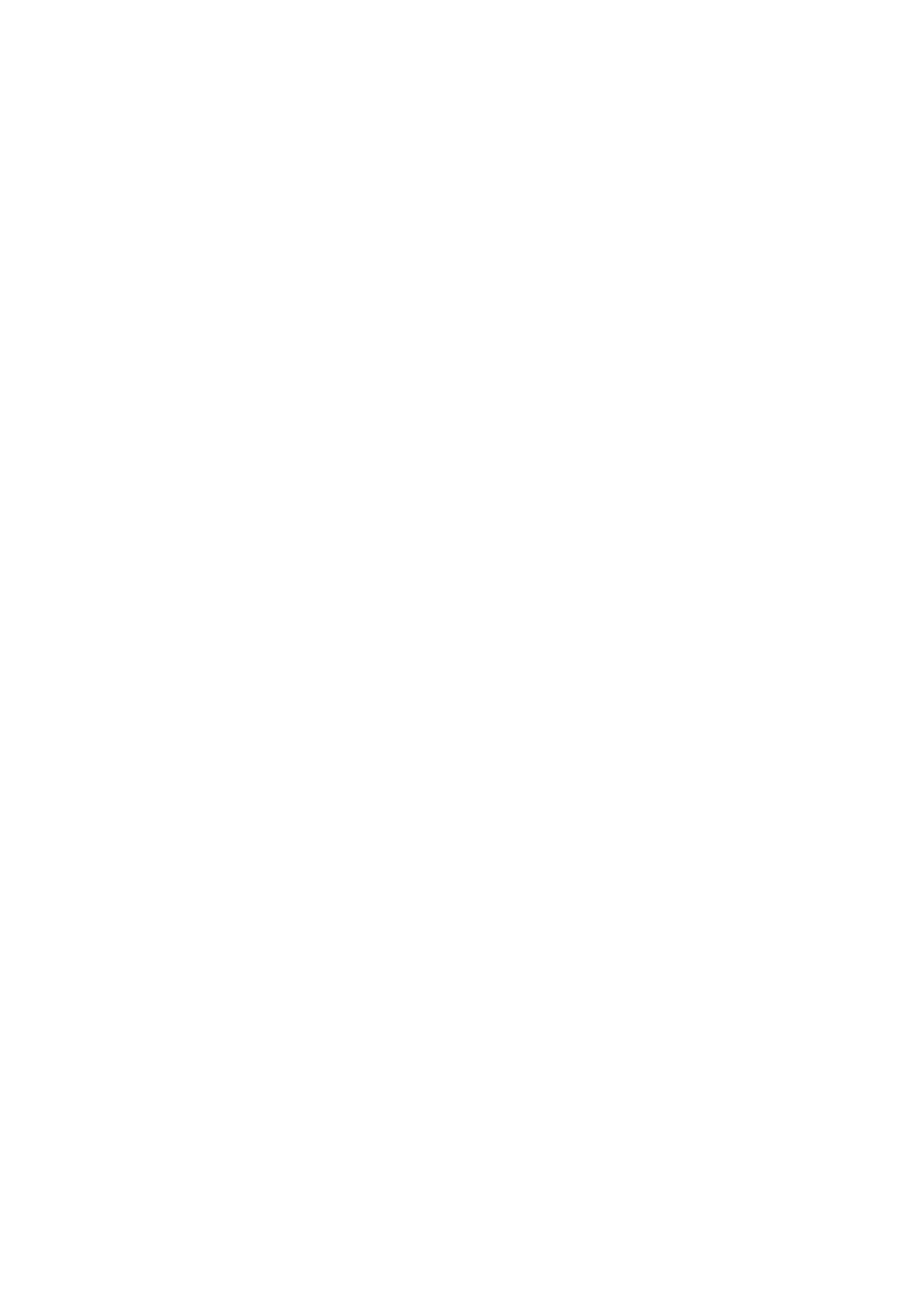# **EXTENDED MARKETING MIX (7PS) AND HRM RECRUITING. HOW TO SELL A JOB**

# **AURELIAN SOFICĂ<sup>1</sup> AND SMARANDA COSMA2**

**ABSTRACT.** The need to merge marketing and human resource management gained momentum in the last two decades. The paper addresses the extended marketing mix, or the 7Ps of marketing, identifies and operationalize specific HRM components that fit this framework. Employment marketing mix (EMM) offers a framework on which, in a social constructionist manner, real and useful tools can be developed.

**Key words:** human resource management, marketing, employee branding, marketing mix, extended marketing mix, employment marketing mix.

**JEL** classification: M51, M31

 

**Recommended citation:** Sofica, A., Cosma, S., *Extended Marketing Mix (7PS) and HRM Recruiting. How to Sell a Job,* Studia UBB Negotia, vol. 63, issue 3 (September), 2018, pp. 5-26, doi:10.24193/subbnegotia.2018.3.01.

*<sup>1</sup> Lecturer, Dr., Babeș‐Bolyai University, Faculty of Business, Cluj‐Napoca, Romania, aurelian.sofica@tbs.ubbcluj.ro*

*<sup>2</sup> Professor, Dr., Babeș‐Bolyai University, Faculty of Business, Cluj‐Napoca, Romania, smaranda.cosma@tbs.ubbcluj.ro*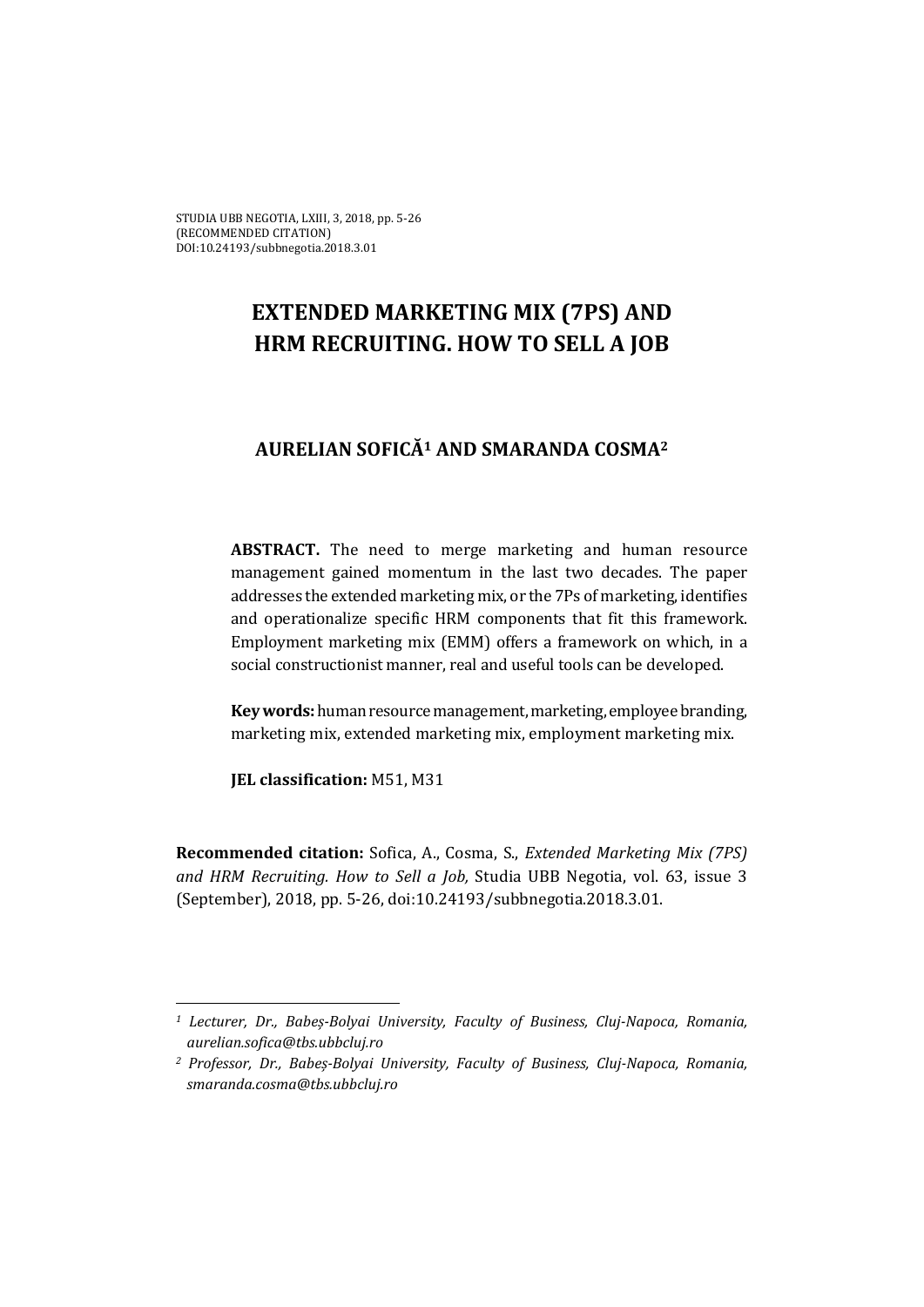#### **Introduction**

Companies should look at the social, political, economic, cultural and technological trends that are shaping the markets and try to position themselves accordingly (Charted Institute of Marketing, 2009). This kind of marketing strategy started to permeate the HR recruiting strategy because of the challenges posed by recruiting the Y generation, a generation that is described by Eisner  $(2005, p.5)$  in laudatory terms, as "the most technically literate, educated, and ethnically diverse generation in the history". In this context, companies that need valuable human resources cannot afford to wait for the candidates to come to them but they need to proactively identify them (segment the market in great detail), design a job that fits their profile (just like designing a product or services), persuade them to apply for the job (advertising), select and hire them (close the deal and make the sale) and engage them continuously (post) sales and support activities). The need to merge marketing and human resource management gained momentum in the last two decades.

The relation between human resource management and marketing is not a new story, now is almost 22 years in to the marriage. Ambler and Barrow (1996) launched the connection between marketing and human resource management coining the term "*employer branding*" "…the package of functional, economic and psychological benefits provided by employment, and identified with the employing company" (Ambler and Barrow, 1996, p.187), a concept that infused pretty quick not only the academic environment but also the HRM practices. (Dell and Ainspan, 2001). Gradually it became generally accepted that "The labour market... has at last become a true market: wide open, uncontrolled by individual companies, and unconstrained by geography. And executives need to start treating it like a market. No longer can recruiting be viewed as a reactive, largely clerical function buried in the human resources department. It needs to be refashioned to look much more like the marketing function itself. The hiring process, after all, has become nearly indistinguishable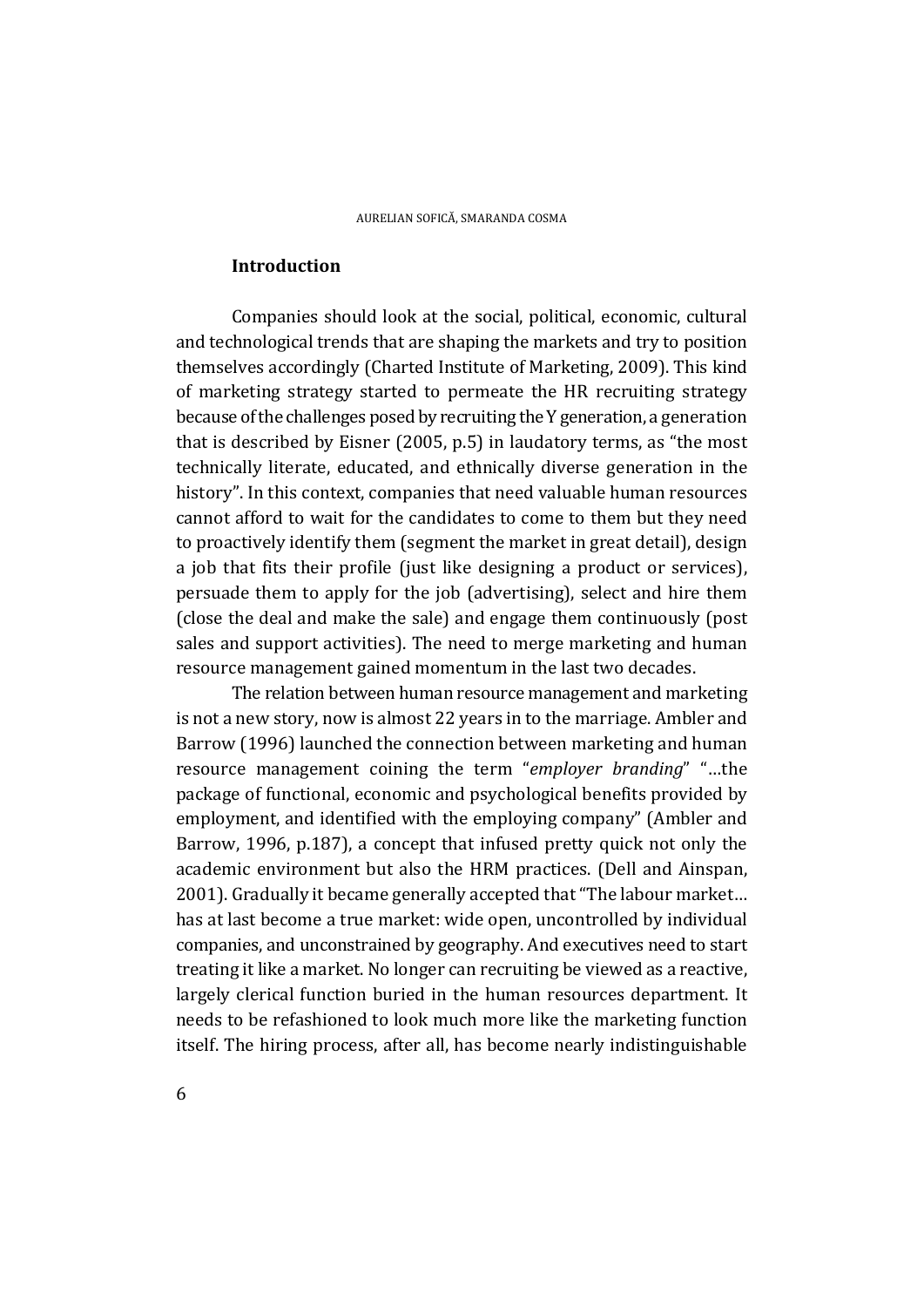from the marketing process. Job candidates today need to be approached in much the same way as prospective customers: carefully identified and targeted, attracted to the company and its brand, and then sold on the job." (Cappelli, 2001, p. 141). Reasons behind the investment in the employer branding is the fact that a good image create an inertia for the recruiting process, a continuum hands free recruiting campaign, responsible for generating candidates for the specific jobs but also spontaneous or unsolicited candidates, representing a good indicator for the power of the brand. The companies, especially on this rapid changing labour market realized the importance of proactive recruiting attitude, especially in the face of the powerful influence the generational shift exert over the demographic landscape of the labour market.

The paper addresses the extended marketing mix, or the 7Ps of marketing - identifies and starts the process of operationalizing specific HRM components that fit this framework, building on previous literature and connecting practice with literature. According to Constantinides  $(2006, p.407)$ , marketing scholars should focus their efforts in formulating the conceptual foundations and marketing methodologies that better address the needs of today's and tomorrow's marketer. The same need applies to the specific intersection between HRM and marketing practices. The long term purpose of the paper is to develop coherent tools helpful in human resources sourcing in a more structured, efficient and sustainable manner. 

#### **Literature review**

The link between marketing and recruiting is quite general, covering various marketing concepts but not addressing the marketing mix. Marketing concepts were used to recruit: sports club members (McKnight et al., 2014), army employees (Dertouzos and Garber, 2006), students for doctoral programs (Holdford and Straton, 2000, Davis and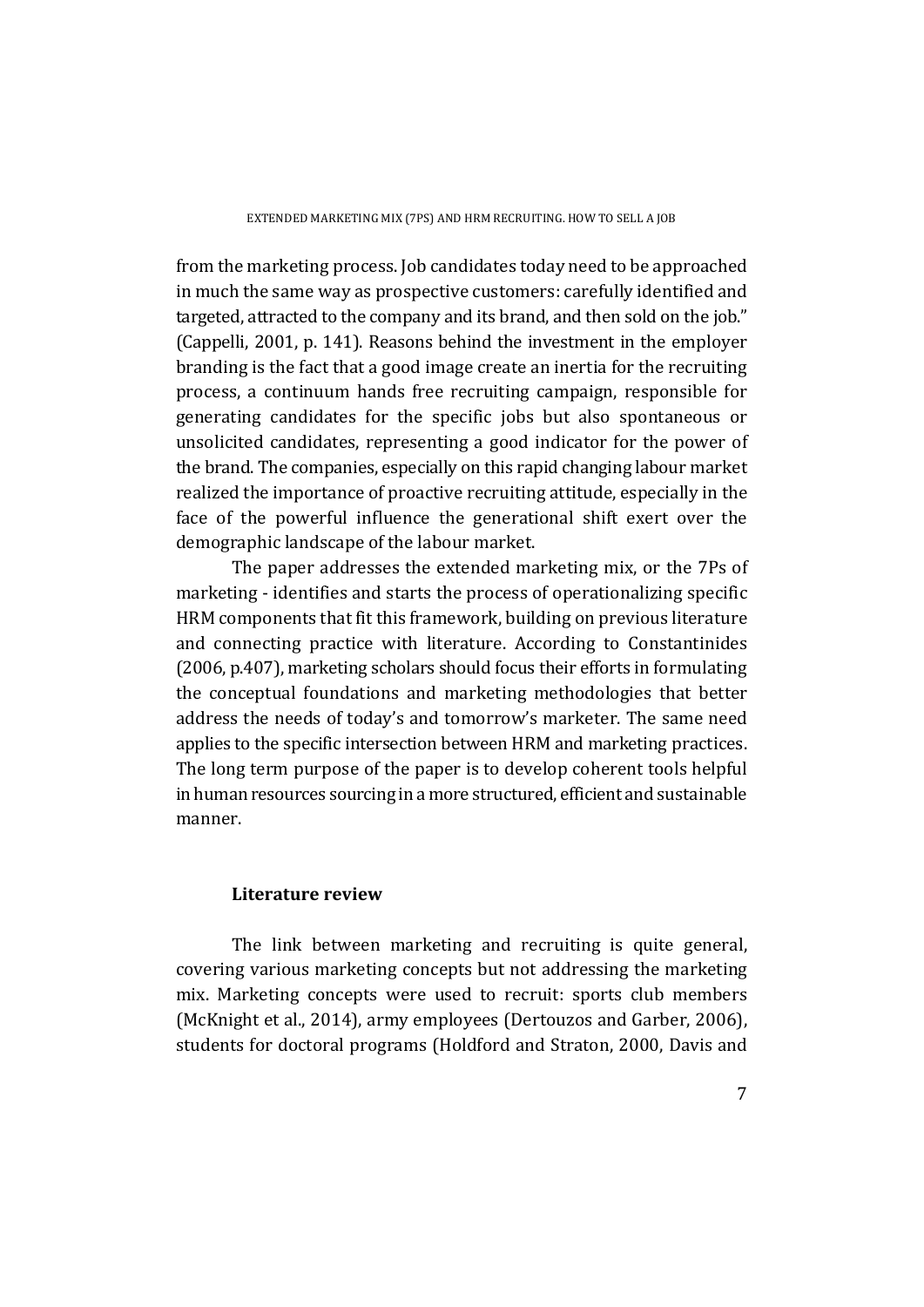McCarthy, 2005), graduate engineers (Maurer et al., 1992). Articles that address the *specific link between marketing mix and recruitment* are hard to find. Mitchel and Taylor (2004) and Katherine et al. (2008) recommend using the theoretical framework of marketing mix (4Ps) for volunteer recruiting. Extended marketing mix (7Ps) is used by Galli et al. (2014) to facilitate people recruiting for trials in pharmaceutical industry and by Ivy (2008) in order to help recruiting MBA students in a highly competitive market. 

O'Donohue & Hanson (2008), Wickham & O'Donohue (2009) seem to be the first ones that started building a sound interdisciplinary bridge between the extended marketing mix and human resource management - employee relationship. In doing so they developed a conceptual infrastructure, showing how a central tool from marketing theory and practice (extended marketing-mix or the 7P's of marketing) can be translated in to the HR practice (the management of the employment relationship). In order to reach the target of being the *employer of choice or EOC* (strategy of positioning on the labour market on a poll position, in order to attract high-quality employees) and to offer a real *employment value proposition (EVP)* or EVP (unique, specific traits embedded in to the employer brand identity, meant to set the organization apart from competitors in some meaningful way), an organization should align in a cohesive manner the extended marketing mix (product, price, place, promotion, process, people and physical evidence) with the employment practices in what authors coined, *employment marketing mix (EMM)*. This mix should be able in a more coherent way to attract, retain and motivate the targeted candidates/employees. They reframe the employment relationship as a product/service, destined to be consumed on the labour market by potential clients, and paid with their labour/skills. Reframing things like this offers a clearer view over this fuzzy domain, solves the implementation issues associated with translation of the marketing concepts in to the practice of HR and opens a canvas for useful tools development.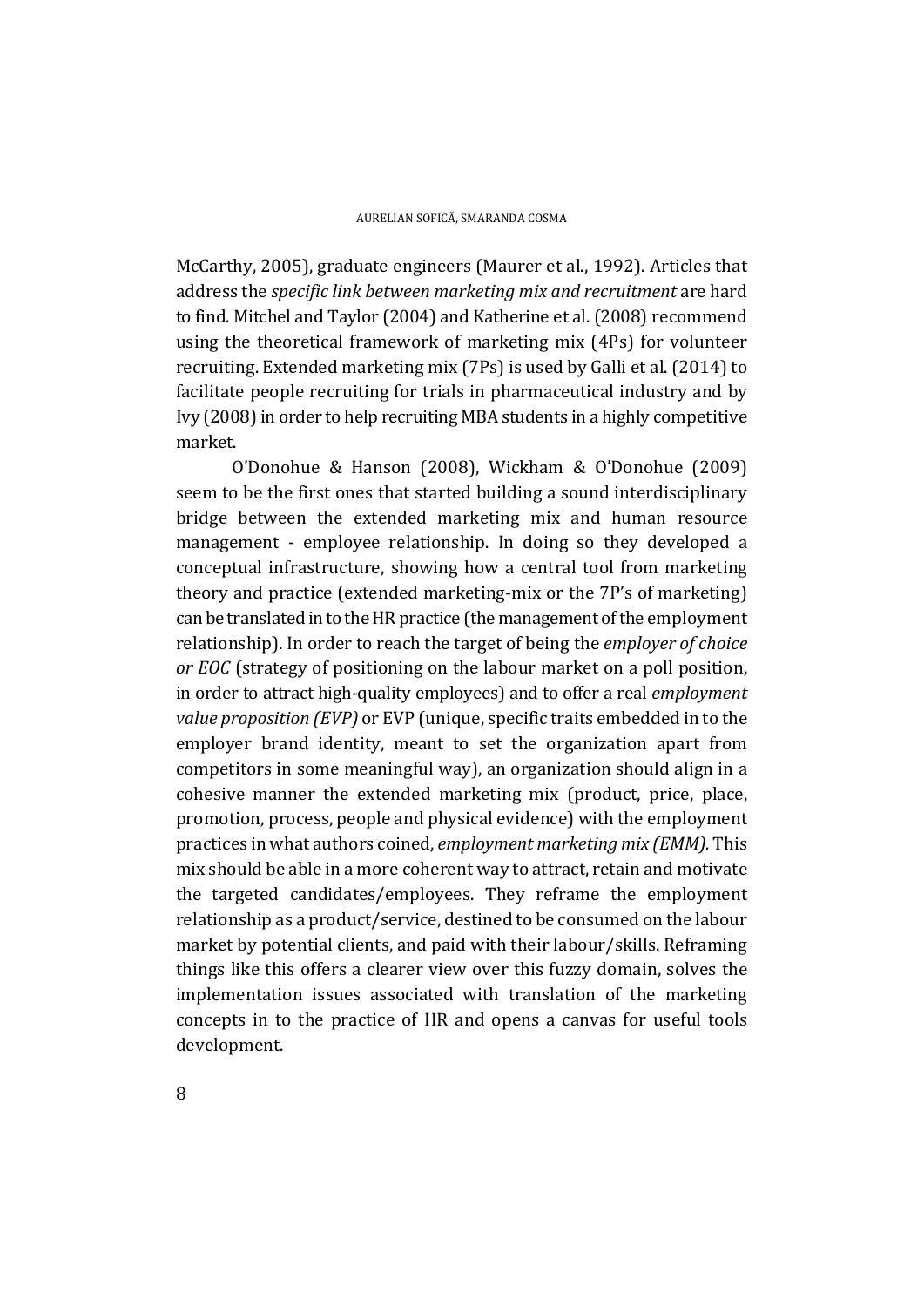Marketing Mix (MM) is considered as one of the "*most important* conceptual breakthroughs" in marketing (Sheth et al. 1988) and represents the core theory of this paper. The original format of the MM was developed from McCarthy (1964) as 4 elements: Product, Price, Promotion and Place. The concept was further established by Kotler (1967) which designed a mathematical model allowing the optimal allocation of the marketing effort based on these four dimensions. Due to its simplicity and practical utility, and in spite of various critics from the academic area, the model was quickly embraced by practitioners (Constantinides, 2006). Marketing mix was extended few years later by Booms and Bittner (1980) from four to seven by adding 3 components suitable for services industry: People, Process and Physical Evidence and according to Rafiq and Ahmed (1995) accentuate the importance of this 3 new dimensions especially in the service marketing area due to the level of social interaction ignored in the previous model. So, the Extended Marketing Mix (EMM) gets 7Ps: Product, Price, Promotion, Place, People, Process and Physical Evidence.

Constantinides (2006) warns about two *major limitation of the classic Marketing Mix* (4Ps): *internal orientation and lack of interactivity*. Internal orientation means that the 4Ps lacks monitoring the external environment (competition) with specific attention to the frequently changing consumer behaviour and needs (trends). It is a process of innovation and adaptation necessary to respond to these challenges. Lack of personalization is based in the significant shifts in the consumer behaviour (individualization, diminishing brand preference, value orientation, increased sophistication, etc.). Technology not only reduces transaction and switching costs but also offers customers more choices, global access to products and services and new possibilities in addressing individual specific needs. The quality of the personal relationship between seller and customer and successful customer retention are becoming central. The academic contesters of the model identified a series of gaps and proposed new elements or substitute the existing one (Constantinides, 2006). Because of the multiple  $\arccos$ / orientations marketing developed in (consumer marketing, relationship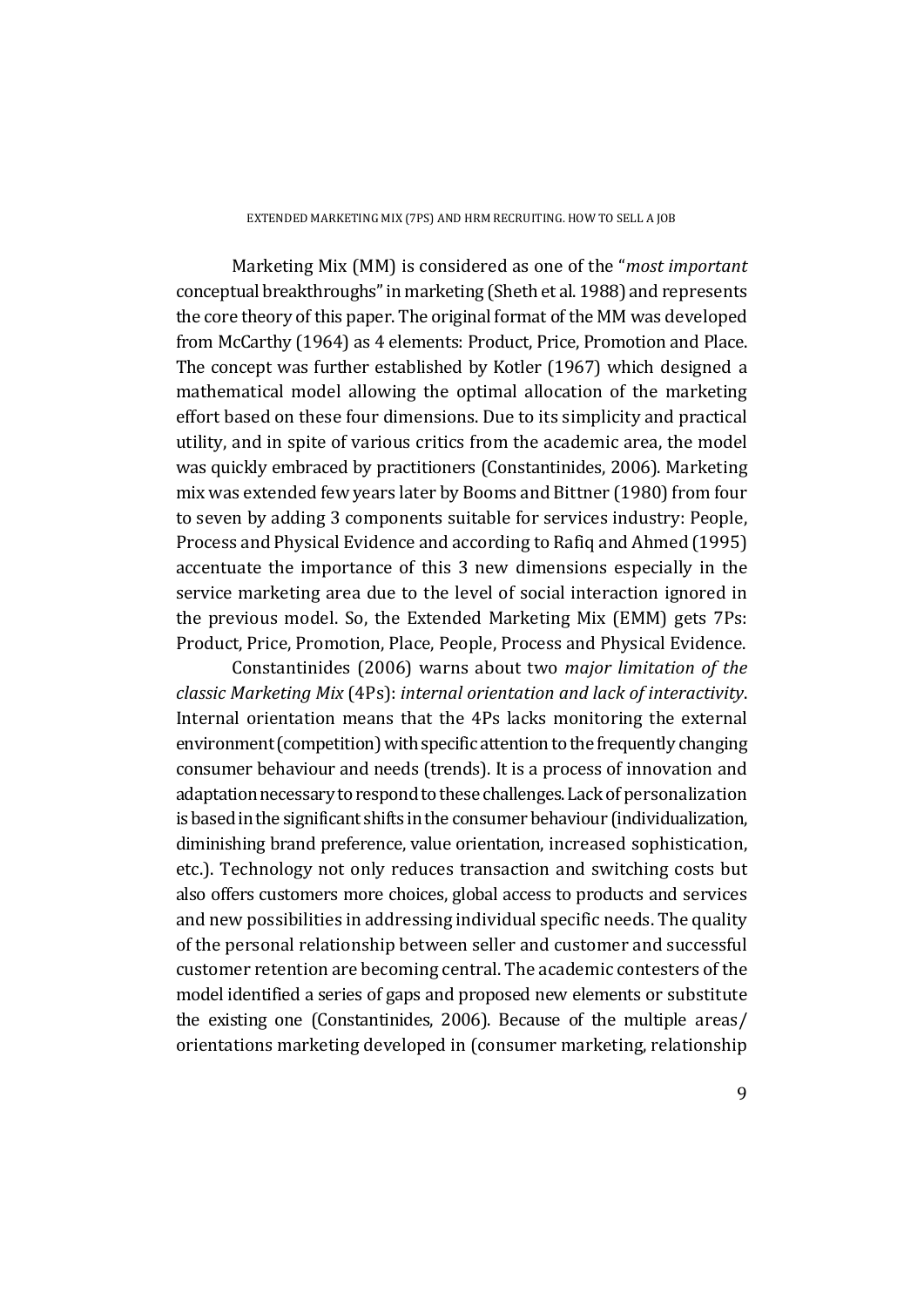marketing, service marketing, e-marketing, internal marketing, etc.), the marketing mix dimensions/variables became myriad and hyper-specialized.

One such area adding new insight into the Marketing Mix is *Consumers Marketing* and the main concern is the changing nature of consumer's needs, nature and behaviour. The variables added from this  $area are: \bullet$  political power and public opinion (encapsulating customers, environment and competition); • services and staff; • customer, competition, and corporation; • value, viability, variety, volume, and virtue; • productperformance, price-penalty, promotion-perceptions, and place-process (Kotler (1984), Doyle (1994), Ohmae (1982), Bennett (1997), Yudelson  $(1999)$  as cited by Constantinides  $(2006)$ ).

Another area contributing to the Marketing Mix is *Relationship Marketing* – developed on the importance of building customer loyalty trough meaningful relations. The variables added from this area are: • customer orientation 4Cs: customer needs, convenience, cost for customer and communication; • Retention Marketing Mix: product extras, reinforcing promotions, sales-force connections, specialized distributions, post-purchase communication; • dynamics of relationships, networks and interaction; • pursuit of personalization: personalization, personnel, physical assets, procedures; • information-intensive strategies: communication, customization, collaboration, and clairvoyance: • Marketing Relationship trilogy: relationship, neo-relationship marketing and networks (Lauterborm (1990), Rozenberg and Czepiel (1992), Gummesson (1994, 1997), Goldsmith (1999), Petterson and Ward (2000), Haley (2001) as cited by Constantinides (2006)).

The third area contributing to the Marketing Mix is *Services Marketing* and deals with the differences between tangibles and intangibles. Services can be seen as separated by products but also as an augmented product dimensions that helps with the differentiation. The variables added from this area are:  $\bullet$  participants, physical evidence and process; • elements for services: concept, cost, channels, and communication; • traits needed to be considered in Marketing Mix: intangibility, inseparability,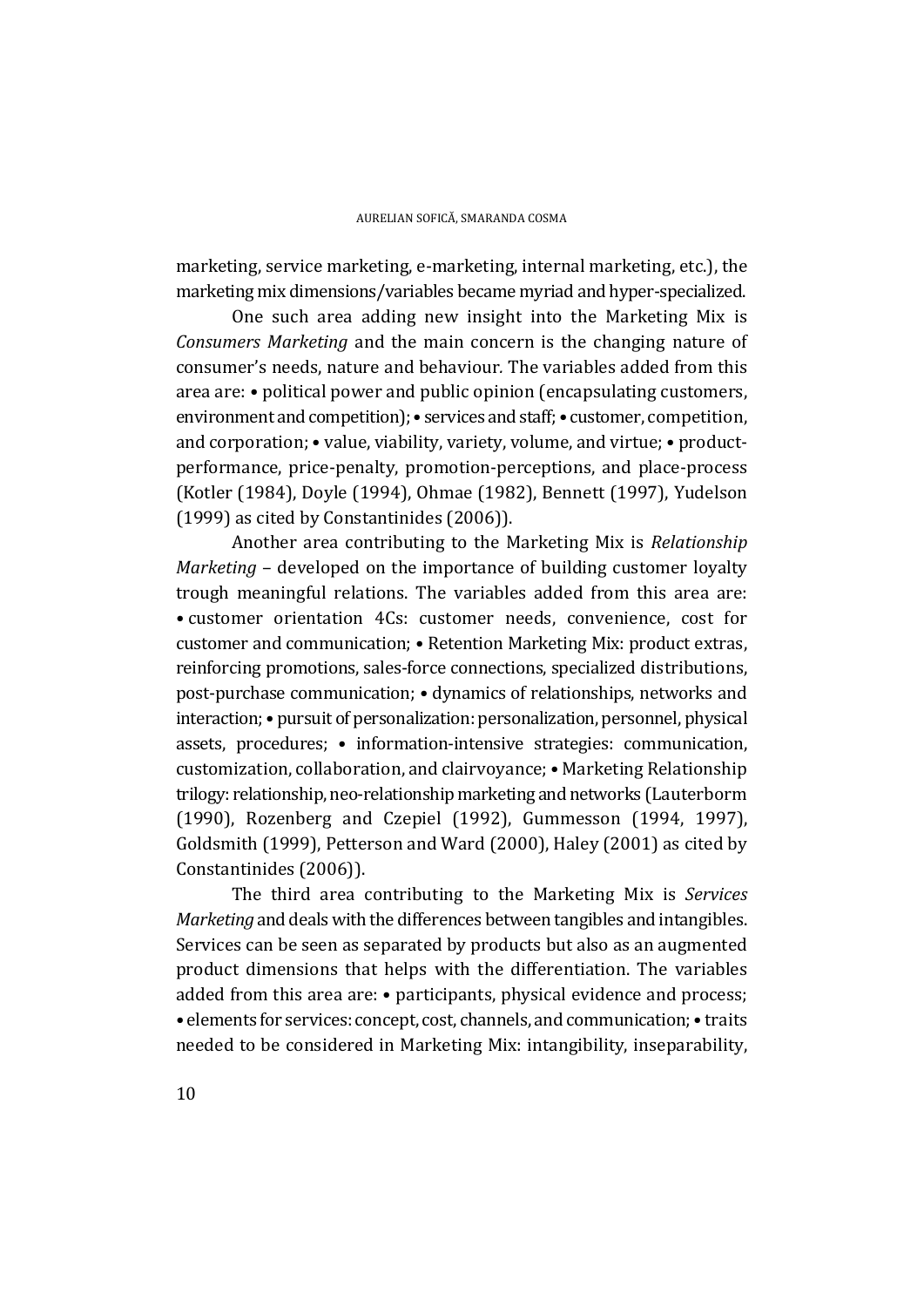$perishability$  and variability:  $\bullet$  differentiation based on market segmentation and positioning, customer contact and unique vision on quality;  $\bullet$  critical factor is the customer experience: actors, audience, setting, performance; • price, brand, packaging, relationship (Booms and Bitner (1981), Brunner (1989), Ruston and Carson (1989), Fryar (1991), Grove et al., (2000), Backwith (2001), as cited by Constantinides (2006)).

The fourth area contributing to the Marketing Mix is *E*-*Marketing* and deals with the greater engagement of the businesses in online activities. The variables added from this area are:  $\bullet$  changes that communication capabilities will bring in the Internet era: product  $-$  co-design and production, price – more transparency, place – direct contacts with customer, promotion – more control of the customer, interaction;  $\cdot$  E-Marketing the  $5W$ 's: who – target audience, market, what – content, when – timing and updating, where  $-$  findability, why  $-$  unique selling proposition;  $\bullet$  principles of building a website: web planning  $-$  defining mission and goals, web access – how to get web entry, site design and implementation – content, site promotion management and evaluation  $-$  commercial and managerial aspects; • Internet based marketing: Potential audience, integration, marketing support, brand migration, strategic partnerships, organizational structure and budget;  $\bullet$  five new P's: paradox, perspective, paradigm, persuasion and passion;  $\bullet$  online marketing as: community building, original event programming, convenience and connectivity; • end consumer controls the market, network systems should define the orientation, a new triad needs to be taken in to account - marketer, employee and customer; • 4S model: scope (strategic issues), site (operational issues), synergy (organizational issues) and system (technological issues) (Peattie  $(1997)$ , Mosley-Matchett  $(1997)$ , Evans and King  $(1999)$ , Chaffey et al. (2000), Lawrence (2000), Kambil and Nunes (2000), Schultz (2001), Constantinides (2002), as cited by Constantinides (2006)).

The fifth area contributing to the Marketing Mix is *Internal Marketing* and this area deals with the strategy for developing relationships between staff across internal organizational boundaries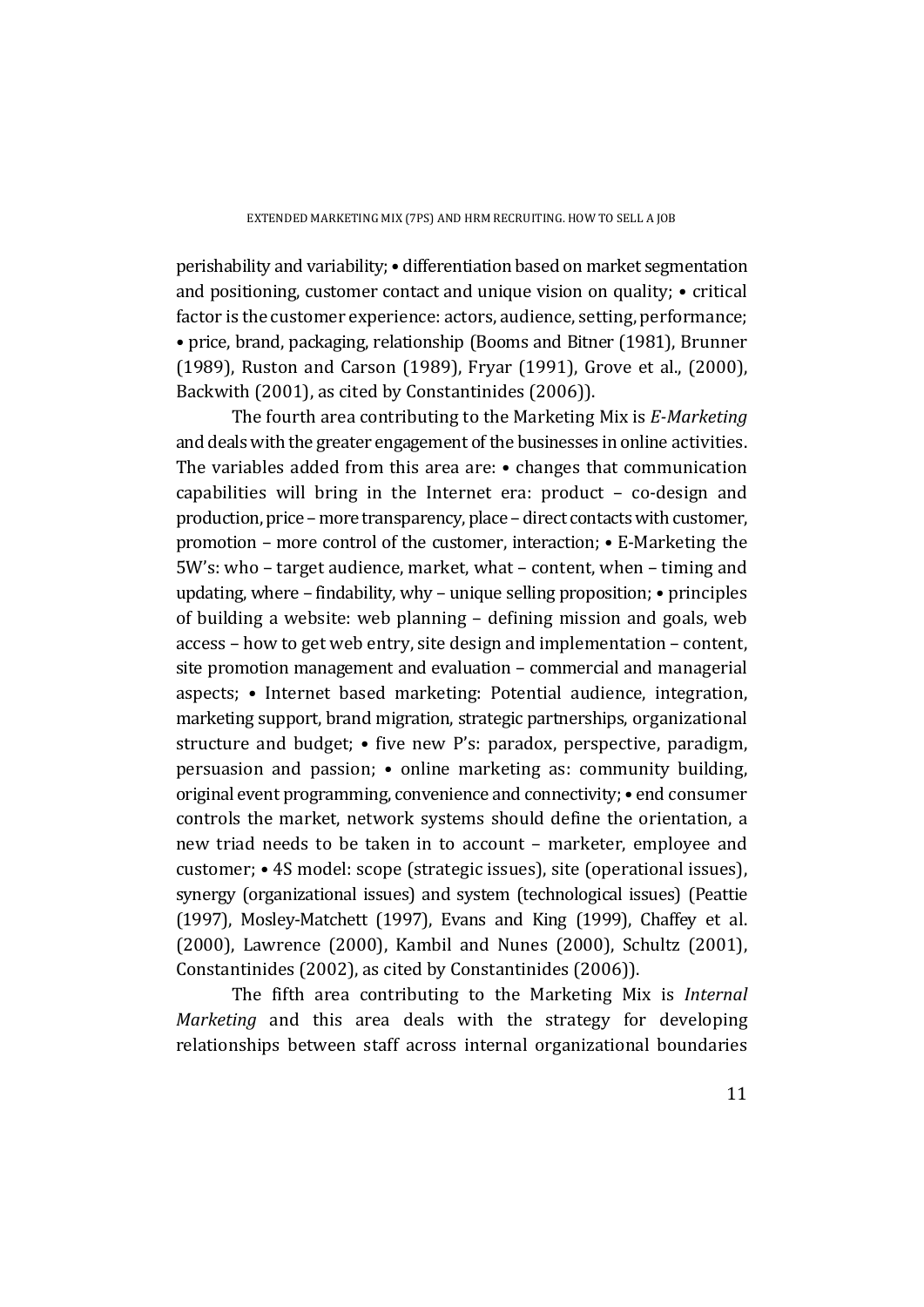(Ballantyne, 2002) in order to enhance market performance. The 4Ps are turned inward toward staff. Employees are seen as internal customers or internal products based on the assumption that staff satisfaction is directly linked to the client satisfaction. Ahmed and Rafiq (1995) propose a multistage schema built around 4Ps with three levels (direction, path and action). For Internal marketing the 4Ps have a clear HRM connotation. The product is considered the "attractive job" a firm must sell to the employee in order to attract the best people; the price refers to the "unattractiveness of a job when an employee has to deal with (aggressive and unpleasant customers); the place refers to the job-living area proximity and promotion refers to the communication taking place within organization (Flipo, 1986). Rafiq and Ahmed (1992) stressed the importance of the extended marketing mix for the internal marketing (product, price, place, promotion, people/participants, process and physical evidence).

#### **Material and method**

The paper aims to provide a better alignment between the employment marketing mix  $(EMM)$ , with the marketing extended-mix (MEM or 7P's of marketing). This alignment can be achieved by pinpointing the specific HR employment practices that can be included under the umbrella of Employment Marketing Mix (EMM) and by operationalizing these practices to the level of acceptable measurability.

At the basis of the theoretical model the classical marketing mix model is used (Kotler, 1967, 2017) followed by the extended marketing model (Booms and Bittner, 1980). An extra layer of complexity in some cases is added by addressing more elements of marketing mix generated by the debate covering various branches of marketing: consumer marketing, relationship marketing, service marketing, e-marketing (Constantinides, 2006) and internal marketing (Ahmed and Rafiq, 1995).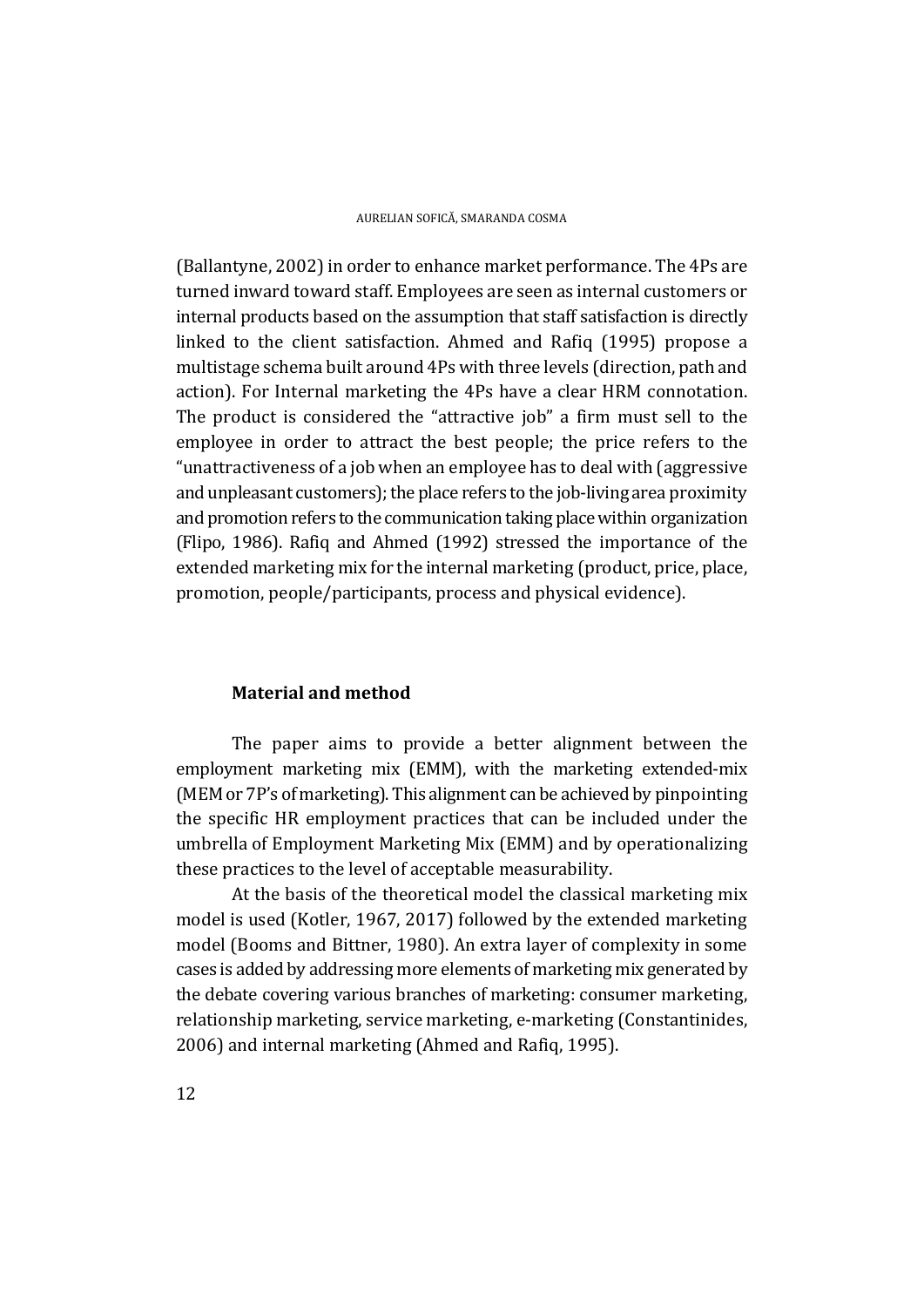The Employment Marketing Mix (EMM) components mirroring the Marketing Extended Mix (MEM) discussed below are: The job (EMM1) as product or service; knowledge/attitude/skills offered by the candidate

 $[EMM2]$  as price; place  $[EMM3]$  as place; recruiting  $[EMM4]$  as promotion; process of employment (EMM5) as process; recruiters or talent scouts (EMM6) as people; and realistic preview (EMM7) as physical evidence.

For each EMM component we tried to identify or propose observable and in some cases measurable dimensions that allow organization to build tools for evaluation or implementation of HRM strategies based on the marketing principles.

# **Results and discussions**

# **The job to be sold (EMM1)**

The job represents the product/service sold to the candidate and is the first component of the employment marketing mix. In order to develop a marketable job, according to HR practices, you need to analyse it, design it and state the technical specifications (job description) in an attractive manner for the candidate.

*Job analysis* (EMM.1.1) is the process of collecting data about a job from various information sources or stakeholders, using various methods to collect information, in order to understand it 360<sup>0</sup>. So the *diversity of the stakeholders* involved in job analysis (EMM.1.1.1), like supervisors, subordinates, colleagues, experts, clients, family, etc. offers social and professional legitimacy. The *diversity ofthe jobanalysismethods*(EMM.1.1.2.), like document analysis, interview, focus-group, questionnaire, employee's journal, experiment, observation, etc. offers methodological legitimacy.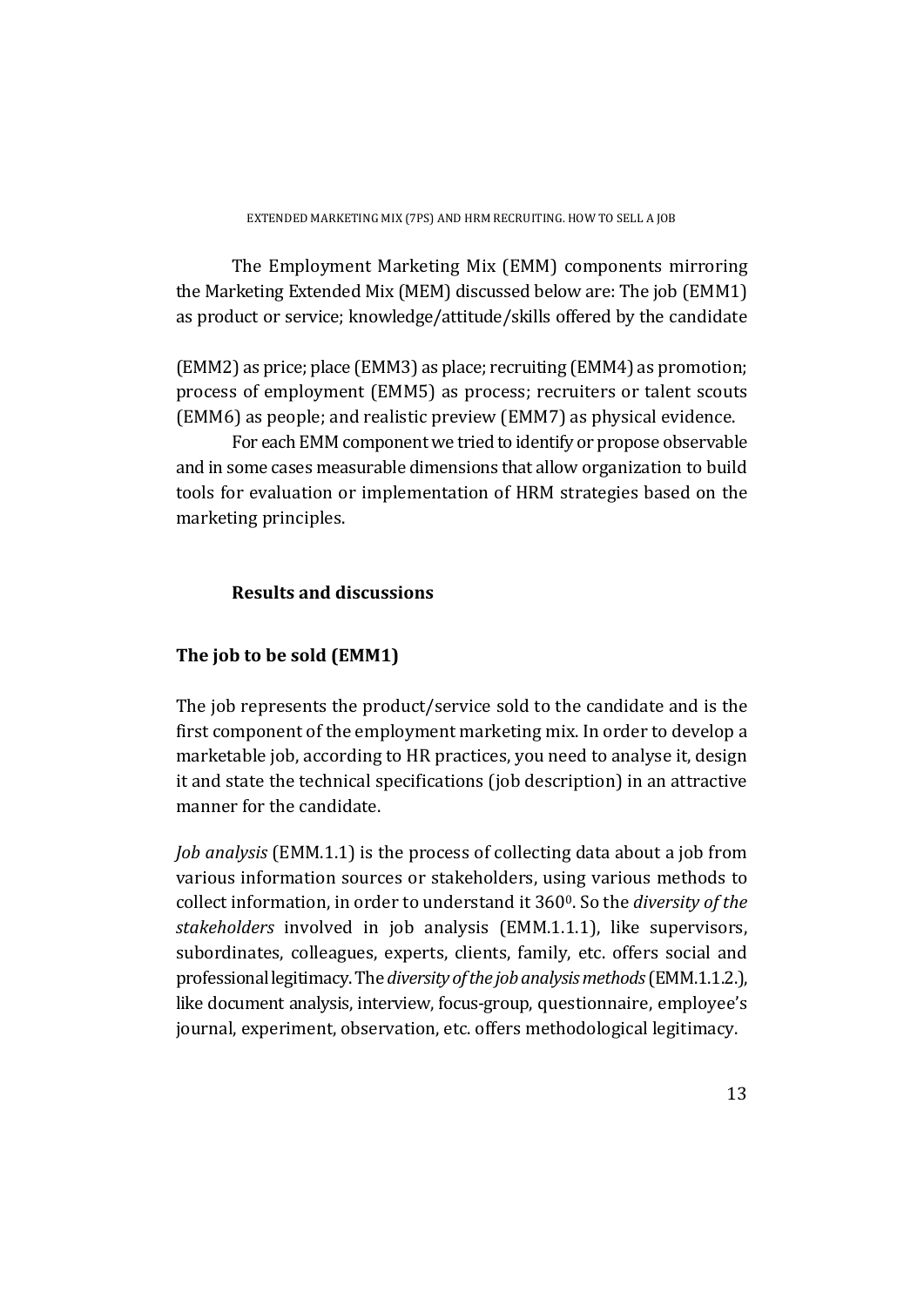*Job design* (EMM.1.2) is the process of playing with the core aspects of the job identified during the job analysis in order to augment the job and make it more marketable for the candidates or employee's needs. For this purpose the first recommended step is the labour market segmentation. *The recruiting sources segmentation* (EMM.1.2.1) identifies: geographical segmentation, demographic segmentation, lifestyle segmentation, behaviouristic segmentation, segmentation by perceived benefits, appropriate sales techniques and price segmentation. *Job design strategy*  $[EMM.1.2.2.]$  takes in to account the four layers of design: design for performance (industrial engineering – structuring the job in order to maximize efficiency), design for motivation (traveling in foreign countries, training, leadership opportunities, salary, mentoring, work/life balance, etc.), design for security and health (ergonomics of the workplace, safety laws and regulations embedded in to the job) design for CSR (responsibility for community, environment, and economic help for disadvantaged social classes) (Hollenbeck and Wright, 2011, p. 142).

*Job description* (EMM.1.3) is the output document of the job analysis and it details the core technical specifications of the actual job. The *job purpose* (EMM.1.3.1) is clear in the organizational context (job title, department, supervisors, subordinates, clients, objectives, etc.). The *working environment* (EMM.1.3.2) is well mapped - working schedule, annual leave, pay, physical and social conditions, resources at disposal, travel, authority limits, etc. The *duties* (EMM.1.3.3) and specific activities associated with the job are clearly described and have qualitative and quantitative performance standards attached. The *personnel specifications* (EMM.1.3.4.) identify the essential and desirable traits of the employees occupying the job - education, certificates, experience, knowledge, skills, personality traits, physical traits, etc.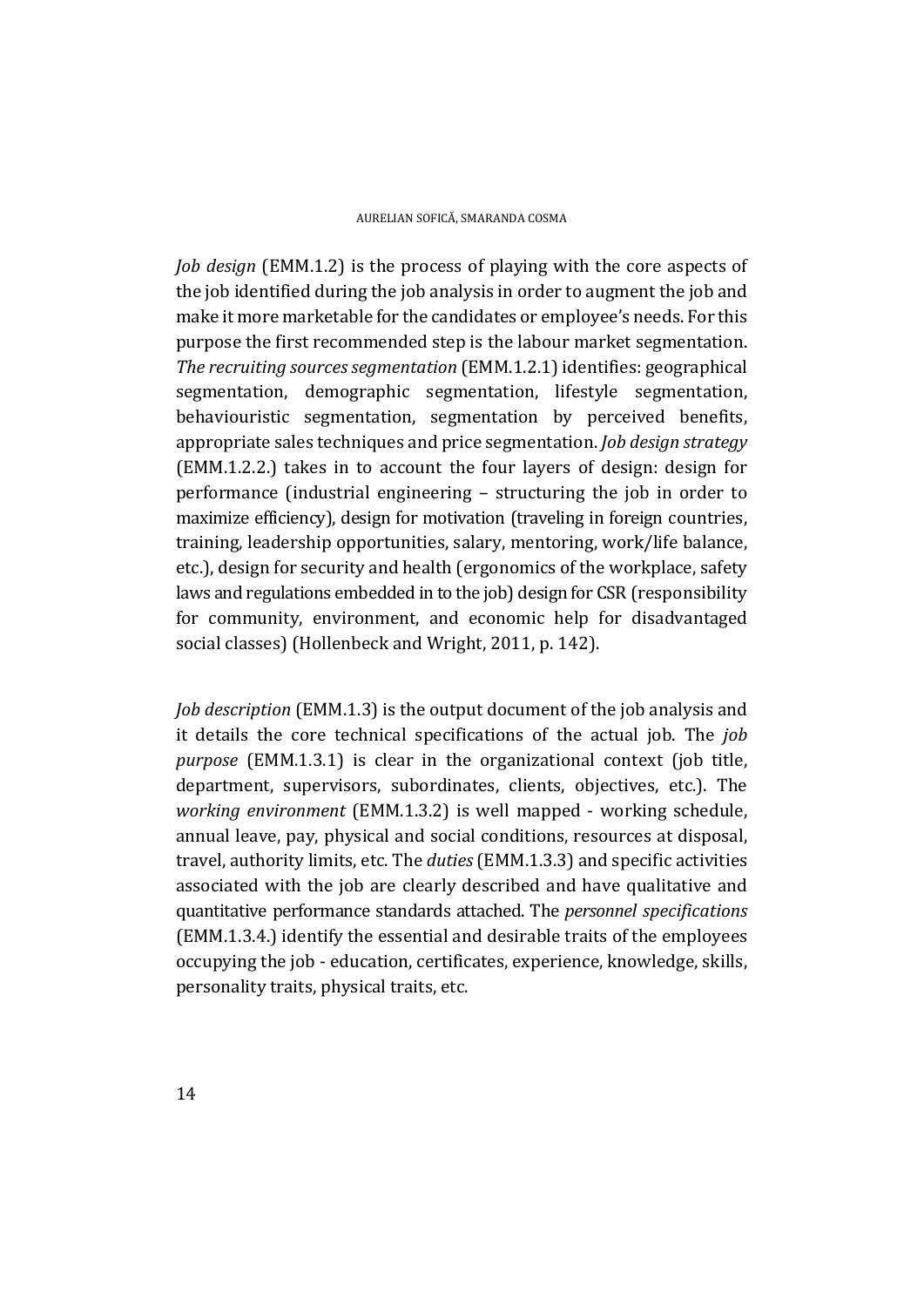**Knowledge/attitudes/skills to be offered by the candidate (EMM2)** EEM 2 is the equivalent of the price in MEM and represents the experience, knowledge, attitudes, skills, etc. that the candidates are ready to pay/ exchange in return to the job they will occupy. In this regards it is important to have a balanced contract, understand how the market condition influence the pricing and have a sound price positioning strategy. 

*Balanced* "*contract*" (EMM.2.1), considering both sides: the candidate's side and the employer's side. What employers ask and what candidates offer needs to be in the concession/acceptance range of the both parties. The opportunity cost is taken in to account from both perspectives (employer and candidate). *Employers perceive the price asfair* (EMM.2.1.1), allowing them to make a profit. *Candidates perceive the price as fair* (EMM.2.1.2)*,* allowing them to make a living. The terms in which the *contract can be modified* (EMM.2.1.3) are clear and established by common agreement. The *market conditions influence over the price of the job* (EMM.2.1.4) is acknowledged. The market is favourable for the candidates and influences the price of the job by pulling it down. The market is favourable for the employers and influences the price of the job by pulling it up.

*Price positioning strategy* (EMM.2.2) is done in terms of balance between the quality of the job and the price. Both parties agree on the *quality* of *the product* (EMM.2.2.1.) (low quality, medium quality, high quality). Both parties agree on the *fairness of the price* (EMM.2.2.2) (low price, medium price and high price). *Positioning according to Kotler price positioning strategy* (EMM.2.2.3 – see Matrix 1): economy (low price & low quality); false economy (medium price & low quality); rip-off or skimming (high price  $&$  low quality); good value (low price  $&$  medium quality); average (medium price  $&$  medium quality); over charging (high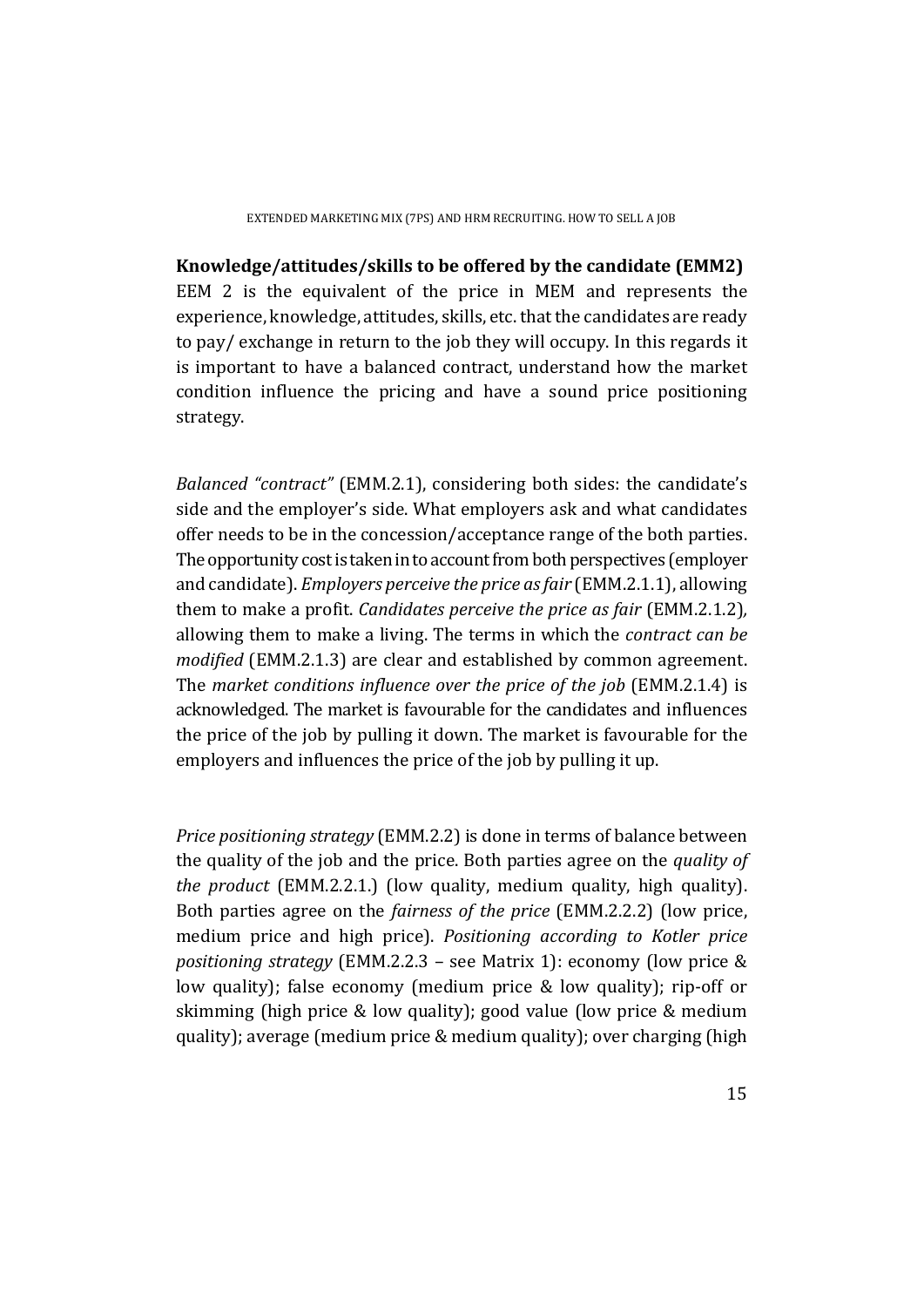price & medium quality); superb value or penetration (low piece  $&$  high quality); high value (medium price & high quality); premium (high price  $\&$ high quality) (Kotler, 1988). *Positioning according to Higgs model* (EMM.2.2.4)  $-$  see Matrix 2) – advantage in segmenting the market and positioning strategically in one the following: *employer of churn* (low rewards and low culture); *employer of cash* (high rewards and low culture); *employer of values* (low reward and high culture); *employer of choice* (high reward and high culture). (Higgs, 2004)

|       |                      | quality              |                            |
|-------|----------------------|----------------------|----------------------------|
|       | Low price $&$        | Low price $&$        | Low price $&$ High quality |
|       | Low quality          | Medium quality       | SUPERB VALUE or            |
|       | ECONOMY              | <b>GOOD VALUE</b>    | <b>PENETRATION</b>         |
| price | Medium price $&$     | Medium price $&$     | Medium price $&$           |
|       | Low quality          | Medium quality       | High quality               |
|       | <b>FALSE ECONOMY</b> | AVERAGE              | <b>HIGH VALUE</b>          |
|       | High price $&$       | High price $&$       | High price $&$             |
|       | Low quality          | Medium quality       | <b>High Quality</b>        |
|       | RIP-OFF or SKIMMING  | <b>OVER CHARGING</b> | <b>PREMIUM</b>             |

#### **Matrix 1. Kotler price positioning strategy – Kotler model** Source: Kotler (1988)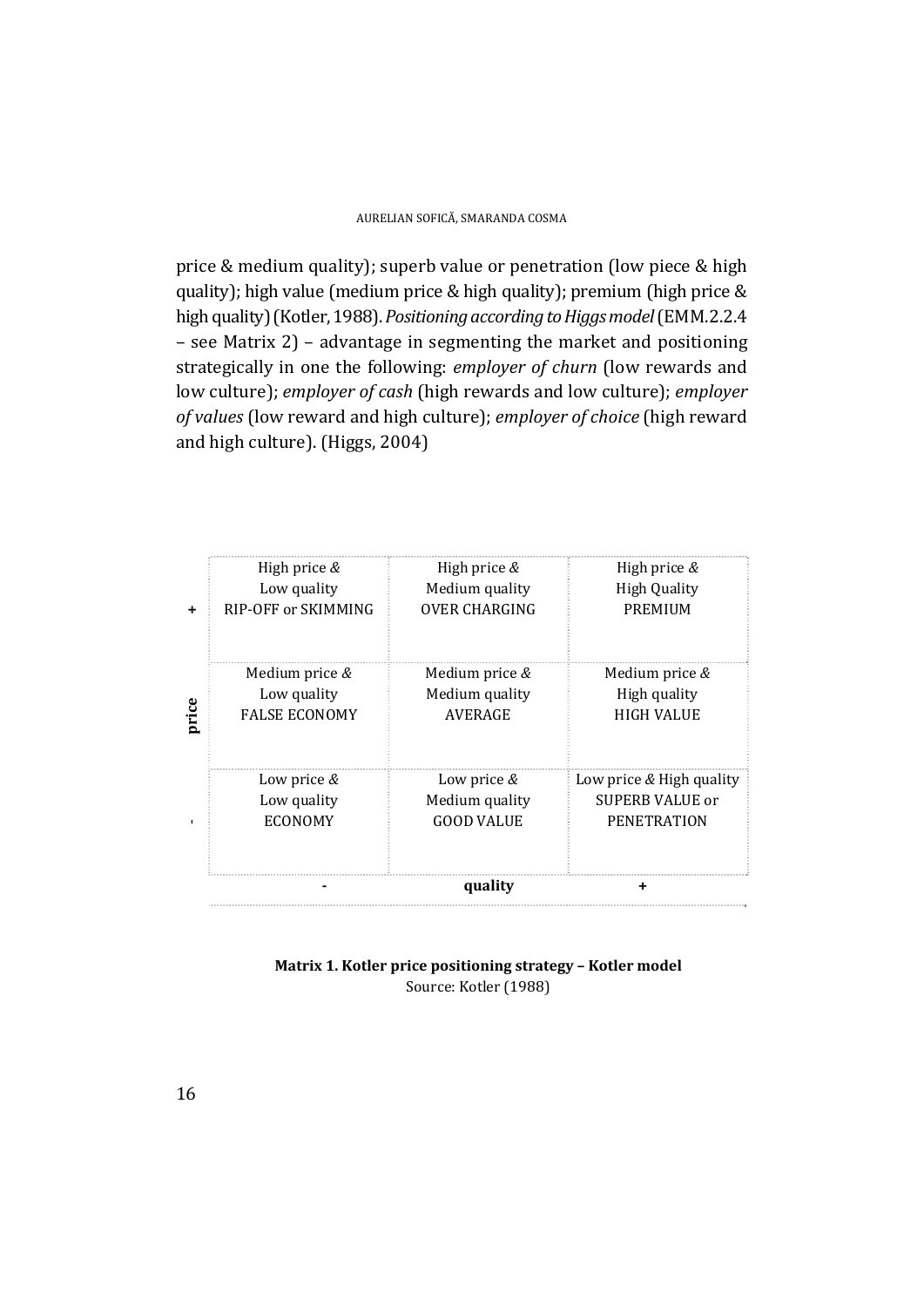#### EXTENDED MARKETING MIX (7PS) AND HRM RECRUITING. HOW TO SELL A JOB

|         | culture                           |                                      |  |
|---------|-----------------------------------|--------------------------------------|--|
|         |                                   |                                      |  |
|         | skills industries)                | (public & voluntary sector)          |  |
|         | Tendency to recruit overseas (low | Compensate with well-being           |  |
|         | Difficult in tight markets        | Security                             |  |
|         | High turnover rate                | Meaningful work                      |  |
|         | Lousy treatment and pay           | Poor pay – below the market          |  |
|         | <b>EMPLOYER OF CHURN</b>          | <b>EMPLOYER OF VALUES</b>            |  |
| rewards |                                   |                                      |  |
|         | Buy acceptance (sales)            | (professional and financial sectors) |  |
| ÷       | Large pay pack                    | 100 companies to work for            |  |
|         | Excessive hours                   | Large pay pack                       |  |
|         | High-control, autocratic          | Well treated employees               |  |
|         | Low commitment                    | <b>Excellent reputation</b>          |  |
|         | <b>EMPLOYER OF CASH</b>           | EMPLOYER OF CHOICE                   |  |

**Matrix 2. Labour market positioning – Higgs model** Source: Higgs (2004) cited by (Taylor, 2011)

Considering the use of 7Ps in recruiting, price is the most difficult concept to equalize or to transfer. A certain discussion is needed here on the nature of the price due to the fact that the price in this case is difficult to monetize and the meaning might depend on the perspective: customer perspective  $-$  what customer needs to pay for the product/service (Kotler, 1988) or company perspective  $-$  how the company positions the job offer on the labour market (Higgs, 2004).

In marketing there are three major pricing strategies: a) valuebased pricing (user perception of value is the key element - difficult to measure but important), b) cost-based pricing (production, distributing and selling costs, represent the key element - important to keep a close eye on fixed & variables costs), c) competition-based pricing (competition strategies, costs and market offering represents the key element) (Kotler, 2017). In this theoretical framework value-based pricing might refer in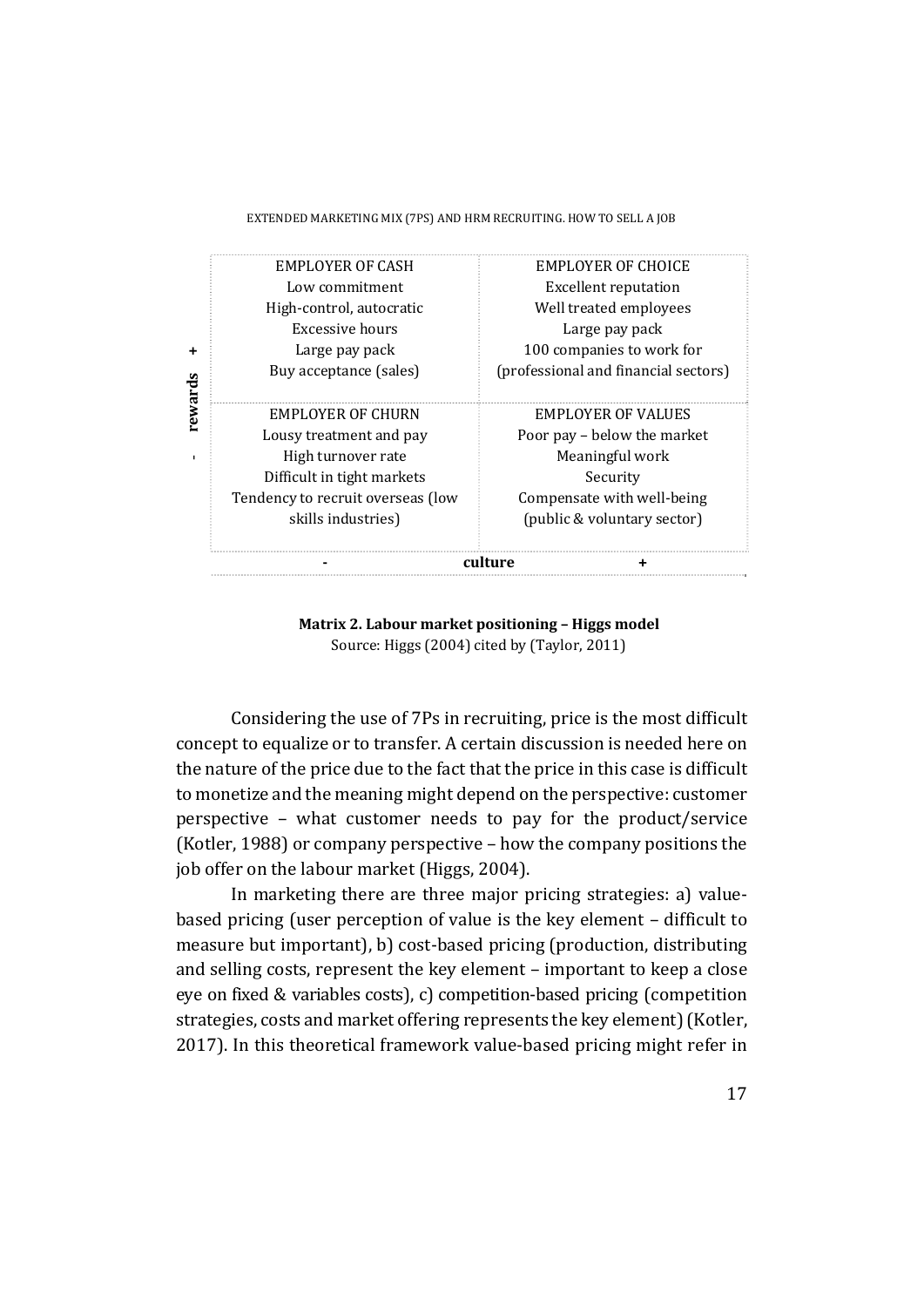HR as the value the users (current or ex-employees) or the potential users (candidates) attribute to the job independent of the evidence. Costbased pricing might refer in HR to the fact that the on top of the salary total costs, the employee skills need to generate an added value or a profit. In this case making sure that the performance standards are met, assure that the company makes a profit. Competition-based price might refer in HR to the fact that the labour market sometime inflate or deflate the price regardless of the organizations pricing strategies.

# **Place where transaction takes place (EMM3)**

The place represents the real or virtual space where the company promotes the job and potential employees decide to follow the job offer. It is the place where those two actors make contact in the real or the virtual world.

*Physical locations* (EMM 3.1) where the company promotes the *job* and potential employees decide to follow the job offer. These are the places where the two make the initial contact. *Organizational space* (EMM 3.1.1), following an internal recruiting strategy (e.g. skills review) or external recruiting strategy (e.g. open days, internships) *Potential candidate territory* (EMM 3.1.2), following an external recruiting strategy (e.g. recruiting agent goes to university campuses, headhunting approaches potential candidates directly). *Neutral space or "the third place"* (EMM 3.1.3), following an external recruiting strategy (e.g. job fairs, conferences, etc.) (Rosenbaum et al. 2017)

*Virtual location* (EMM 3.2) where the company promotes the job and potential employees decides to follow the job offer. *Social networks* (EMM 3.2.1) the majority of organizations use for recruiting. *Recruiting websites* (EMM 3.2.2), specialized in intermediating candidates on the labour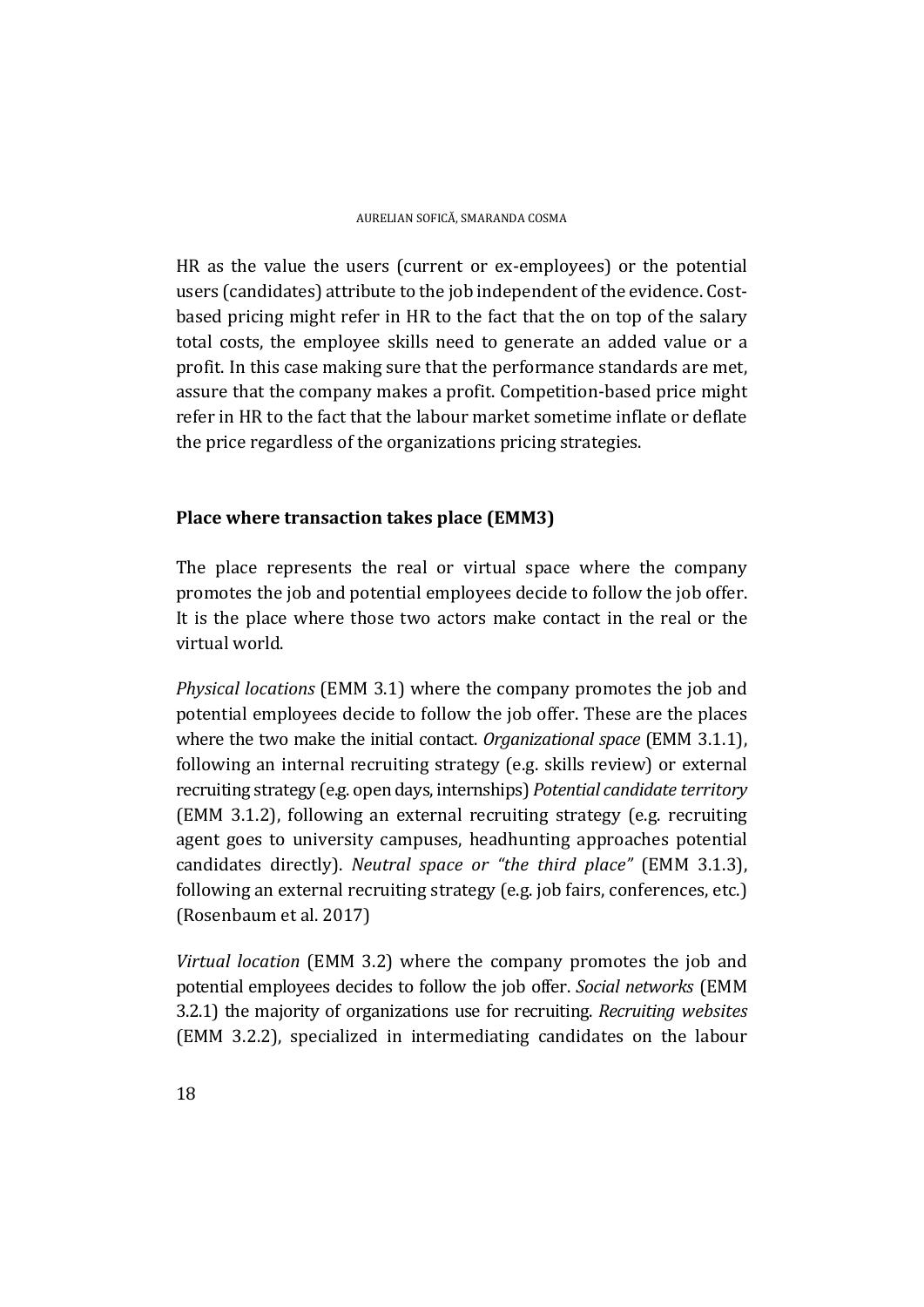market or matchmaking between organizations and candidates. *"Glocalities"*  $[EMM 3.2.3]$  are virtual spaces that transcend tangible locales - chat rooms, online gaming centers, open online courses, online communities, etc. (Rosenbaum et al. 2017).

*Place attachment* (EMM 3.3) represent the emotional bond the job candidate has for a certain place where the company promotes the job and potential employees decides to follow the job offer. A continuum can be developed, ranging from utilitarian role of the place (transactional role) to a higher sense of a place, the "lived experience" (relational, social and restorative resources leading to well-being) (Rosenbaum et al. 2017). *Place utility* (EMM 3.3.1) means the perceived value of the utilitarian role of the place in terms of transaction between the company job offer and the candidate needs. *Place "lived experience"* (EMM 3.3.2) represents the qualitative component of the place that ads a certain relational, social and emotional layer and contributes to the well-being of the candidate.

# **Recruiting strategy (EMM4)**

Recruiting is the equivalent of promotion in MEM and in human resource management represents the "process of continuously (identifying) attracting enough people, with the right qualification, and encouraging them to apply for a job within organization". (Mondy and Noe, 1987, p. 190; Hollenback and Wright, 2011)

*Recruiting strategy* design (EMM 4.1) sources, methods, channels and messages are on the same frequency. *Recruiting sources diversity* (EMM.4.1.1.) - fresh graduated students, competition's employees, ex-employees, employee's social network, etc. *Recruiting methods diversity* (EMM.4.1.2) - recruiting agent, job fairs, scholarships, internships, contests, etc. *Recruiting channels diversity* (EMM 4.1.3) formal: newsletters, company's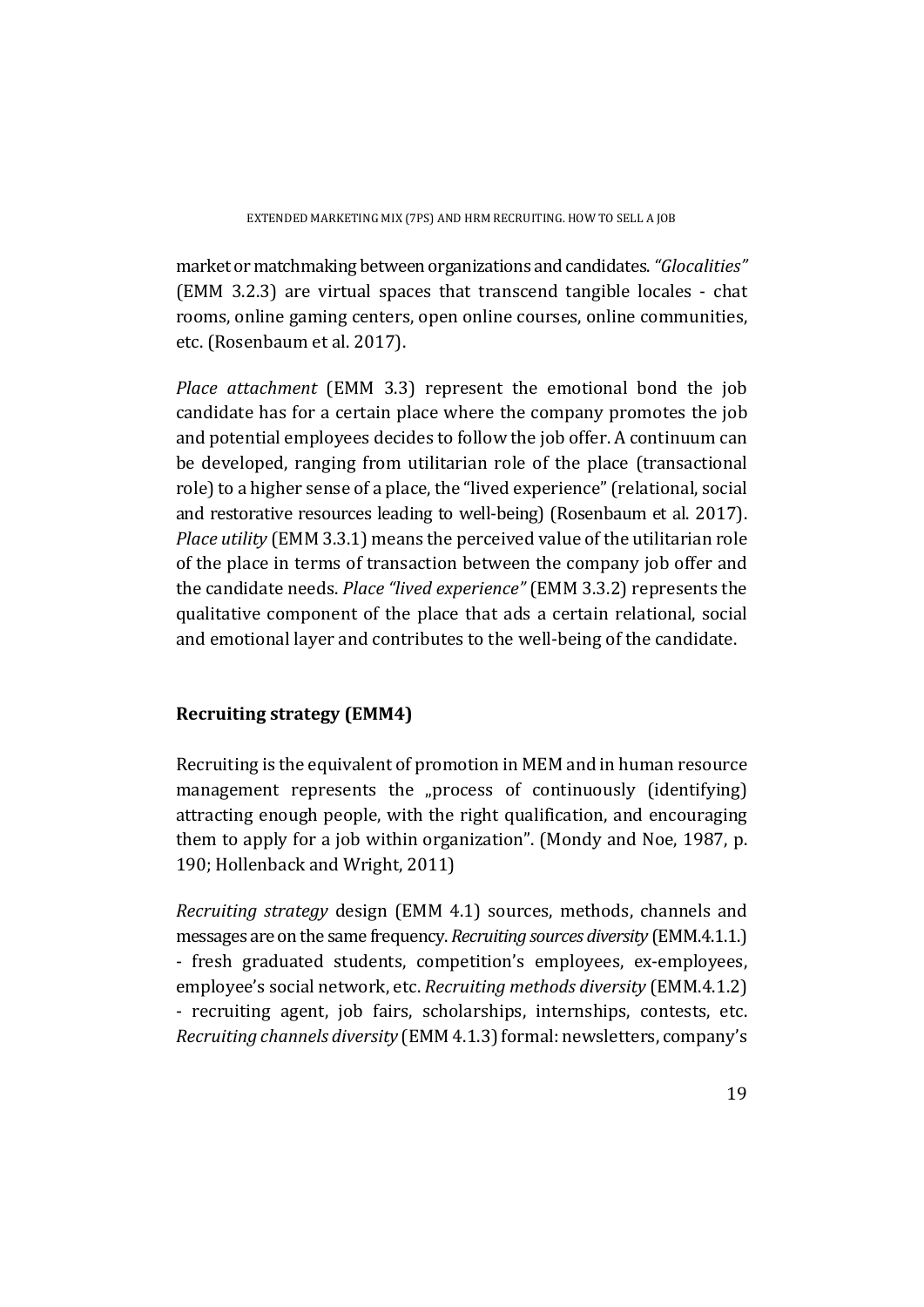website, informal: quality circles, teamwork, lunchtime, unofficial, *Recruiting messages* (EMM.4.1.4) is targeted, attractive, viral and action oriented, etc. 

*Reactive vs. proactive* (EMM 3.3) deals with the positioning in time. *Reactive recruiting* (*EMM 3.3.1*) waits for the need of human resources or the problem of recruiting to get real and then starts the process of recruiting. There is a certain delay between the opening and filling. *Proactive or continuous recruiting* (EMM 3.3.2) does not wait for the human resources shortage to appear, the recruiting strategy anticipates and recruits in advance. There is a short delay between the opening and filling.

# **Process coherence (EMM5)**

The process represents a broad, interconnected perspective over the employment process: pre-purchase phase (job analysis  $&$  design and recruiting) closing the deal phase (selection) and post-sales & support phase (induction and probation). It is somehow the big picture. The process is candidate/customer centred, reduces the effort of the user, avoids bureaucracy, provides specific information and keeps the candidate/ customer happy.

*Pre-purchase phase* (EMM 5.1) represents the arrangements that are made with the client to purchase a product. Preparing stage (EMM  $5.1.1$ ) represents job analysis, job design, and job description. *Job marketing* stage (EMM 5.1.2) represents the recruiting.

*Closing the deal phase* (EMM 5.2) or purchase stage represents selection and is the process of filtering the candidates attracted in the recruiting stage by using a series of methods destined to identify the degree of match with the job and the organization.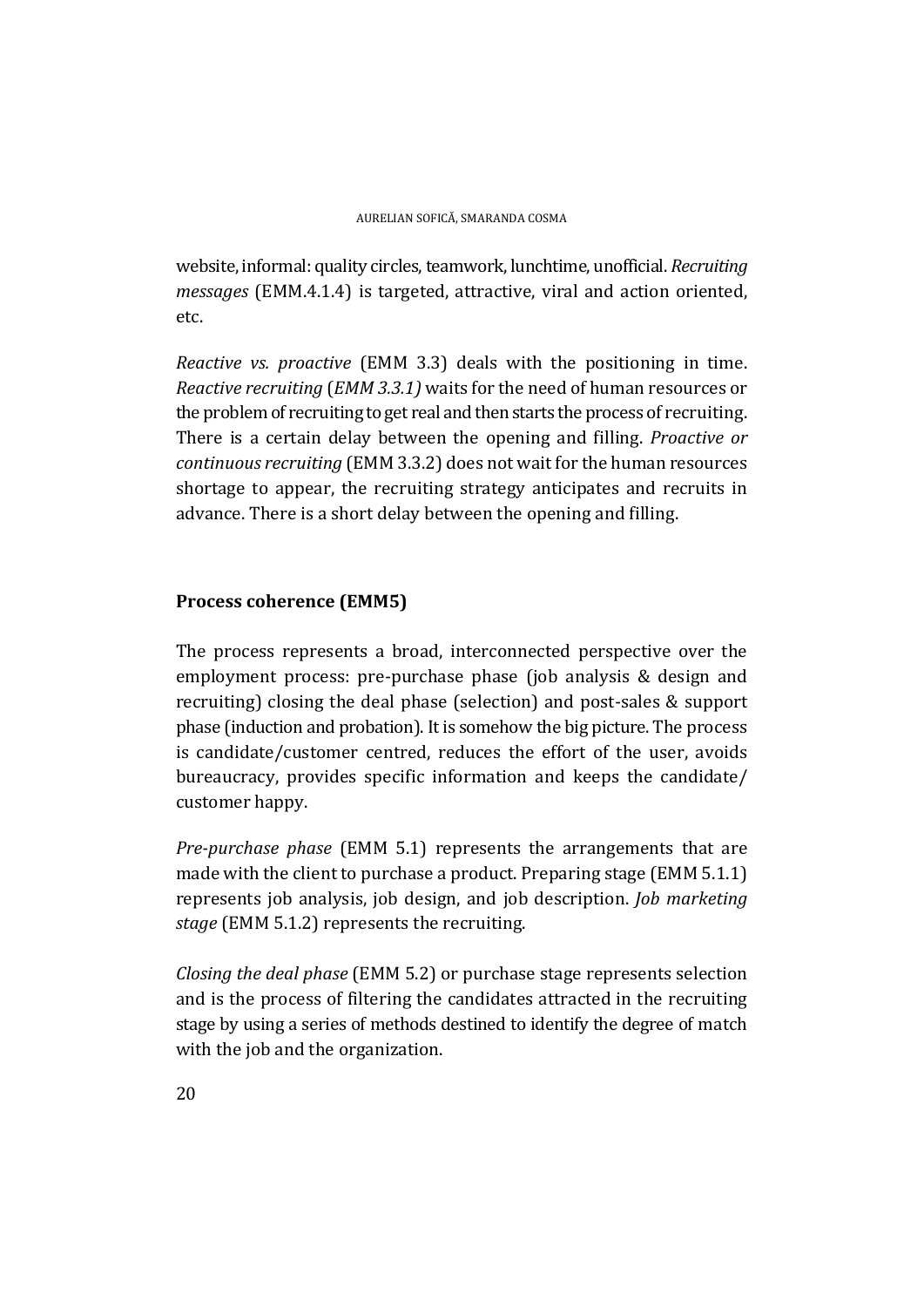*Post‐sale activities & support phase* (EMM 5.3) deals with induction, probation period and career management and needs to be consistent with the promises made during recruiting and selection. The candidate/ employee, doesn't feel like the job was oversold and is treated with the same care and respect.

# **Recruiters or talent scouts (EMM6)**

Recruiter or talent scouts mirrors the people MEM component and represent the *multi-layered human interface* connecting the potential candidate (the customer), the job (the product) and the organization. Staff and supervisors in the HR department are the first layer; functional staff, line senior management and peers outside the HR department but still inside the organization are the second layer and external contractors are the third layer. Their knowledge, skills, representativeness, number and engagement are important.

The *degree* of *knowledge* (EMM.6.1.1) about the job (core/actual/ augmented) and organizational culture (artefacts, exposed values and assumptions and beliefs) the people involved in the recruiting have. The *degree of marketing and sales skills* (EMM.6.1.2) the people involved in the recruiting have. The degree of *representativeness* (EMM.6.1.3) for the company or for the industry the people involved in the recruiting have. The recruiters mirror the profile of the people they are looking for. The *number of internal players* (EMM.6.1.4) involved in the recruiting. The second layer of players (functional staff, line senior management and peers) is turned in to talent scouts in order to reach an internal synergy. The *number* of *external players* (EMM.6.1.5) involved in the recruiting. The third layer of players or the external contractors and consultants used to externalize recruiting or to amplify the organizational effort. The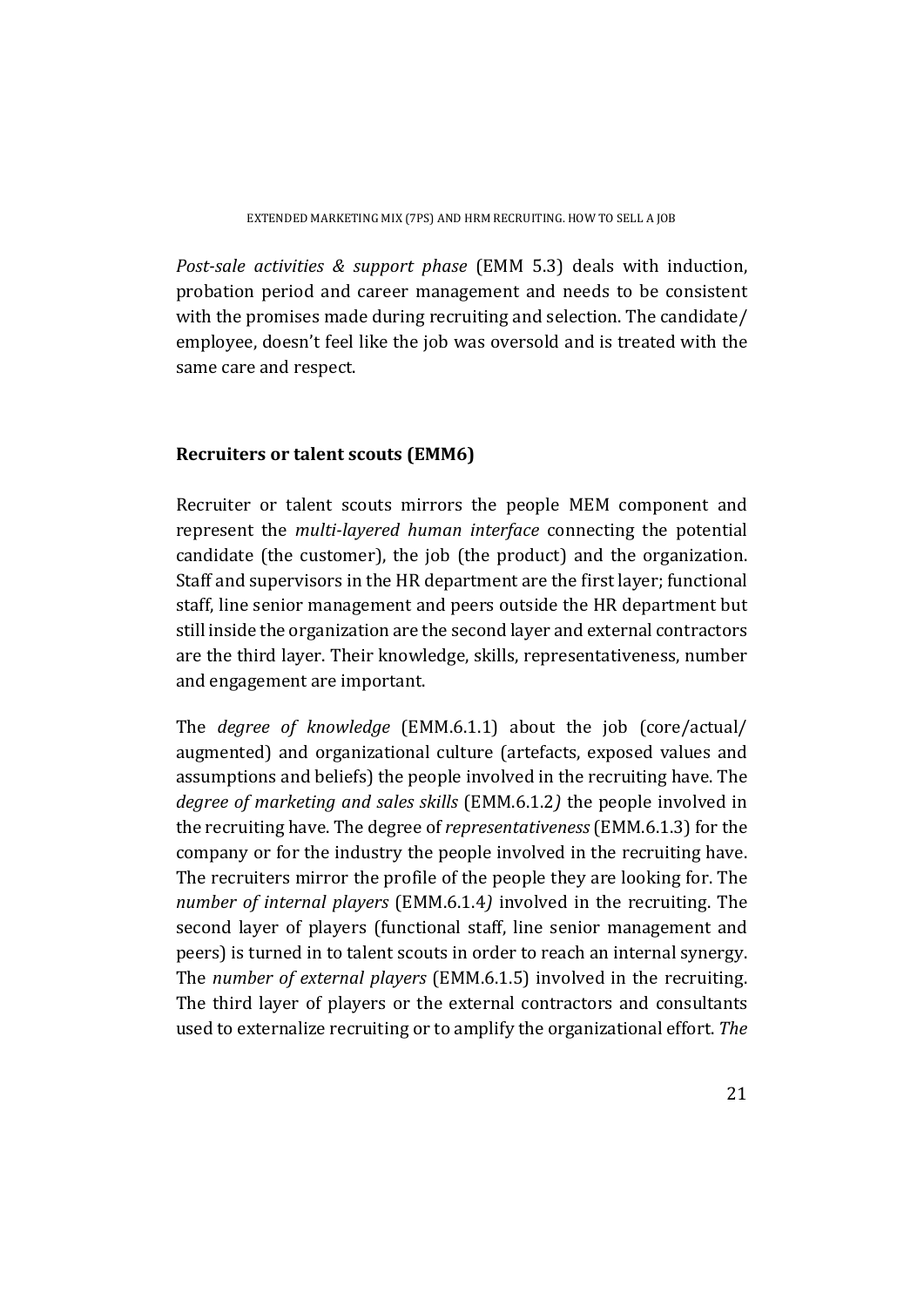*balance of process ownership* (EMM.6.1.6), or the degree of externalization or outsourcing of the HR functions. The locus of control is internal (in house design of the recruiting) or external (outsourcing of the recruiting and selection).

# **Realistic preview (EMM7)**

Realistic preview mirrors the physical evidence component of MEM and is meant to alleviate the risk the buyers perceive because of the intangible character of the job. A certain experience of the job and insight in to the organizational culture should be provided prior to the employment. The realistic preview covers the specific pros and cons of the job but also the extended environment of the organization, or the culture.

*Realistic job preview* (EMM.7.1) means to reach a high level of transparency in communication (print/online/phone/face-to-face) between organization and the potential employees by providing enough in-depth and balanced information (the strong points and the weak points) about the *specific job*, allowing them to experience it in a form or another, before taking an informed "buying" decision. *Proactive approach in describing the job* (EMM.7.1.1) in a transparent and balanced manner. High quality, balanced information about the job description, case studies, pros and cons, etc. is provided in a *written form* (EMM.7.1.2), paper based or electronic. High quality and balanced information about the job (job description, case studies, pros and cons, etc.) is provided in a *multimedia format* (EMM.7.1.3) like video testimonials from the employees and ex-employees, testimonials from the clients, etc. High quality and balanced information about the job is provided in a *direct, unmediated form* (EMM.7.1.4) like group realistic job preview; structured observation; meetings with current employees and customers; social media interaction with current and ex-employees.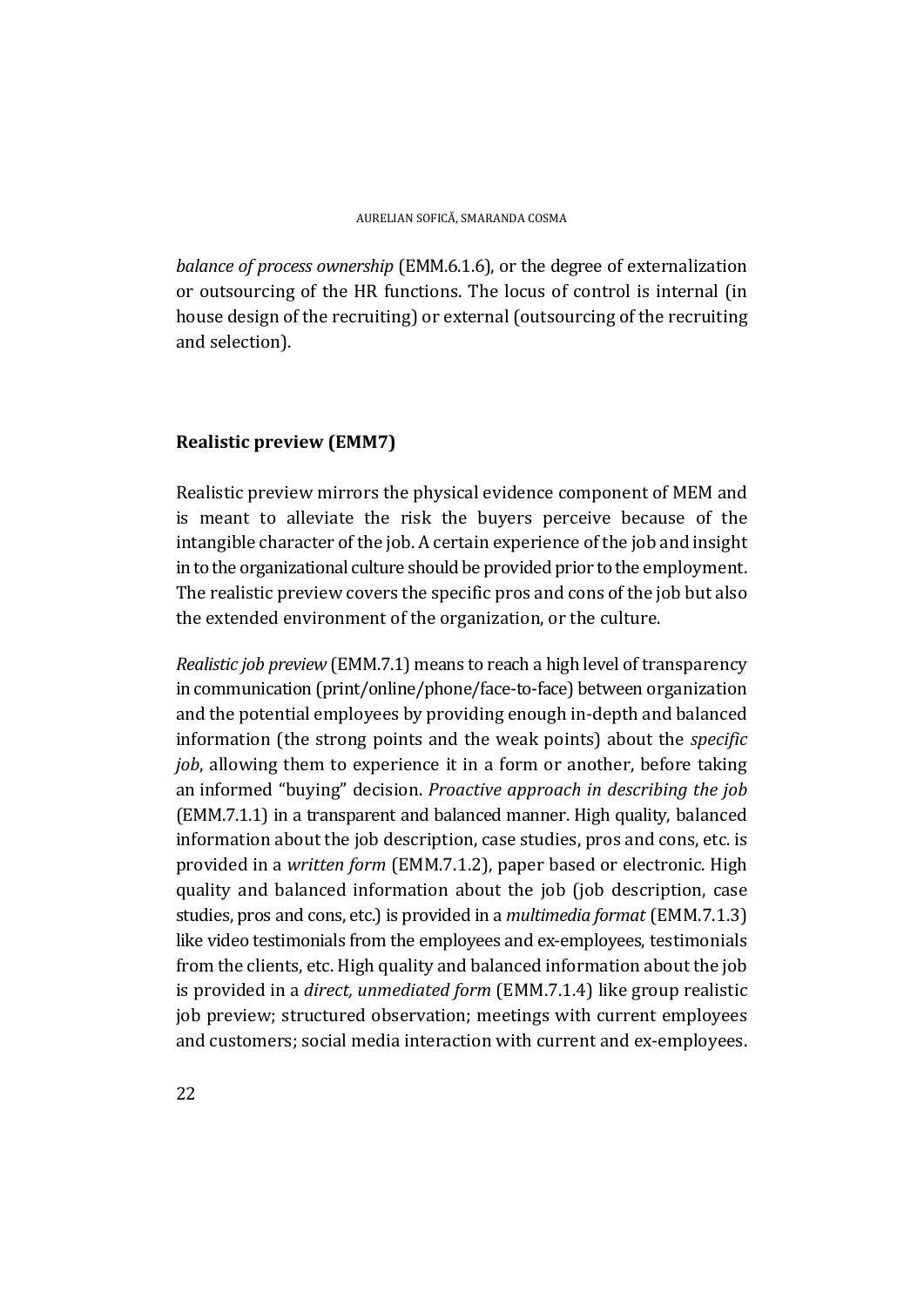*Realistic organizational culture preview* (EMM.7.2) means to reach a high level of transparency in communication (print, online, phone, face-toface) between organization and the potential employees by providing enough in-depth and balanced information (the strong points and the weak points) about the environment or the organizational culture (artefacts, exposed values and assumptions and beliefs), allowing them to experience it in a form or another, before taking an informed "buying" decision.

*Proactive approach in describing the culture* (EMM.7.1.1) in a transparent and balanced manner. Direct access to the organizational *artefacts* (EMM.7.2.2) like objects, uniforms, office spaces, procedures, rules and regulations, etc. Direct access to the organizational *exposed values* (EMM.7.2.3) like strategies, goals, vision, etc. Direct access to the organizational *assumptions and beliefs* (EMM.7.2.4) like unconscious beliefs, perceptions, feelings, the main sources for action, etc. Realistic *leadership preview* (EMM.7.2.5) in terms of style, employee involvement, conflict management, team development for direct supervisor and for top management team.

### **Conclusions**

Although we aware of the classical critique aimed at the marketing mix and the prescriptive character attached to it rather than evidence based research (Constantinides, 2006), we appreciate the unifying potential that it brings when translated into human resources practices. Employment marketing mix (EMM) offers a framework on which, in a social constructionist manner, real and useful tools can be developed.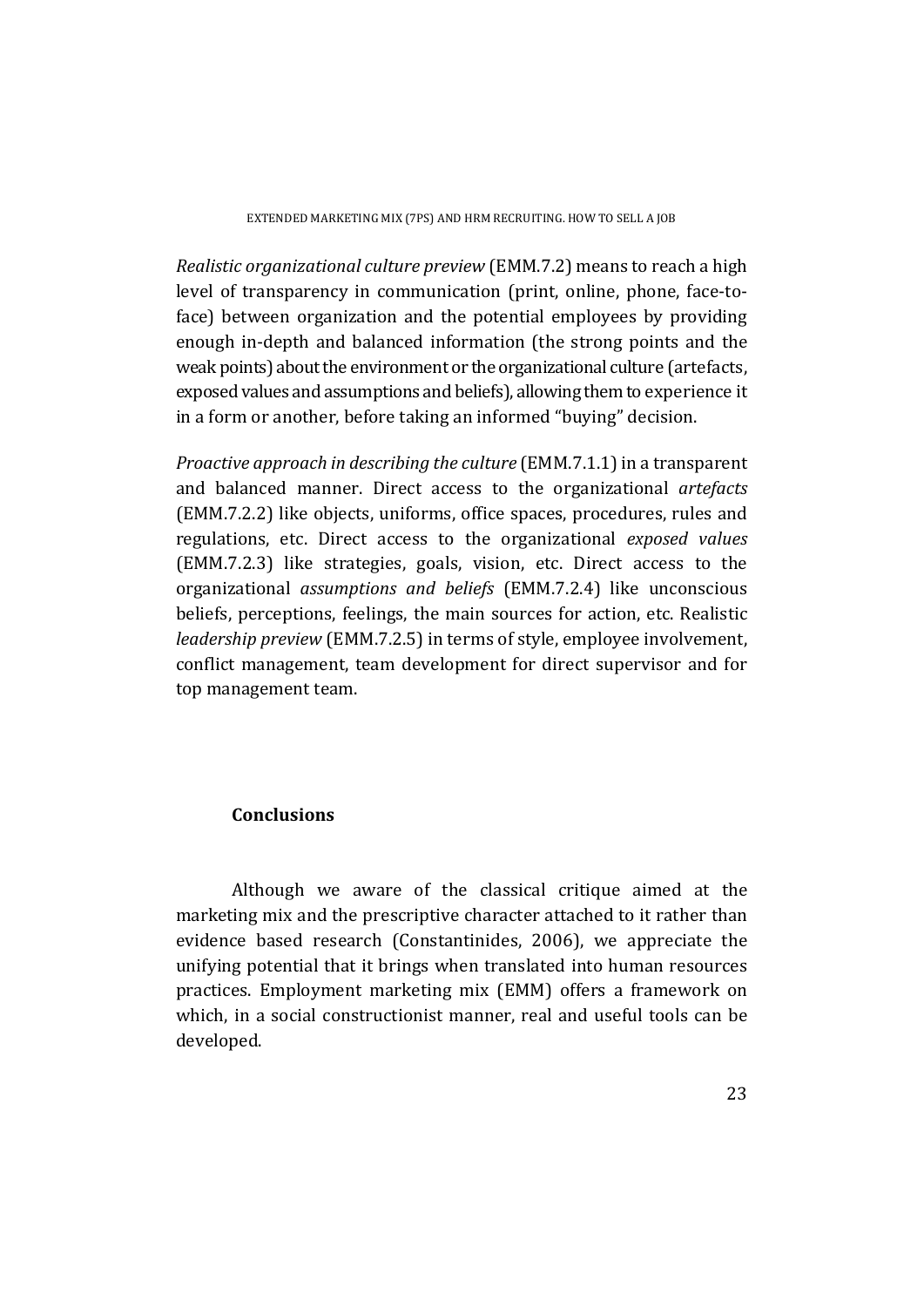The paper opens a promising endeavour in advancing the merging of MEM and EMM. The opportunities that lie ahead are just tip of an iceberg with large amount of challenges to be solved. Each EMM component can represent a research area in its own right. Of added concern is the fact that the marketing landscape is frequently changing the rules and modifies the critical factors affecting the marketing process, so basically it is a never ending story of adaptive and evolutionary process. 

The next chapter of this research will aim at developing and testing an instrument capable to measure the degree of fusion between marketing mix and human resource recruiting practices across various industries. 

#### **REFERENCES**

- 1. Ambler T. and Barrow S. (1996), "The Employer Brand", The Journal of *Brand Management*, Vol. 4, No. 3, pp. 185-206.
- 2. Ballantine, D. (2002), "The strengths and weaknesses of internal marketing", in Varey, R.J. and Lewis, B.R. (Eds.), *Internal Marketing. Decisions for Management*, Routledge.
- 3. Booms B.H. & Bitner B.J. (1980), "Marketing strategies and organisation structures for service firms", in Donnelly, J. and George W.R. (Eds.), *Marketing of services*, American Marketing Association, 47‐51.
- 4. Cappelli, P. (2001), "Making the Most of On-Line Recruiting", *Harvard Business Review,* 79(3), pp. 139-46.
- 5. Constantinides, E. (2006), "The Marketing Mix revisited: Towards the 21st Century marketing", *Journal of Marketing Management* 22(3/4), pp. 407‐ 438.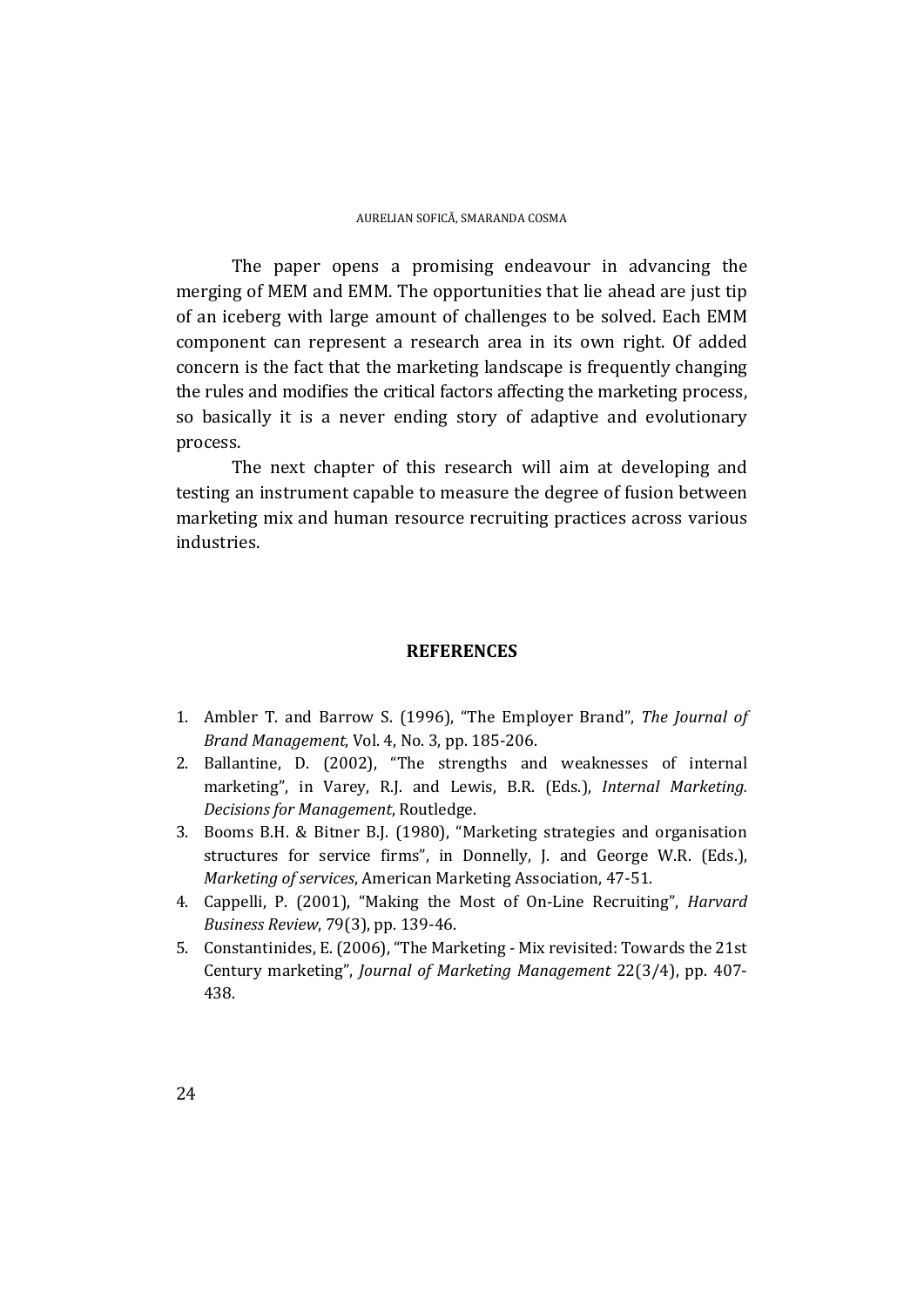- 6. Dell, D. and Ainspan, N. (2001), "Engaging employees through your brand", *Conference Board Report* No. R‐1288‐01‐RR, April, Conference Board, Washington, D.C.
- 7. Davis, D.F. and McCarthy, T.M. (2005), "The future of marketing scholarship: Recruiting for marketing doctoral programs", *Journal of Marketing Education, 27(1), pp. 14-24.*
- 8. Dertouzos, J. and Garber, S. (2006), "Effectiveness of Advertising in Different Media: The Case of U.S. Army Recruiting", *Journal of Advertising, 35*(2), pp. 111‐122.
- 9. Eisner, S.P. (2005), "Managing Gen Y", *S.A.M. Advanced Management, Journal*, *70*(4), pp. 4–15.
- 10. Flipo, J.-P. (1986), "Service Firms: Interdependence of External and Internal Marketing Strategies", *European Journal of Marketing* 20(8), pp. 5–14.
- 11. Higgs, M. (2004), "Future trends in HRM", in D. Rees and R. McBain (Eds.) *People management: challenges and opportunities*, Palgrave Macmillan, Basingstoke.
- 12. Holdford, D.A. and Stratton, T.P. (2000), "A marketing plan for recruiting students into pharmacy school-based graduate programs. A report", *American Journal of Pharmaceutical Education, 64*, pp. 7.
- 13. Hollenbeck, N. and Wright, G. (2011), *Fundamentals of Human Resource Management*, McGraw-Hill Irwin.
- 14. Jonathan Ivy, (2008), "A new higher education marketing mix: the 7Ps for MBA marketing", *International Journal of Educational Management*, Vol. 22, Issue 4, pp. 288-299.
- 15. Karl, K.A., Peluchette, J.V. and Hall, L.M. (2008), "Give Them Something to Smile About: A Marketing Strategy for Recruiting and Retaining Volunteers", *Journal of Nonprofit & Public Sector Marketing*, 20:1, pp.71‐96.
- 16. Kotler, P. (1967), *Marketing Management*, 1<sup>st</sup> Edition, Prentice-Hall.
- 17. Kotler, P. (1988). *Marketing Management: Analysis, Planning, Implementation* and Control, 6th Ed., Prentice-Hall Inc. Englewood Cliffs, New Jersey.
- 18. Kotler, P., Armstrong, G., Saunders, J., Wong, V. (2001), *Principles of Marketing*, Third European edition, Prentice Hall, Pearson Education Limited.
- 19. Kotler, P.T. (2017). *Principles of Marketing*, 17th edition, Pearson Education.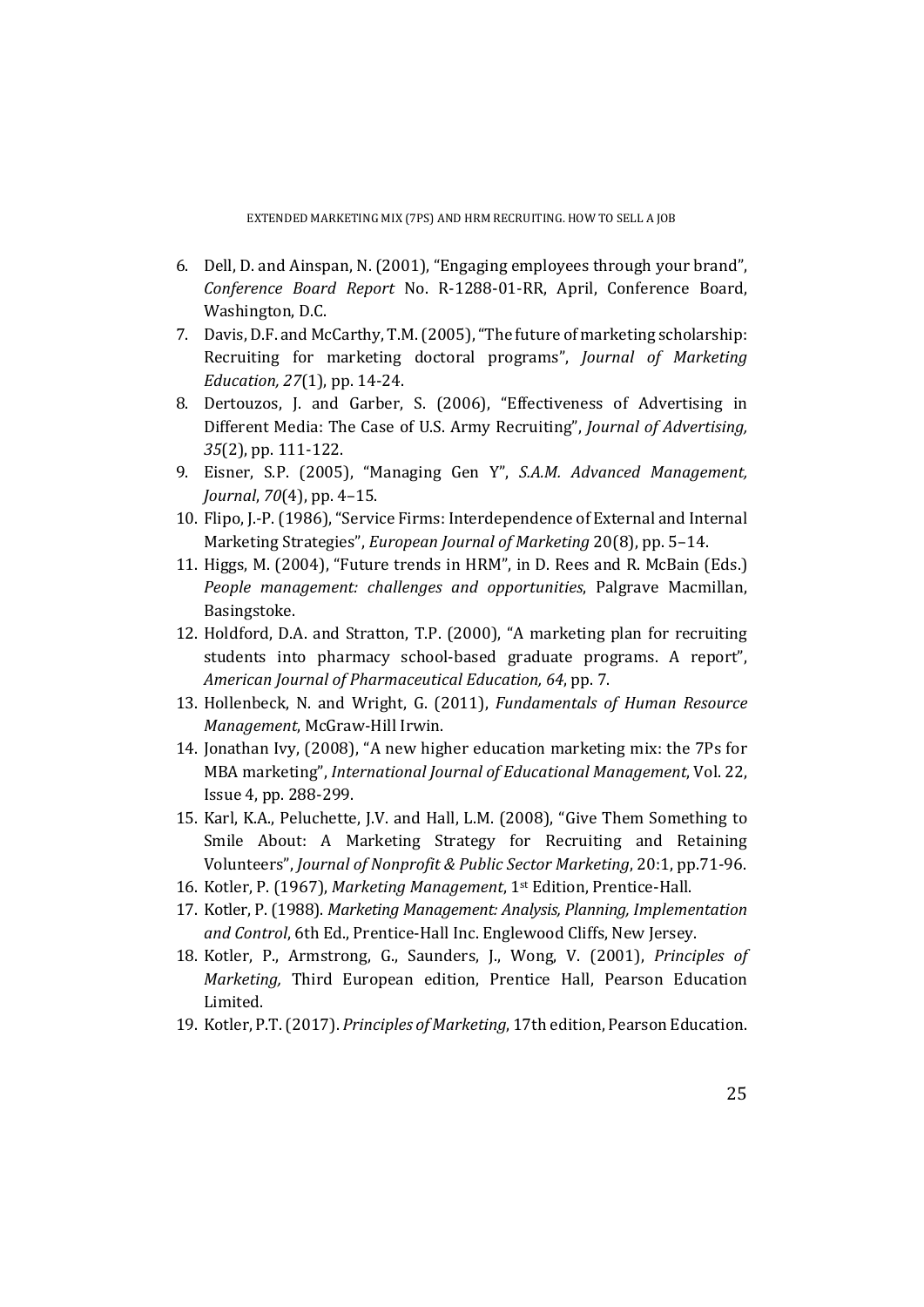- 20. Maurer, S.D., Howe, V., and Lee, T.W. (1992), "Organizational recruiting as marketing management: An interdisciplinary study of engineering graduates", *Personnel Psychology, 45*(4), pp. 807.
- 21. McCarthy, E.J. (1964). *Basic Marketing. A Managerial Approach*, Sixth Edition, Homewood Inc.
- 22. McKnight, O.T., Paugh, R., McKnight, J., Zuccaro, L., & Tornabene, G. (2014), "Marketing athletic clubs, recreation centres and country clubs: Recruiting and retaining members using psychodemographics", *American Journal of Management,* 14(4), pp. 60-67.
- 23. Rafiq, M. and Ahmed, P.K. (1992), "The Limits of Internal Marketing", *Proceedings of the 2nd Workshop on Quality Management in Services, European Institute for Advanced Studies in Management*, May, 184–98.
- 24. Rafiq M., and Ahmend, P.K. (1995), "Using the 7Ps as a generic marketing mix: an exploratory survey of UK and European marketing academics", *In Marketing Intelligence & Planning*, 13(9).
- 25. Rosenbaum, M.S. et al. (2017), "Re-placing place in marketing: A resourceexchange place perspective", *Journal of Business Research*, 79, pp. 281‐289.
- 26. Sheth, J.N., Gardner, D.M. and Garett, D.M. (1988), *Marketing Theory: Evolution and Evaluation*, New York: John Wiley & Sons, Inc.
- 27. Taylor, S. (2011), *Contemporary issues in Human Resource Management*, Charted Institute of Personnel and Development, CIPD House.
- 28. The Chartered Institute of Marketing (2009), *Marketing and the 7Ps. A Brief summary of marketing and how it* works, available at *www.cim.co.uk/marketingresources.*
- 29. Wickham, M., O'Donohue, W. and Hanson, D. (2008), "Conceptualising the *employment value proposition: the role of the extended marketing mix", in: ANZMAC ‐ Australian & New Zealand Marketing Academy*, 1‐3 December 2008, Sydney, Australia.
- 30. Wickham, M. and O'Donohue, W. (2009), "Developing Employer of Choice Status: Exploring an Employment Marketing Mix", *Organization Development Journal,* 27(3), pp. 77.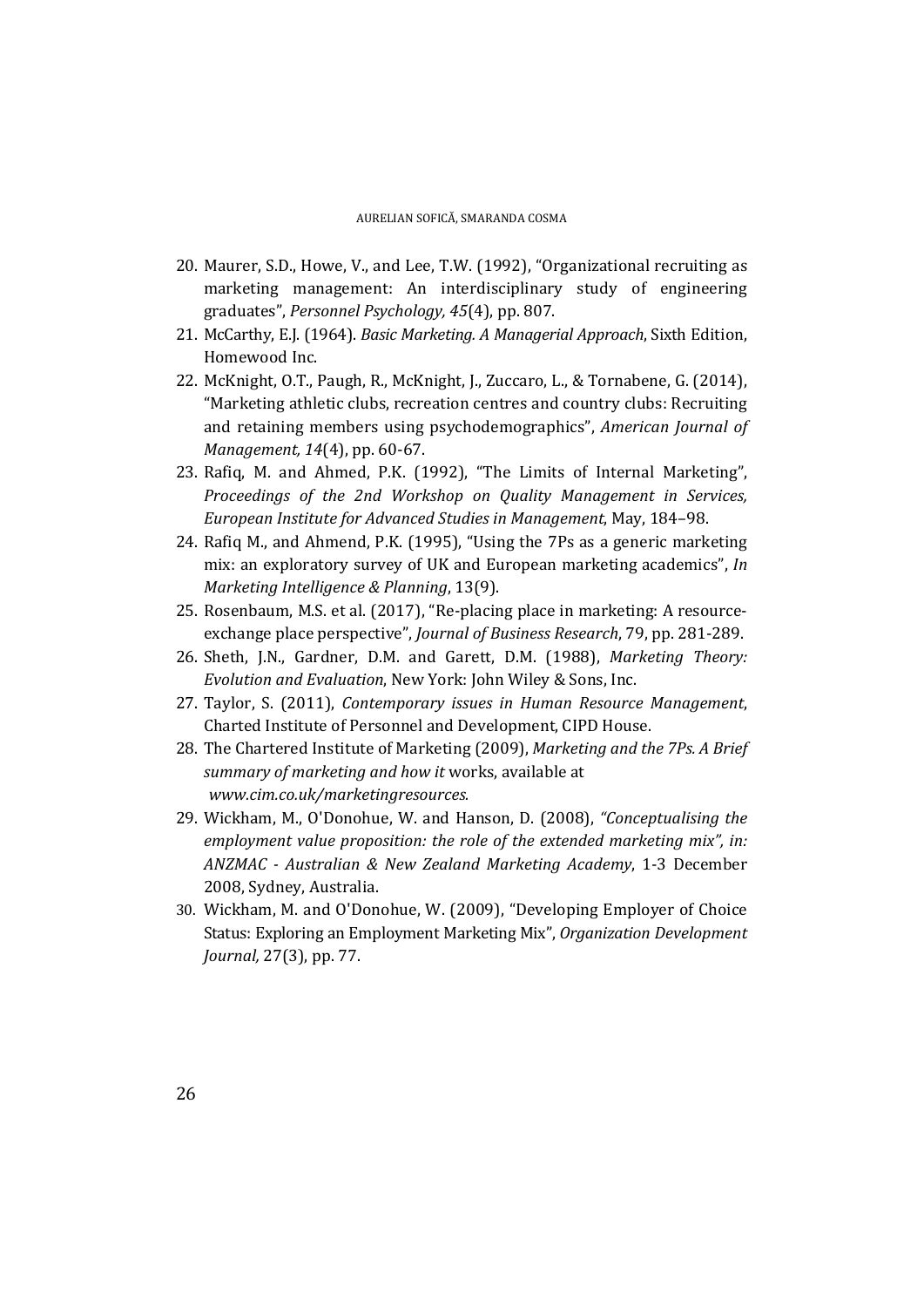# **DISCOVERING THE ROOTS – ANCESTRAL TOURISM IN ROMANIA. A PILOT STUDY**

# **CARMEN MIHAELA BĂBĂIȚĂ1, DAMARIS GALAȚI2, ANDREA NAGY3**

**ABSTRACT.** Ancestral tourism is a less explored field in Romania, although it has a great development potential due to the large masses of Romanian immigrants established all around the world, over time. The aim of this paper is to explore ancestral tourism in Romania, to identify what are the main reasons that trigger an individual's desire to start searching his ancestors and to analyze the experience he has during the visit in the country of origin. To reach our research goals, we conducted an interview with six persons of Romanian descent established in several non-European countries that have visited Romania in order to discover their roots, meet their alive relatives or to reconnect with their past. Based on the received answers, we were able to create the ancestral tourist's profile and to identify whether the genealogical experience achieved our respondents' expectations.

**Key** words: ancestral tourism, genealogical research, genealogical experience, roots exploration

**IEL Classification:** L83, Z31

 

*<sup>1</sup> Associate professor, PhD., Management Department, Faculty of Economics and Business Administration,WestUniversity ofTimișoara,Timișoara,Romania, carmen.babaita@e‐uvt.ro.*

*<sup>2</sup> Master Graduate, Faculty of Economics and Business Administration, West University of Timișoara, Timișoara, Romania, damaris.galati@gmail.com* 

*<sup>3</sup> Lecturer, PhD., Management Department, Faculty of Economics and Business Administration, WestUniversity of Timișoara, Timișoara, Romania, andrea.nagy@e‐uvt.ro (corresponding author)*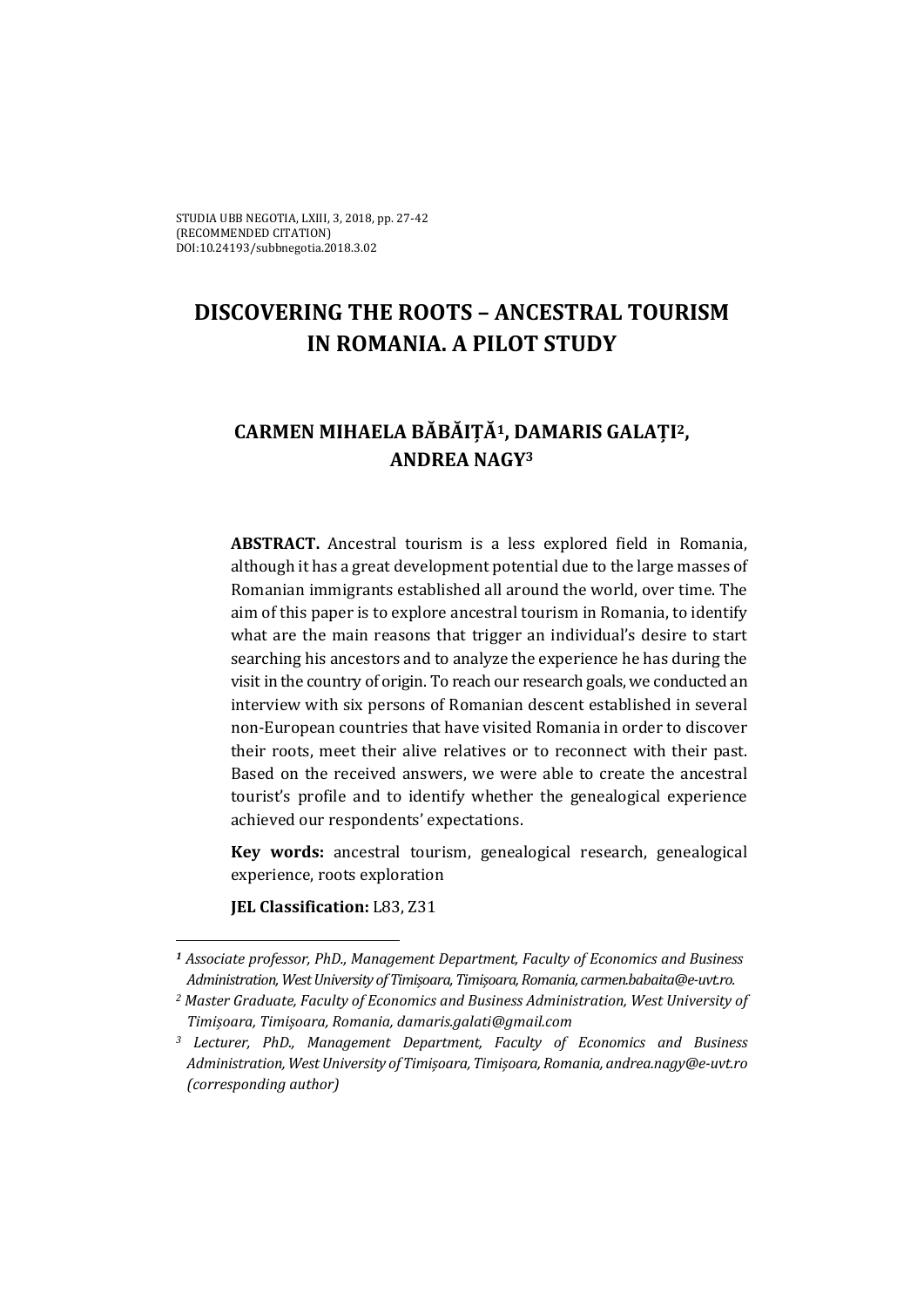**Recommended citation:** Babaita, C.M., Galati, D., Nagy, A., *Discovering the Roots* – *Ancestral Tourism in Romania. A Pilot Study*, Studia UBB Negotia, vol. 63, issue 3 (September), 2018, pp. 27-42, doi:10.24193/subbnegotia.2018.3.02.

#### **Introduction and literature review**

The genealogical data research phenomenon, both at personal and collective level, started to be analyzed in the field literature at the end of the '70s, when it was intensely discussed in fictional writings and autobiographies (Smith, 1979 in Murdy, Alexander & Bryce, 2018). Also, the desire to connect with origins or birth places determined various TV channels and producers to create different shows, movies or documentaries which allowed people to discover their roots and also inspired masses to start their own ancestral researches. One eloquent example was the TV mini-series "Roots".

According to Iorio and Corsale (2013), one of the most common ways a person uses to discover its origins is by traveling to and exploring the homeland in order to maintain and strengthen personal and emotional bonds. Therefore, people are motivated to travel to places they assume they originate. In consequence, nowadays we assist to an increased interest of immigrants to return to the places their ancestors came from in order to explore the family history as well as to fulfill their sense of belonging (Murdy, Alexander and Bryce, 2018).

Because of the fact that migrants and their descendants are longing to connect with their homeland and ancestors' history, tourism flows can intensify as they decide to travel to places they have personal interest to explore, as Josiam and Frazier (2008) and Iorio and Corsale (2013) stated in their studies. Hence, we can start discussing about the so-called ancestral tourism that besides traveling, also implies learning during the trip in order to accomplish the personal needs of discovering the roots.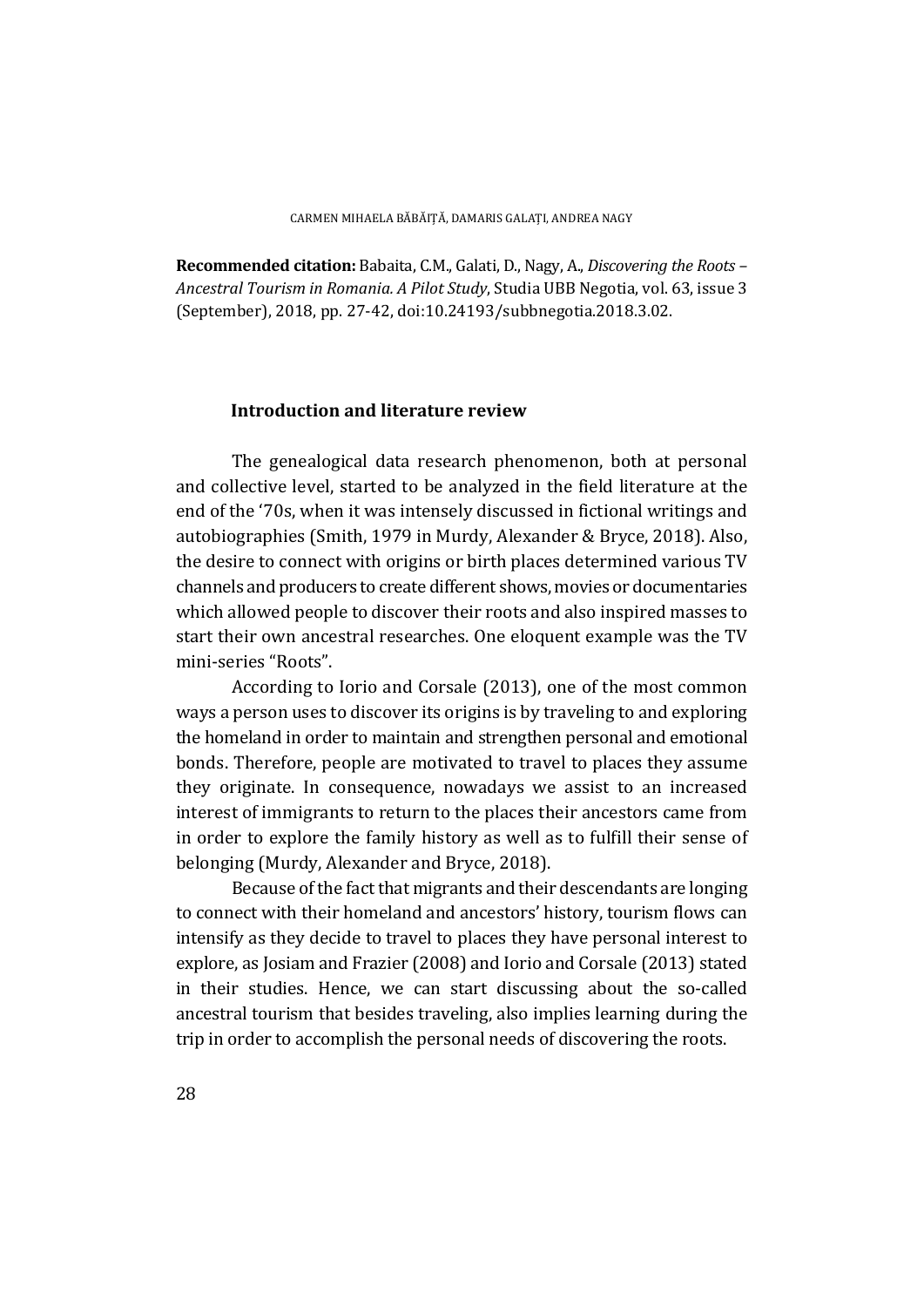The definitions of ancestral tourism can vary mainly because the concept is not unanimously accepted in the field literature, being also referred as roots tourism, genealogy tourism or legacy tourism.

According to Basu (2004 and 2005 in Iorio and Corsale, 2013), an individuals' return to roots can be defined as "[...] a performative act of belonging expressed through visits to ancestral heritage locations, and a more generalized collective project of connection to the homeland". Another definition of ancestral tourism belongs to Murdy, Alexander and Bryce (2018) who defined the ancestral tourism as "any visit which might be partly or wholly motivated by a need to connect or reconnect with an individual's ancestral past".

Several authors, such as Santos and Yan (2010), Savolainen (1995) or Yakel (2004) (in Bryce, Murdy and Alexander, 2017) identified that ancestral or genealogy tourism is the type of tourism that makes "the transition from desk-based ancestral research to related tourist consumption".

In their study, Poria, Butler and Airey (2003), have proved that an individual's motivations, behavior and perceptions are strongly linked to the perception about a certain place or area. Also, the authors suggested that tourists are not only driven by the desire to visit a certain place in order to be there, but also because they tend to consider the place as being part of their personal heritage and to learn more about it and themselves.

Because ancestral tourism is an action done by individuals, we consider it is also important to approach in our paper aspects regarding ancestral tourists. McCain and Ray (2003) defined ancestral or legacy tourists as persons "who travel to engage in genealogical endeavours, to search for information or to simply feel connected to ancestors and ancestral roots".

According to Russell (2008), the tourist traveling for genealogical purpose can also be called nostalgic tourist, because he is longing for a past experience and is driven by the desire to complete his ancestral identity through the consumption of cultural experiences. When he visits his or his ancestors' country of origin, the nostalgic tourist is actively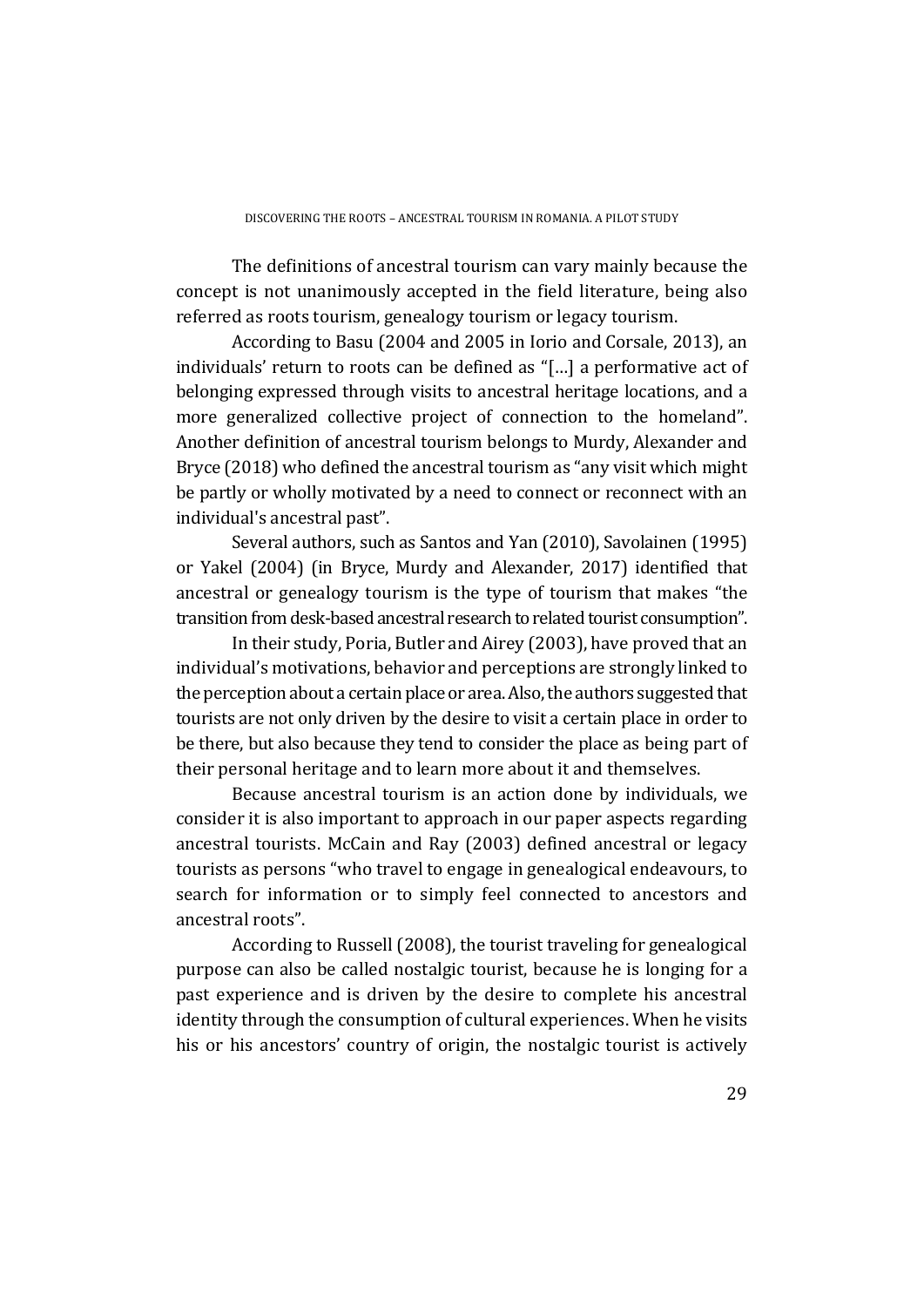seeking to explore the homeland's culture, be profoundly engaged to the experience and even be immersed into the new world that he is discovering (Escalas, 2007; Green and Brock, 2000 in Russell, 2008). All the activities in which the nostalgic or ancestral tourist is involved during his visit to the homeland, can be beneficial even to the economy and the development of that country. In consequence, Newland and Taylor  $(2010)$  have tried to analyze the advantages of ancestral tourism in a developing country, such as Romania. They have revealed that in the case of a developing country, the tourism infrastructure is poorly developed or limited to a few touristic areas, the connection to the local economies is weak and the employment rate is low. Moreover, these tourism areas are managed by international companies located outside the country, therefore they are sending their profits back to the countries of origin.

Despite this trend of internationalization, according to Newland and Taylor (2010), tourists who are traveling in order to discover their roots, are more likely to bond with the local economy by choosing smaller accommodation facilities, often owned by the locals or their own relatives, by eating in local dinners or by experimenting the local culture. Therefore, there are higher chances that the money spent by ancestral tourists actually supports the local businesses and the local economy, generating an extremely positive impact on the local economic development.

Furthermore, Iorio and Corsale (2013) stated that tourists seeking for their roots are also behaving as conventional tourists and are engaging to specific tourist social practices such as landscape contemplation, photography or filming, or souvenir purchase. Therefore, encouraging tourism managers and travel agencies to create and promote ancestral tourism packages that would meet the ancestral tourists' expectations, can have positive benefits for the local tourism. Several authors (such as King & Gamage (1994), Duval (2003), Asiedu (2005) and Scheyvens (2007) in Iorio & Corsale, 2013), have also highlighted this aspect, asserting that ancestral tourism implies relatively long stays and is often associated with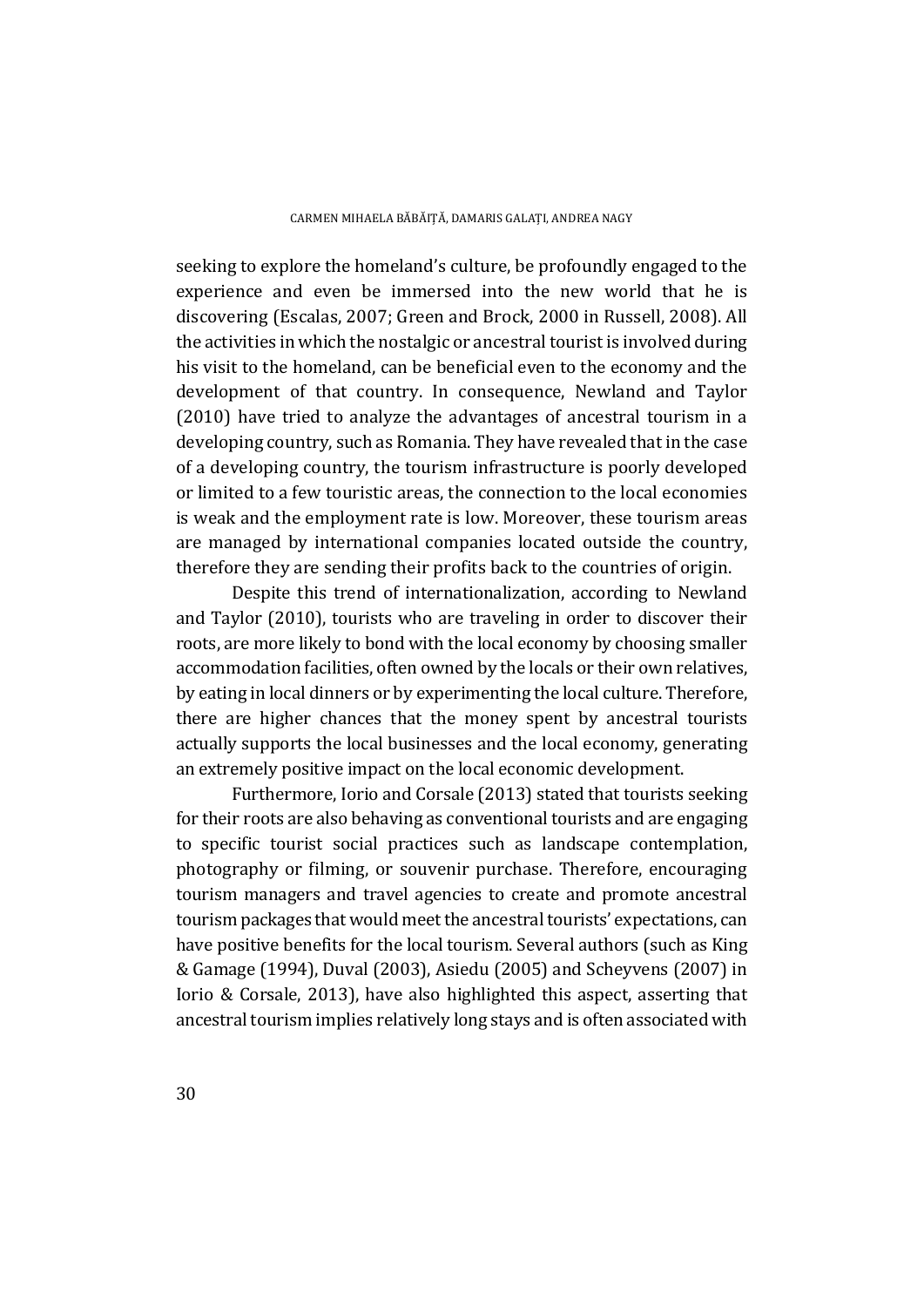other forms of tourism (cultural, natural, rural, mountain, seaside, etc.) in various locations of the same country or same region, helping to the increase of tourism revenues.

According to Scheyvens (2007, in Iorio & Corsale, 2013), another advantage of ancestral tourism is that it more likely resembles domestic tourism rather than international tourism, having therefore less fluctuations over time due to a strong personal interest in a particular destination. Also, by not having a seasonal particularity, as the international tourism, it can support a constant occupancy along the year and also foster off-season hiring opportunities (Perez-Lopez, 2007, in Newland & Taylor, 2010).

An eloquent example is Scotland. Here, most of the ancestral journeys take place between June and September, but they are also happening in other months of the year, especially in the case of tourists traveling on a low budget (Ancestral Tourism in Scotland: opportunities for growth, 2013). Also, ancestral tourism can contribute to the geographical expansion of tourism, mostly because ancestral tourists, in comparison with international tourists, can travel to less visited places in order to discover their roots (Newland & Taylor, 2010).

# **Research methodology**

In order to examine the perspectives of ancestral tourism in Romania, we started a pilot exploratory research based on an interview that we took to six persons. The interviewees were tourists that have visited Romania between 2015 and 2018 and whose main purpose was to explore their genealogical legacy. To contact the tourists, we discussed with the representatives of a Romanian travel agency which is also specialized in organizing private tours for ancestral tourists, as well as assisting them in the process of their genealogical research.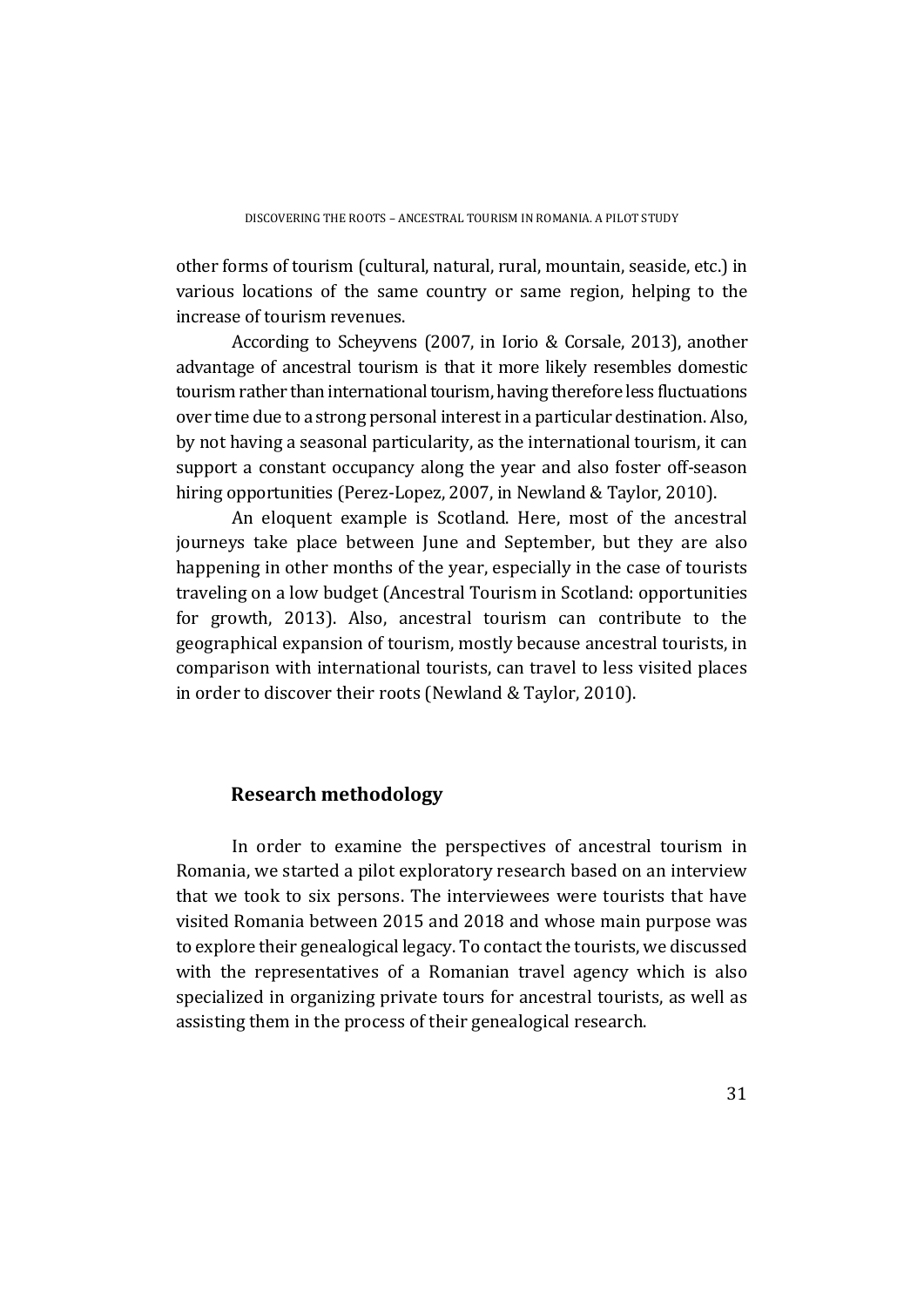Data were collected using a structured interview that was submitted online, by e-mail, directly to the ancestral tourists that have contacted the travel agency over the past three years. The interview had 21 open questions that required the interviewees to provide details about themselves and their bondage to Romania, their motivations of traveling to Romania, the way they have traveled, the genealogical research process they undertook, as well as the experience they have had in Romania.

The main goal of the study was to analyze the ancestral tourist's behavior, in order to investigate the ancestral tourism phenomenon and its development perspectives in Romania. To achieve this goal, our research objectives were to:

- $\checkmark$  identify the ancestral tourist's profile and to validated the hypothesis according to which elderly persons are more likely to start seeking their ancestors and explore their family legacy;
- $\checkmark$  identify the motivations upon which the genealogical researches rely, as well as to determine the factor that triggers the desire to begin a genealogical research;
- $\checkmark$  analyze the way that ancestral tourists use to travel;
- $\checkmark$  analyze the genealogical research process and to identify the means to obtain genealogical data as well as the barriers encountered in the genealogical research;
- $\checkmark$  analyze the tourists' genealogical experiences and to establish whether their expectations were achieved.

For a better understanding of the information we gathered, the most relevant statements of our interviewees are presented as quotes.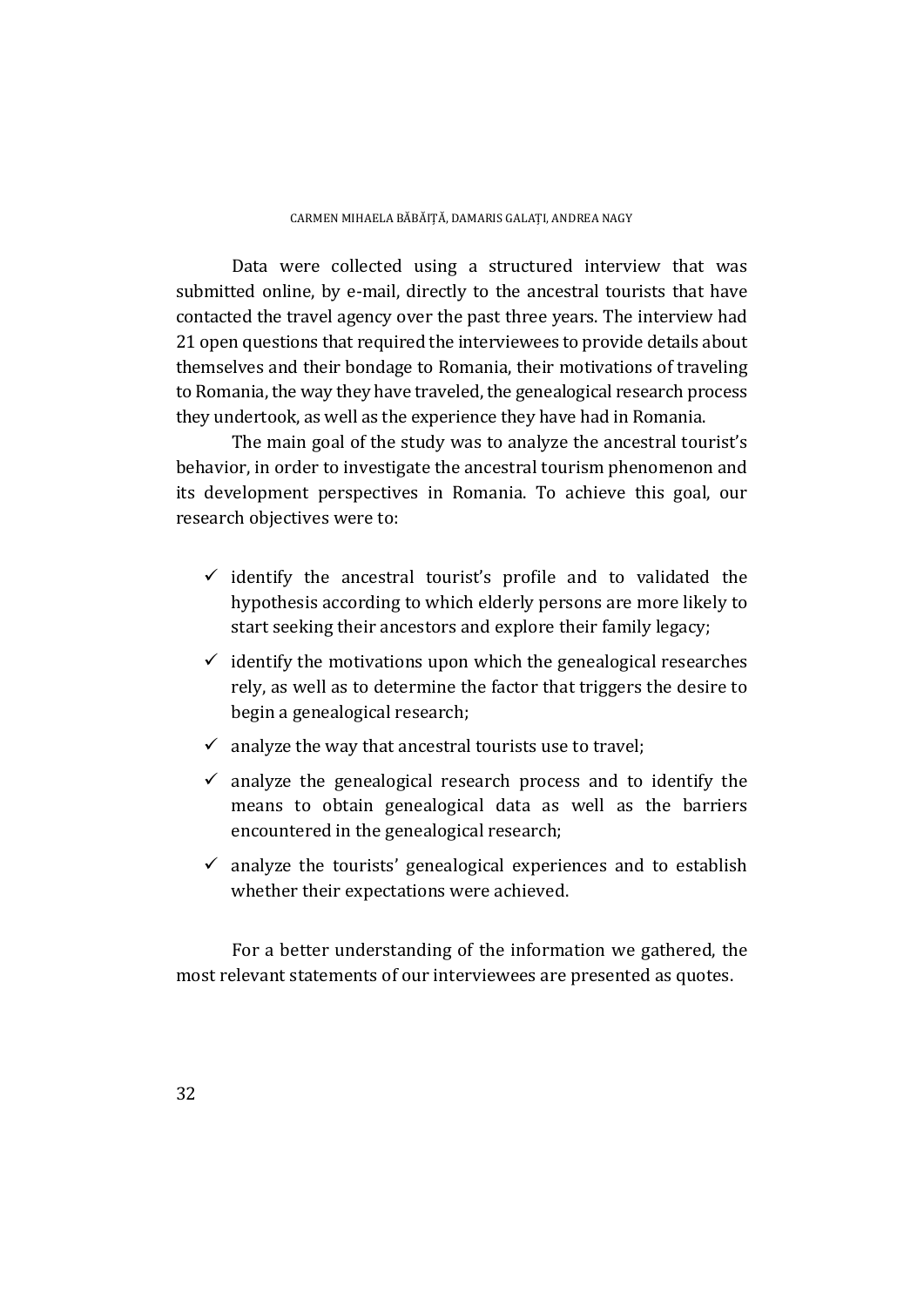# **Results**

## *Ancestral tourist's profile*

The profile and behavior of a tourist traveling for genealogy purposes differs from the one of a regular tourist, as the first one has both a connection with the visited place and different motivations in contrast to the regular one (Poria, Butler  $&$  Airey, 2003). The six persons we interviewed have visited Romania at least once and all stated that genealogy was the main purpose of their journey. They live in USA, Canada or Israel, but their background is quite diverse, as three of them descend from Romanian Jews that emigrated to the USA or Israel, one person from Swabs originating from Banat region, while another person from Romanians living in Transylvania. The ancestors of another person are Hungarians and Italians that settled in Valea Jiului for mining.

The age of the interviewees ranges from 40 to 80 years. In average, their age is of 56 years, therefore, the hypothesis that the elderlies are more prone to initiate a genealogical research and undertake a trip in this purpose, is confirmed.

The opinion of Price, Arnould and Curasi (2000, in Rusell, 2008) is similar to the one resulting from our study as, according to them, people tend to develop more reflexivity on life with aging and feel a stronger need for personal accomplishment that cannot be satisfied with tangible goods.

Moreover, studies have shown that tourists who visit important places for their own personal legacy and heritage, prove a tendency to have longer stays in the country and to spend more than the conventional tourists, they have a higher income and a higher level of education (Krestetter et al., 2001 & Travel Industry Association, 1997; in Josiam & Frazier, 2008).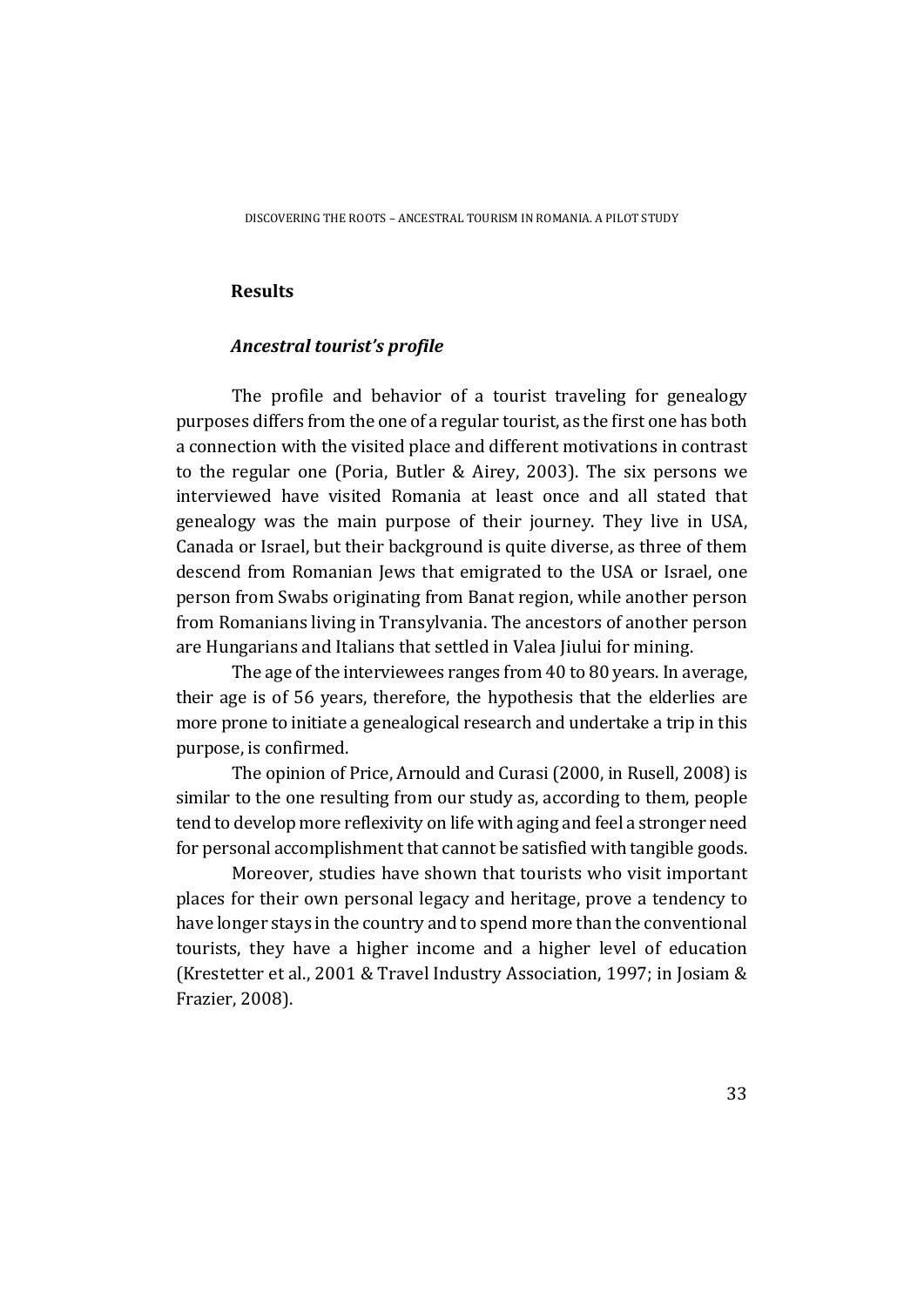#### *Motivations of ancestral tourists*

In contrast to conventional tourists who observe "the others", ancestral tourists are motivated to find their own identity which is enriched and reinforced by traveling to the homeland (Love and Sheldon, 1998, in Russell, 2008; Bhandari, 2016). Also, exploring the family history and see the birthplace of their ancestors, as well as visiting the relatives, is another important reason for traveling, as one of our interviewees said.

*"Our goal was to see the villages where our Romanian Grandparents spent their youth as well as meeting the distant relatives we were able to identify." (A., 67y, USA)*

In addition, according to Highlands and Islands Enterprise organization's report for Scotland, published in 2013, the main motivations for genealogical traveling, besides the ones mentioned above, are the desire to feel a "special connection" with the country of origin, to further research the family history and to take the parents back home or to pass on to their descendants the story of their family. Also, another motivation to travel identified in the report, was the desire to walk in the footsteps of the ancestors and to find a new significance for what home means.

In our study, we obtained similar results in the cases of several subjects. Most of them stated that their main reasons for traveling to Romania were to come back to their own or their ancestors' birthplaces, to visit their alive relatives, to discover with their own eyes the landscapes they've only heard of or to walk on their ancestors' footsteps. In addition to the reasons highlighted above, one of our subjects said that she was driven by the loss of her father and the nostalgia to reconnect with his memory and explore the places her father saw, as she wasn't able to find some information online neither about him, nor about her legacy.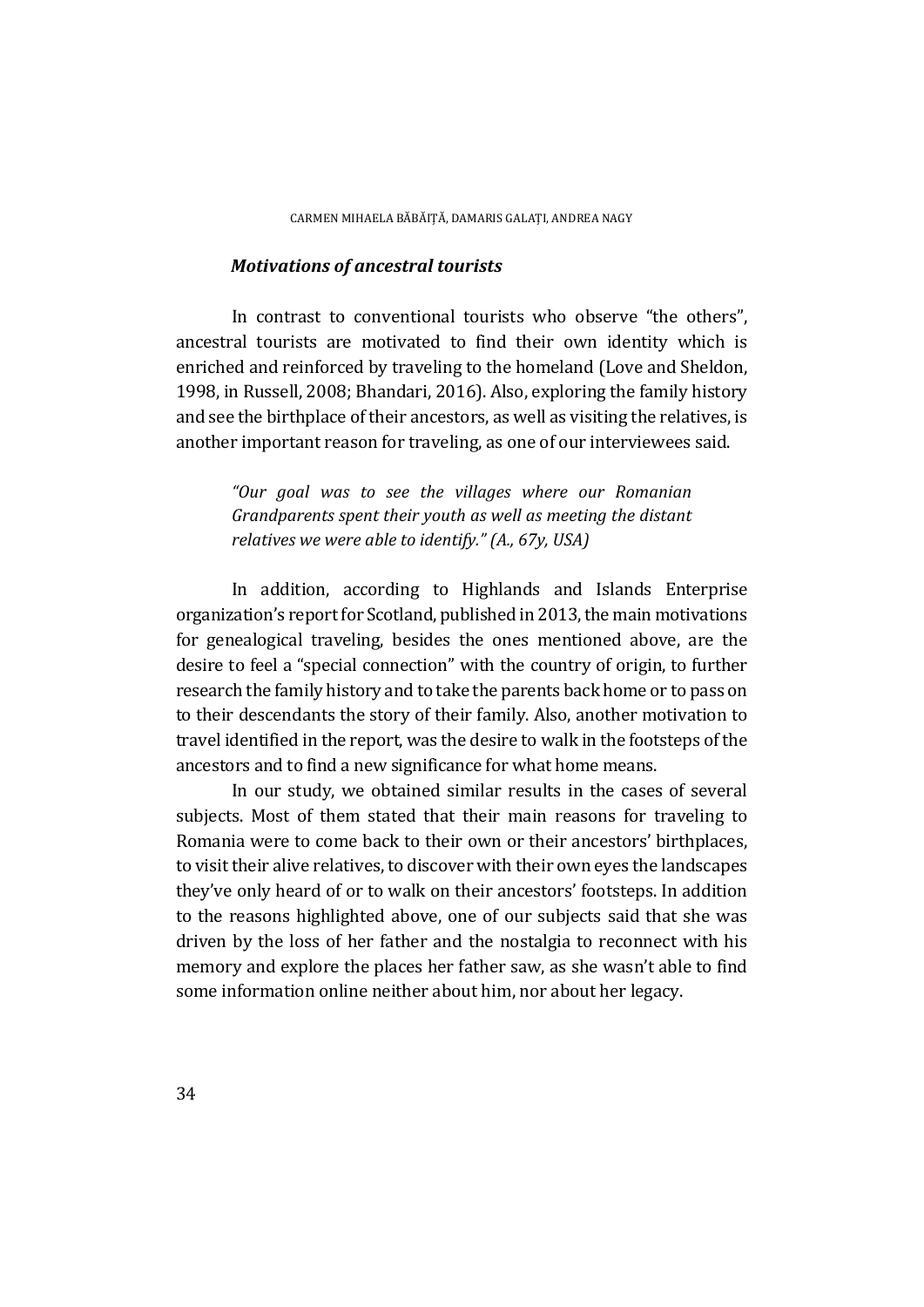DISCOVERING THE ROOTS – ANCESTRAL TOURISM IN ROMANIA. A PILOT STUDY

*"The purpose of my travel was to visit the place where my father was born and see for myself the things he saw. When my father passed away, I felt a deep desire to reconnect to him somehow. I felt that sharing something he experienced might help me get a piece of him back. I was very interested in finding out as much information about my family and genealogy as I possibly could. I also wanted to find my father's house and where he went to school and as many Church records as possible." (D., 45y, USA)*

Also, another of our respondents stated that

*"Genealogy was my main purpose, but I combined the trip with a European River Cruise." (J., 40y, USA)*

This response supports the idea that ancestral tourism can also help the development of different types of tourism, increase tourism revenues and enhance the experience ancestral tourists have discovering their roots.

Being asked about what triggered the desire to begin a genealogical research, two of our interviewees mentioned that their relatives were quite mysterious regarding the reason they left Romania, which made them more eager to find out where they come from.

*"My grandmother and her sisters were very mysterious about why they left. I wanted to understand where they came from." (J., 40y, USA)*

Another factor that made our interviewees start searching their roots, was finding some letters or addresses belonging to their ancestors, findings that determined their further investigations.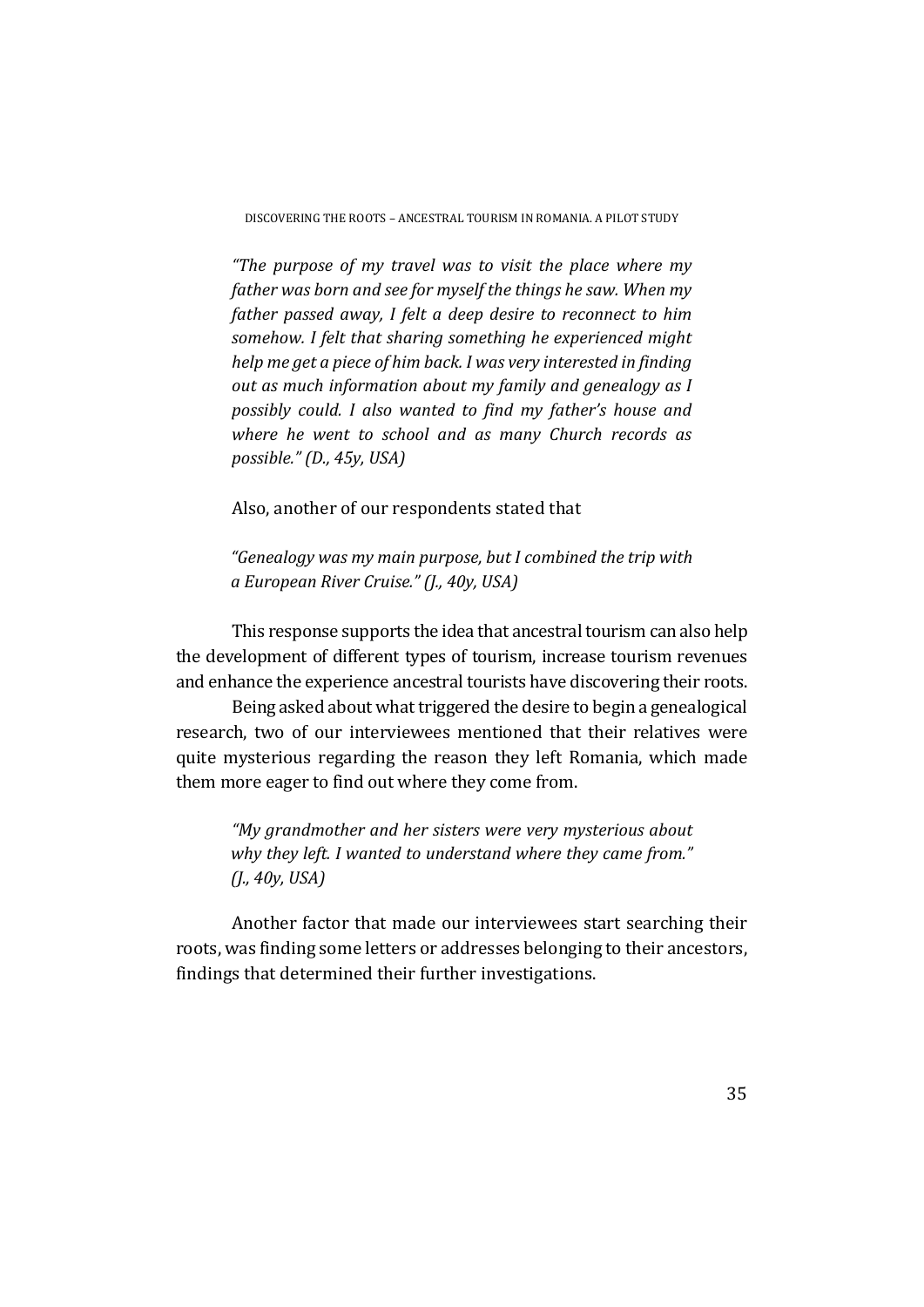*"I have many cousins on my father's side. One had followed my father's family and that had me curious about my mother's family. I used the internet and was frustrated by the lack of information until in approximately 2006 my mother was diagnosed with Alzheimers. After we moved my mother to an apartment and later a nursing facility. In approximately 2009 we went through pictures and papers she had kept where we found an envelope with a Romanian address and an old letter." (A., 67y, USA)*

#### *Ancestral tourists' ways of traveling*

According to Butler et al. (2002) and Klemm (2002) (in Iorio and Corsale, 2013), the majority of ancestral or roots tourists choose to travel independently in order to have the flexibility they need to visit the places of their own interest.

To find out information about their ancestors, the six respondents of our study have visited city halls, searched in their archives, or reached the National Archives offices. They have also visited churches, synagogues, cemeteries and even contacted Romanian residents (alive relatives or elder people from the ancestors' community).

Five out of our six respondents have contacted tourism professionals to help them with the research and to accompany them in their journey.

*"I relied on a researcher to do the research for me. It would have been very difficult for me to find this info myself as I don't speak Romanian." (S., 56, Canada)*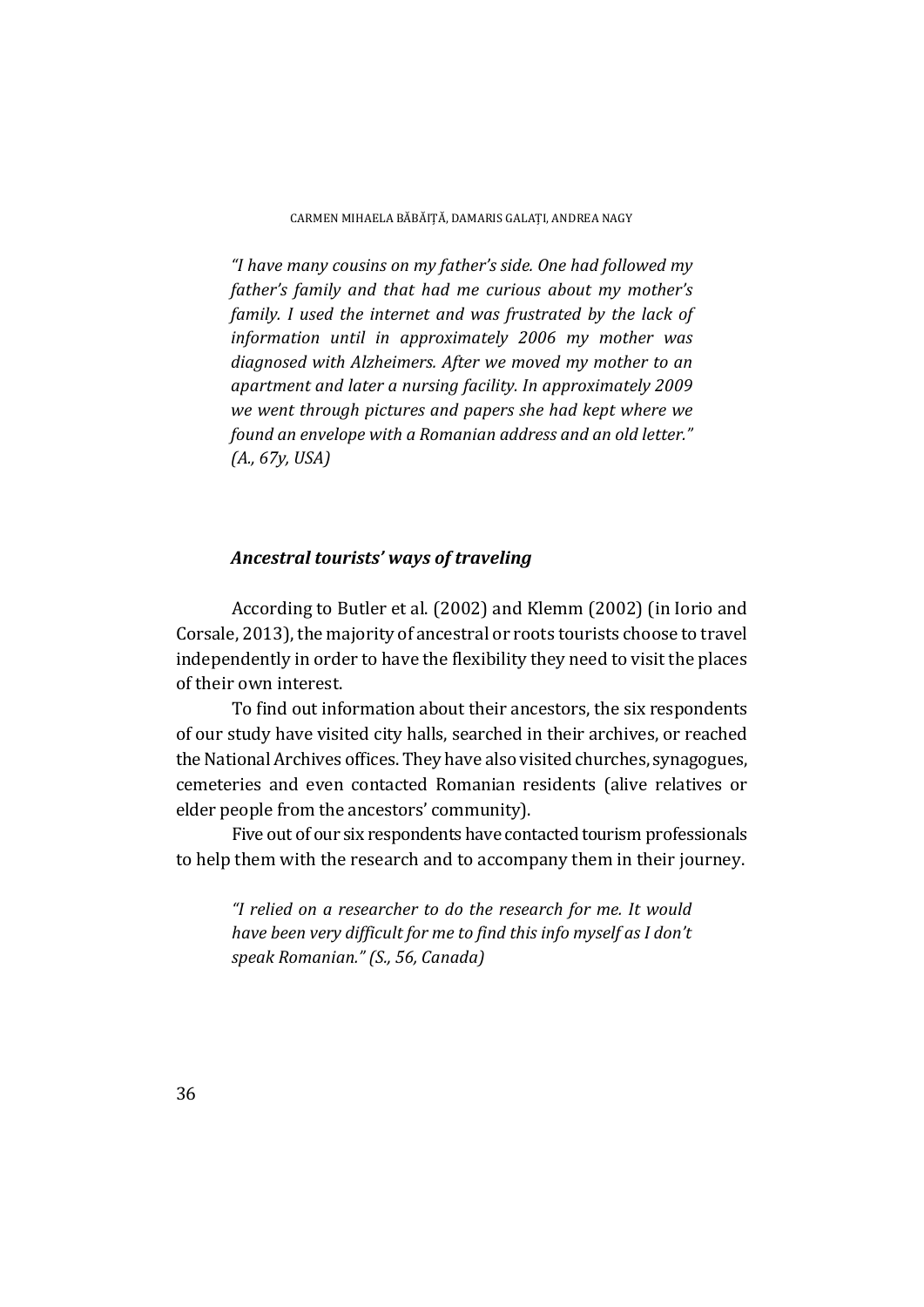Often, in a genealogical trip, several family members or even different generations of the same family travel together, although not all of them have roots in the country they visit.

*"We traveled as a family, three sisters and my husband, as a lifelong dream of the sisters." (A., 67y, USA)*

*"I traveled with my husband and two teenage children." (D., 45y, USA)*

*"We traveled as a family ‐ my mother, oldest brother, two daughters and myself" (M., 49y, USA)*

Roots tourists have a tendency to visit several destinations during their trip, either because they have familial bonds in more than one part of the country, or simply, because they want to see as much as possible of Romania. Therefore, all Romanian regions have the opportunity to equally benefit of ancestral tourism, as for many of the ancestral tourists traveling to Romania is a good opportunity to visit as many tourist attractions as they can, since some of them have travelled a long distance to get to Romania.

# *The genealogical research*

According to the answers provided by our interviewees, the genealogical research process started before visiting their homeland, by gathering as much information as possible about the family's history. They searched on specific genealogy websites (such as *www.ancestry.com* and *www.familysearch.org*) and tried to find out information from family members.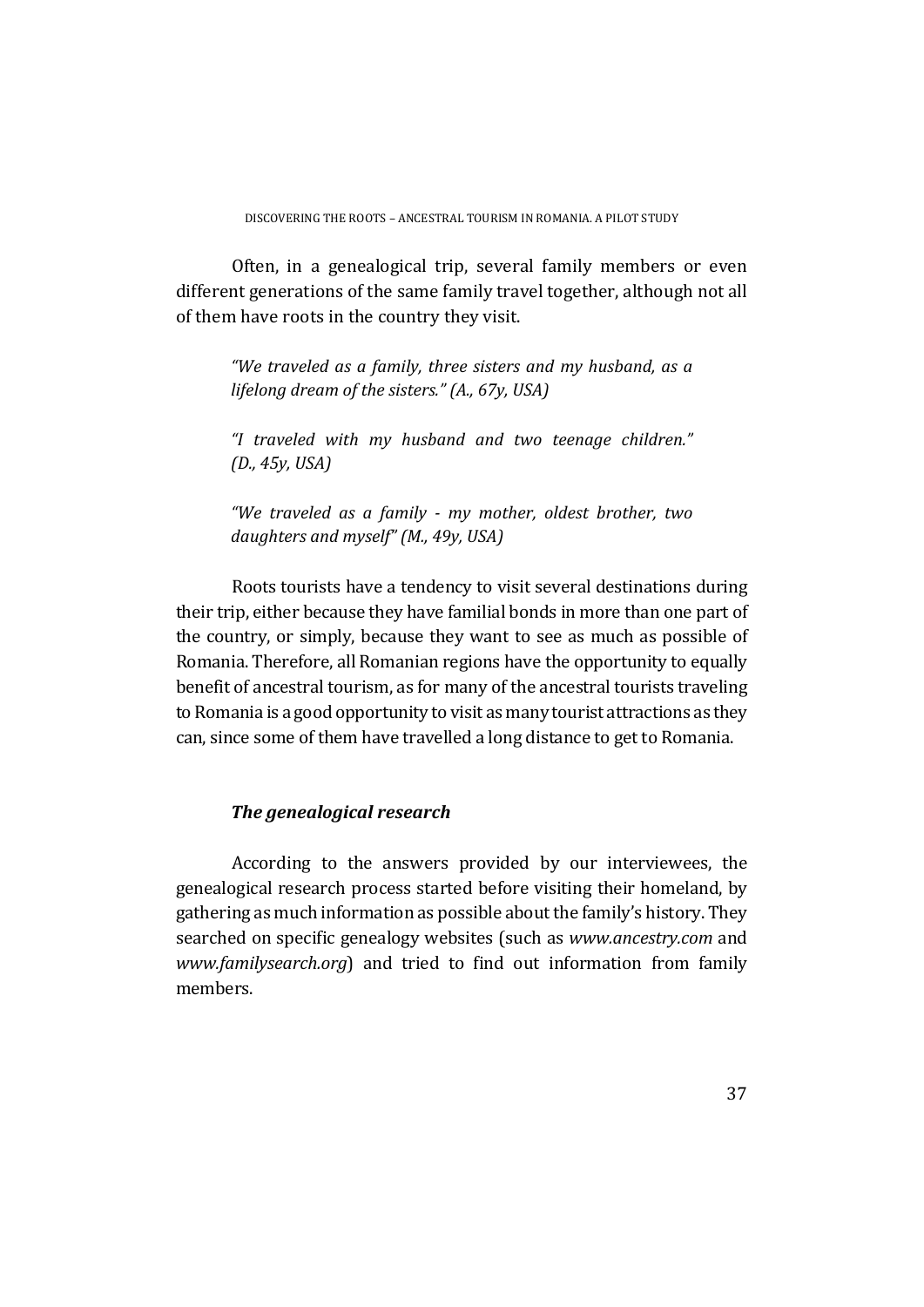*"I tried to search the internetfor my last name but nothing came up. I tried Ancestry.com but there was no information available. I just hoped that I would find something. I was able to find birth records when I visited and the church records regarding baptism and sacraments were found by my wonderful tour guide. I was unable to locate where my grandfather was buried as he was displaced from Aninoasa to Moldova soon after WWII ended. I regret I will never know where he is buried." (D., 45y, USA)*

Moreover, many of them contacted professionals specialized in genealogy, who have documented in advance about the respondents' ancestors and also assisted them whilst they began their journey. Professionals helped them contact residents and closely guided them for a successful research.

Unfortunately, during the research process, there have also been encountered some barriers, mainly because of the authorities' indifference and their reluctance in providing information.

*"[…] when I tried to find addresses of location that my family owned it was impossible, even when I told them that I do not plan to request return of properties." (M., 80y, Israel)*

*"We were disappointed when they would not allow us to take photos of the documents but being where my grandfather lived and meeting distant relations made up for that."(A., 67y, USA)*

In spite of the difficulties, our subjects were satisfied with the information they managed to obtain and pleased to meet their distant relatives. Three of our subjects decided to continue their ancestral research once they got back home.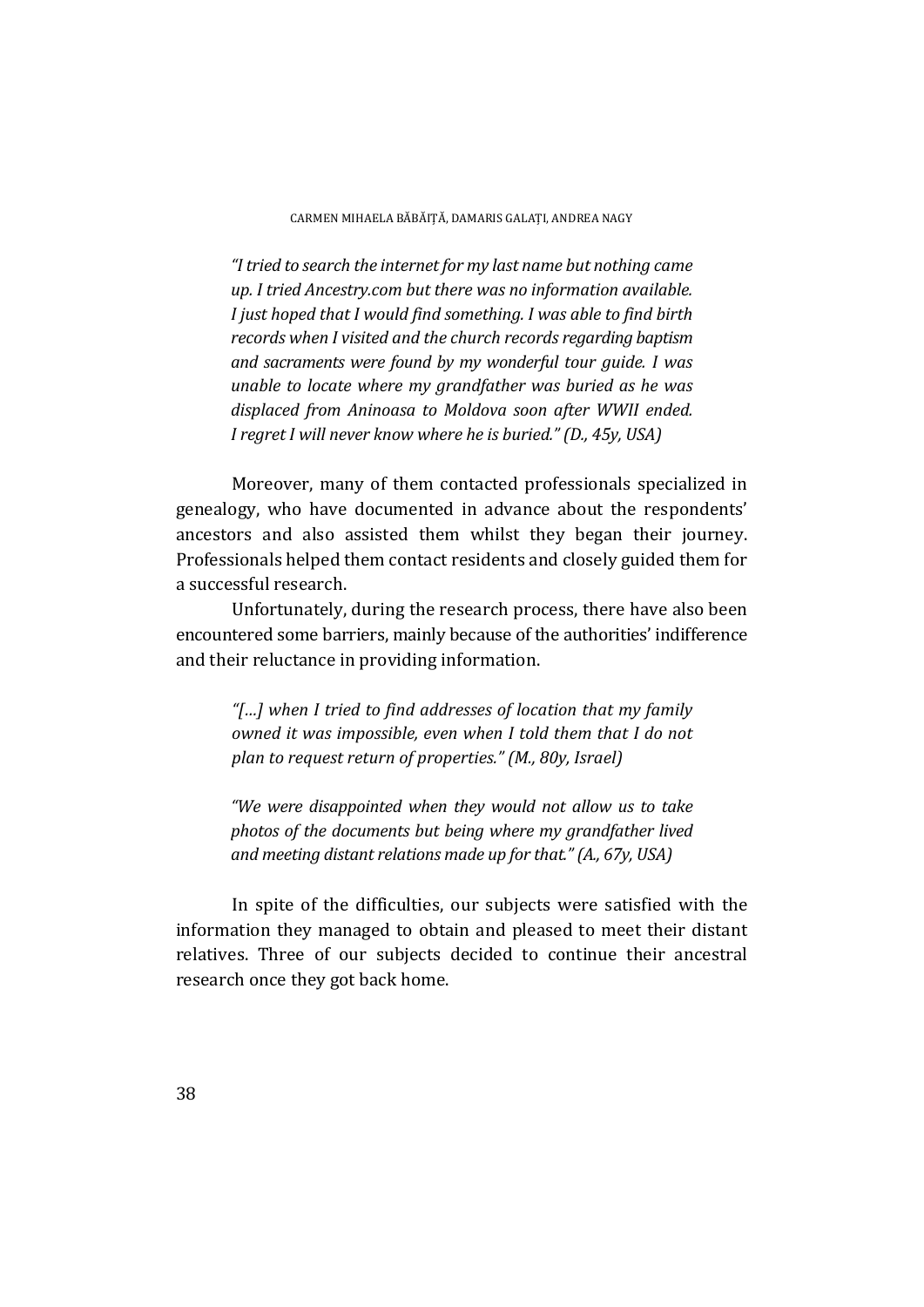#### *The genealogical experience*

Bryce, Murdy and Alexander (2017), stated that ancestral tourists are seeking for a participative experience rather than a passive one in order to support their research. Furthermore, previous studies revealed that tourists who are more involved in and are identifying themselves with the experience, can express higher levels of satisfaction (Russell, 2008).

When asked: 'what is their overall opinion about the genealogical experience they have had in Romania?', our respondents declared themselves very pleased and grateful to having succeeded in finding information about their ancestors and to explore their homeland.

Another important part of the genealogical experience is to meet the ancestral tourists' expectations, as these can be very different. A real challenge can be represented by the social, cultural and physical changes that can occur in the visited place. Therefore, a fully turn back in time might not be possible because of the strong hit of reality and the changed image of their homeland (Brah, 1996; Read, 1996; Levy, 2004; Markowitz, 2004 in Iorio and Corsale, 2013).

Regarding the expectations of our interviewees, all of them said that these have been met during their visit in Romania, which was fully worthed. 

*"I believe that even if we had not found information and met distant relatives it would have been worth the trip. Everyone we met, regardless of where we were, was friendly. The countryside is so beautiful and I felt like my heart had come home." (A., 67y, USA)*

Another aspect discovered in our study was that our respondents felt an emotional bond to Romania.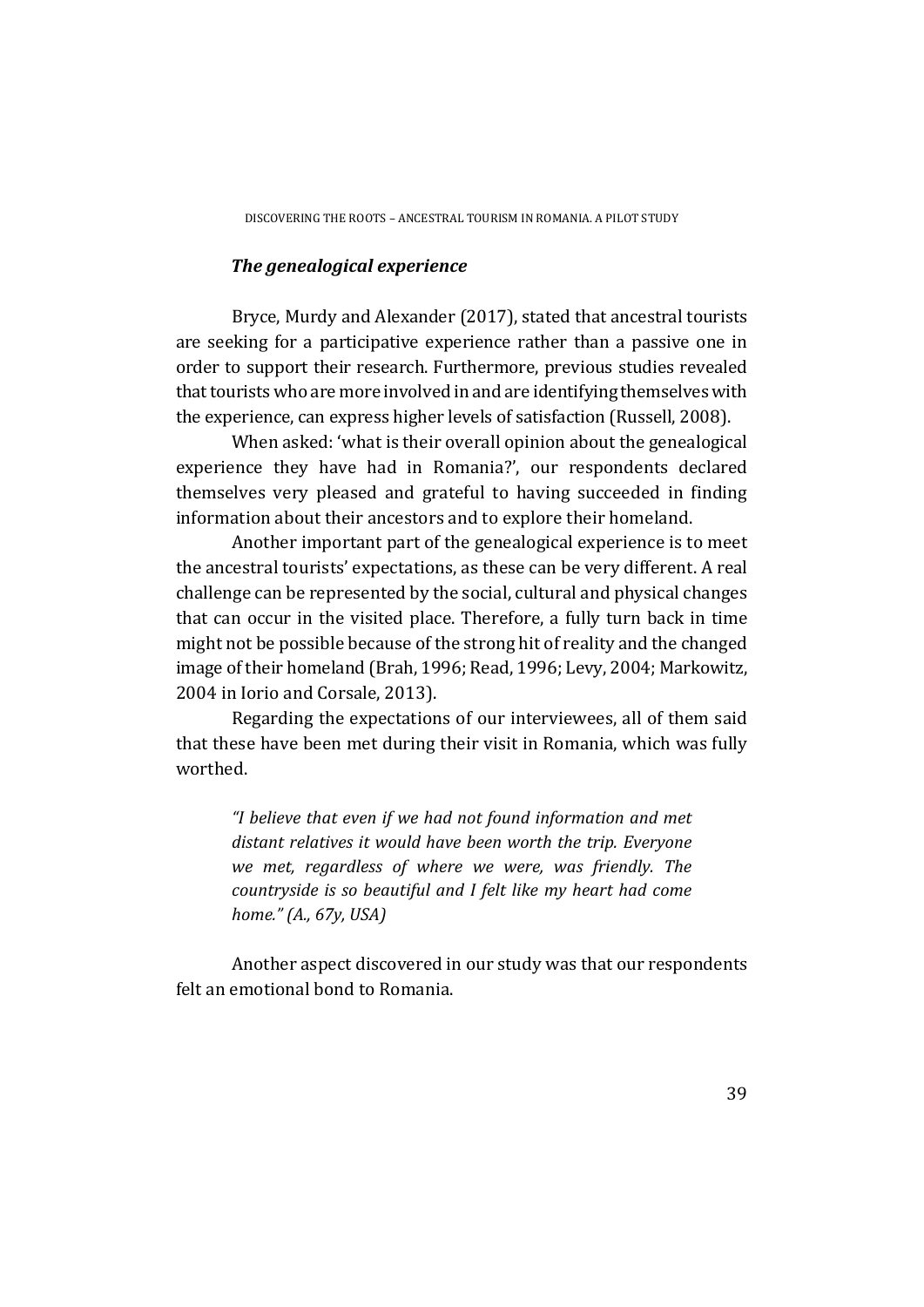CARMEN MIHAELA BĂBĂITĂ, DAMARIS GALATI, ANDREA NAGY

*"I felt connected, like I was home in a sense." (J., 40y, USA)*

Beside these findings, all of our respondents said that the experience gave them a strong feeling of fulfillment and for some even a sense of belonging.

*"The experience absolutely gave me a feeling of fulfillment. I do not feel like I "belong", but I also do not feel like an alien or stranger. The longing to see for myself where my father was born, went to school, played, hiked was fulfilled, and I have gained a sense of peace that I have seen with my own eyes what he once saw and that makes my soul happy. The countryside in Transylvania seems just as it was 70 years ago. It wasn't too hard to imagine what life was like in 1949 when my father left. That's the beauty of Romania. You can get a glimpse into when life was simpler and more pure." (D., 45y, USA)*

#### **Conclusions and recommendations**

After conducting our research and discussing with several tourists that wanted to discover their roots, we were able to identify the ancestral tourist's profile. We noticed that tourists who use to travel in order to discover their roots are usually elder persons, who have more leisure time and a higher income. Also, they have the tendency to spend more time visiting the country of origins as well as to use or buy several tourist services.

Another aspect that we focused on was tourists' motivation to travel. We found out that our interviewees' main purpose to make an ancestral journey was to explore their homeland and to discover more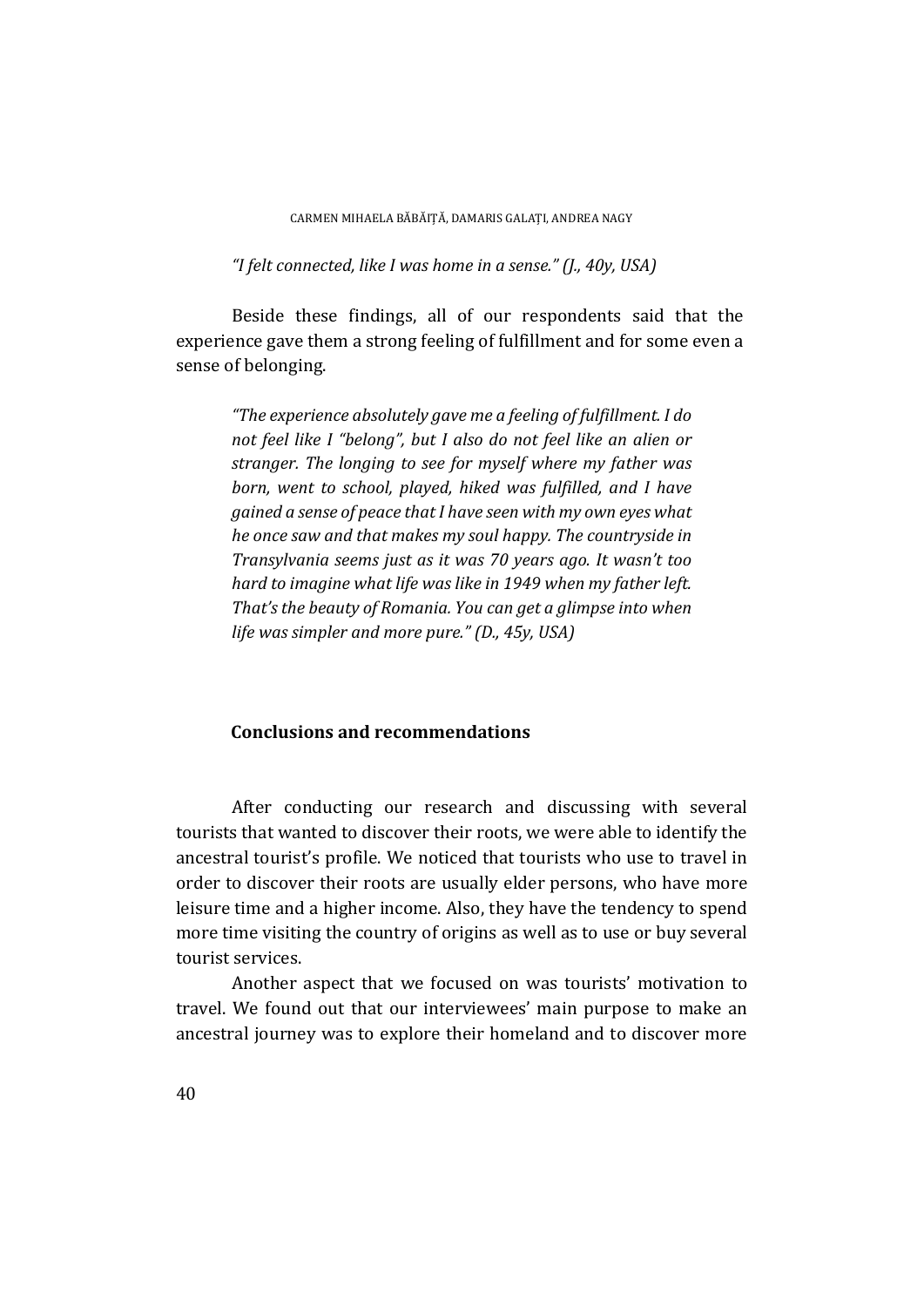information about their ancestors. They used to travel to their homeland on their own, usually accompanied by family members and reached out to professionals only to help them with the research process and the fieldtrip organization.

The overall genealogical experience our interviewees had in Romania offered them a high level of satisfaction, as well as fulfillment, a feeling of belonging and connection to their homeland.

To develop the ancestral tourism in Romania, tourism authorities should focus on promoting this niche tourism by attracting persons interested in genealogy, who at their turn will attract more tourists interested or not in genealogy. Also, to develop ancestral tourism, it could be helpful to create a network with travel agencies and tourist professionals specialized in genealogy, as well as to develop the tourism infrastructure in more Romanian rural areas.

# **REFERENCES**

- 1. Bhandari, K. (2016), "Imagining the Scottish nation: Tourism and homeland nationalism in Scotland", *Current Issues in Tourism*, Vol. 19, Iss. 9, pp. 913-929.
- 2. Bryce, D., Murdy, S., Alexander, M. (2017), "Diaspora, authenticity and the imagined past", *Annals of Tourism Research*, Vol. 66, pp. 49-60.
- 3. Iorio, M. & Corsale, A. (2013), "Diaspora and Tourism: Transylvanian Saxons Visiting the Homeland", *Tourism Geographies*, Vol. 15, No. 2, pp. 198‐232.
- 4. Josiam, B.M. & Frazier, R. (2008), "Who am I? Where did I Come from? Where do I go to Find out? Genealogy, the Internet and Tourism", *Tourismos: An International Multidisciplinary Journal of Tourism*, Vol. 3, No 2, pp. 35-56.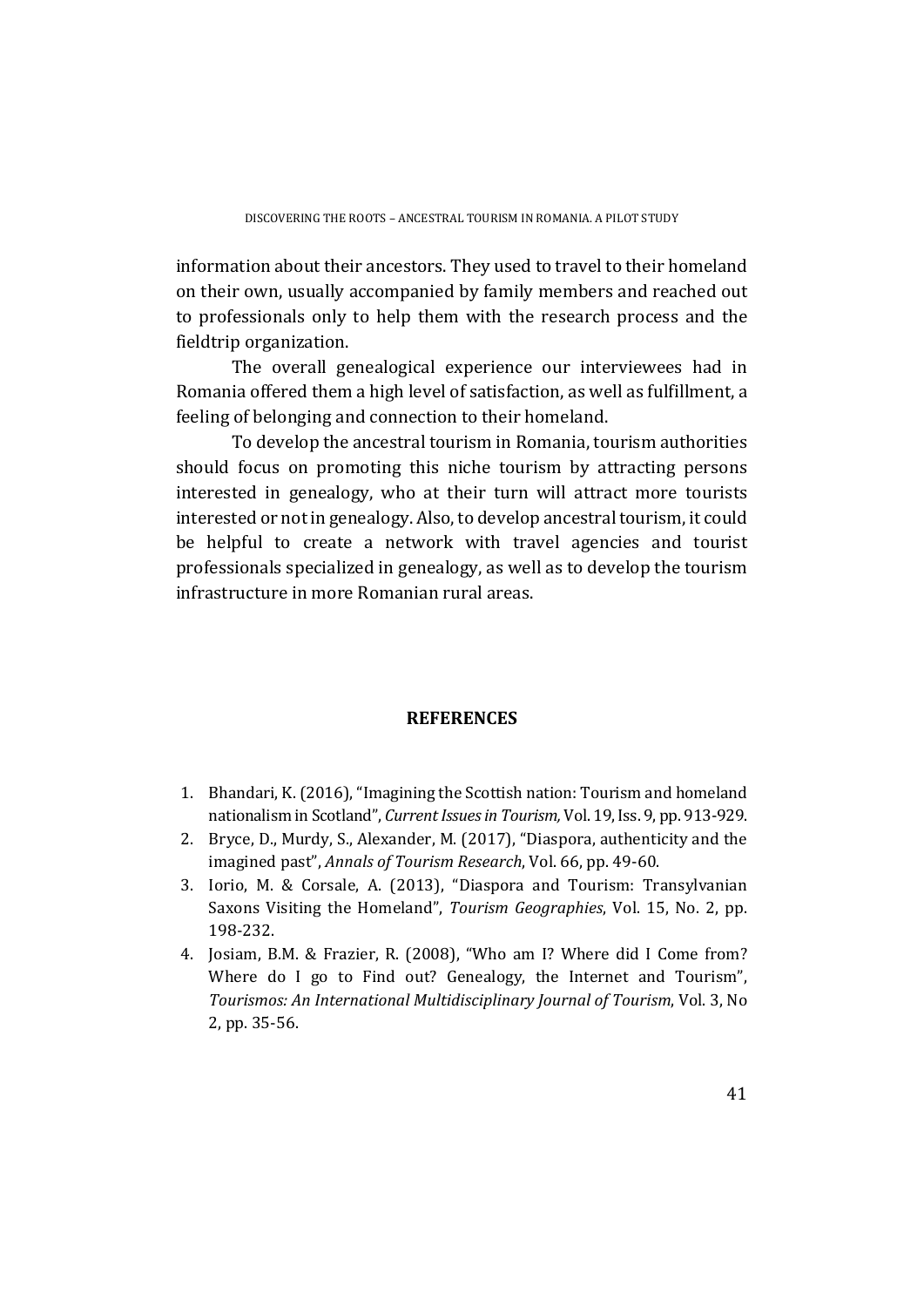- 5. McCain, G. & Ray N.M. (2003), "Legacy tourism: the search for personal meaning in heritage travel", *Tourism Management*, Vol. 24, pp. 713–717.
- 6. Murdy, S., Alexander, M. & Bryce, D. (2018), "What pulls ancestral tourists 'home'? An analysis of ancestral tourist motivations", *Tourism Management*, Vol. 64, pp. 13-19.
- 7. Newland, K. & Taylor, C. (2010) *Heritage Tourism and Nostalgia Trade: A Diaspora Niche in the Development Landscape,* Washington, DC: Migration Policy Institute.
- 8. Poria, Y., Butler, R. & Airey, D. (2003), "The Core of Heritage Tourism", *Annals of Tourism Research*, Vol. 30, No. 1, pp. 238‐254.
- 9. Russell, D.W. (2008), "Nostalgic Tourism", *Journal of Travel & Tourism Marketing*, Vol. 25, No. 2, pp. 103-116.
- 10. \*\*\* Ancestral Tourism in Scotland: opportunities for growth, 2013, published by Highlands and Islands Enterprise, available at *http://www.hie.co.uk.*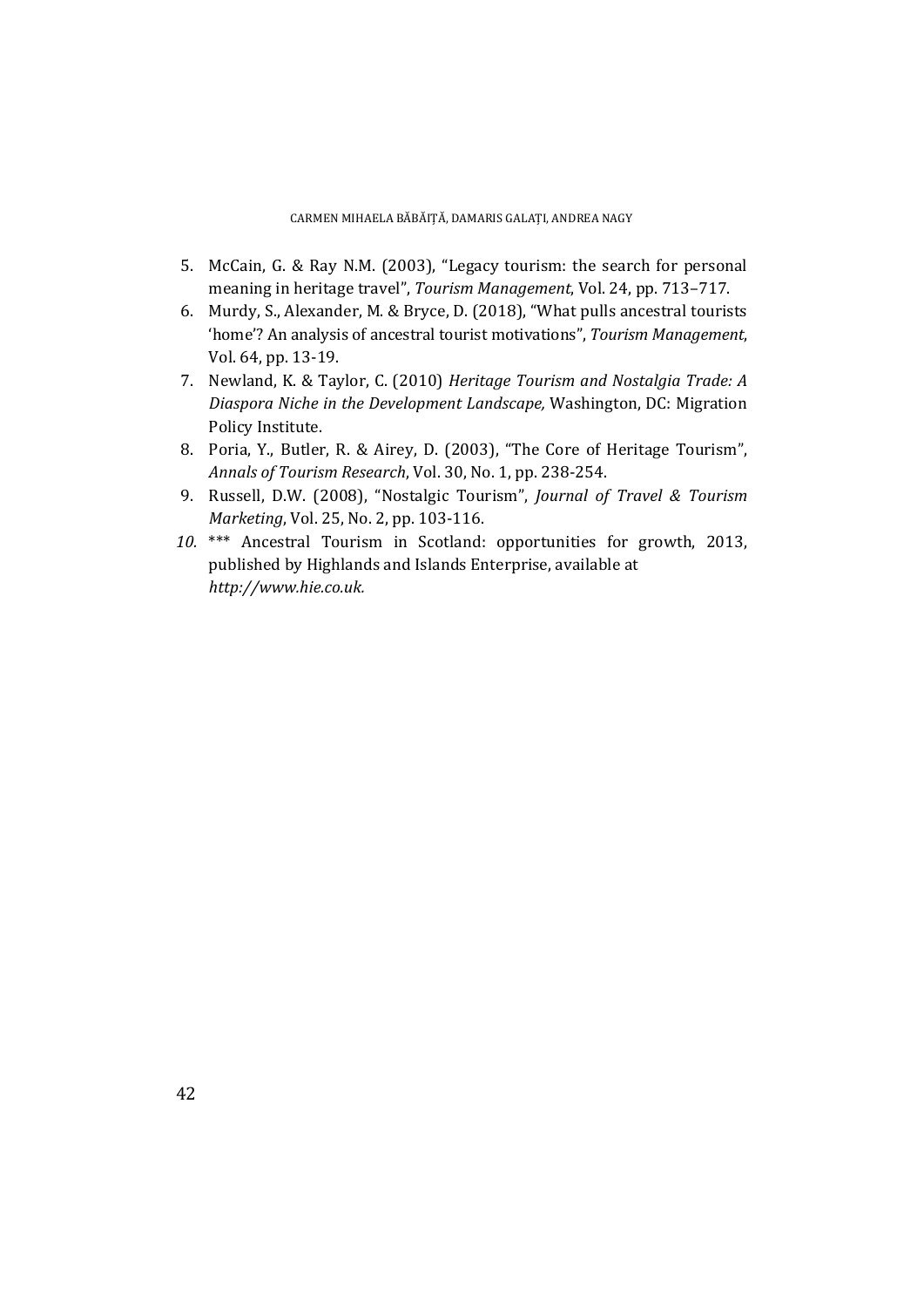# **THE LOCALS' OPINIONS AND THE DEVELOPMENT OF SUSTAINABLE TOURISM IN RODNA COMMUNE**

# **ADELINE‐CRISTINA COZMA1, MONICA‐MARIA COROŞ<sup>2</sup>**

**ABSTRACT.** This study refers to sustainability, a much debated concept at global level. Because of the high levels of pollution and limited resources, sustainability has become an international goal. Furthermore, one of the engines for development in emerging economies is, of course, the tourism industry, which is also Romania's case. Combining these two elements, the authors find that sustainable tourism development is both a longterm goal and a dynamic concept. This concept is represented by three pillars: growing the local economy, protecting and promoting the cultural heritage, and increasing the social well-being.

The present paper consists of a case study that focuses on Rodna commune, a beautiful Transylvanian rural settlement, located in Bistrița-Năsăud County. The research methods used are secondary data analysis (based on the study of different statistics, guides, and specialized sites), comparisons, analogies and syntheses, primary qualitative research (based on face-to-face interviews with the locals), and induction and deduction methods, which all aim at identifying: the current position of Rodna commune from the socio-economic point of view, the locals' opinion related to the sustainable development of the destination's tourism industry, and also the ways in which this objective can be achieved. The subjects interviewed were selected in order to relevantly

*<sup>1</sup> Master student, Master program of Business Administration in International Hospitality and Tourism, Department of Hospitality Services, Faculty of Business, Babeș‐Bolyai University of Cluj‐Napoca, ade.cozma@gmail.com.*

*<sup>2</sup> Lecturer, PhD, Department of Hospitality Services, Faculty of Business, Babeș‐Bolyai University of Cluj‐Napoca, monica.coros@gmail.com.*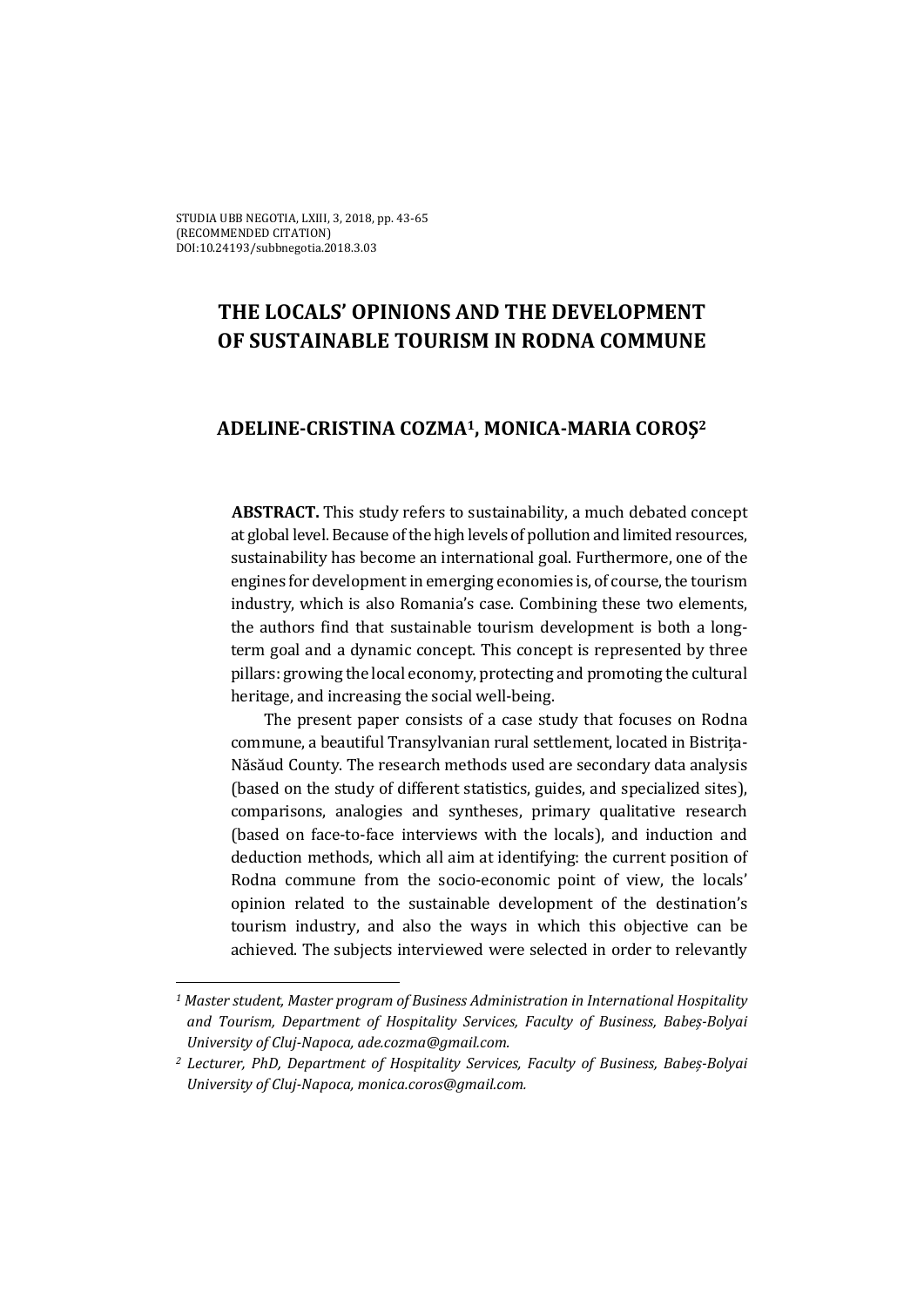cover most of the local population: honor citizens, teachers, priests, doctors and students, each of them representing stakeholders in the development of the tourism industry.

The research results show that the locals are aware of the strong connection between the development of tourism and the economic well-being of the commune, they helped identifying the major problems that need to be addressed and solved in order for this process to be efficient but also the fact that they are not yet aware of their role and do not acknowledge the ways in which they can make a difference for themselves and for the commune.

The conclusions reveal the current situation of Rodna commune from the subjects' points of view and their proposals for achieving better living standards. Also, the interviews show the lack of implication caused by the fact that the subjects are neither aware of their stakes, nor of their possibilities to help developing the local tourism.

**Key words:** Rodna commune, locals, sustainable development, tourism, interviews. 

**JEL Classification: L83, Q01, Z32.**

**Recommended citation:** Cozma, A‐C., Coros, M‐M., *The Locals' Opinions and the Development of Sustainable Tourism in Rodna Commune*, Studia UBB Negotia, vol. 63, issue 3 (September), 2018, pp. 43-65, doi:10.24193/subbnegotia.2018.3.03.

# **Introduction and Literature Review**

Rodna is one of the two villages that constitute the commune with the same name, which used to be called Rodna Veche or Rogna Veche. It is located in Bistrița-Năsăud County and it is very close to Rodna Mountains National Park, the second largest protected area in Romania, being in fact one of the access points of the Park. The two villages in Rodna commune are Rodna and Valea Vinului, covering an area of 224 km<sup>2</sup> and being home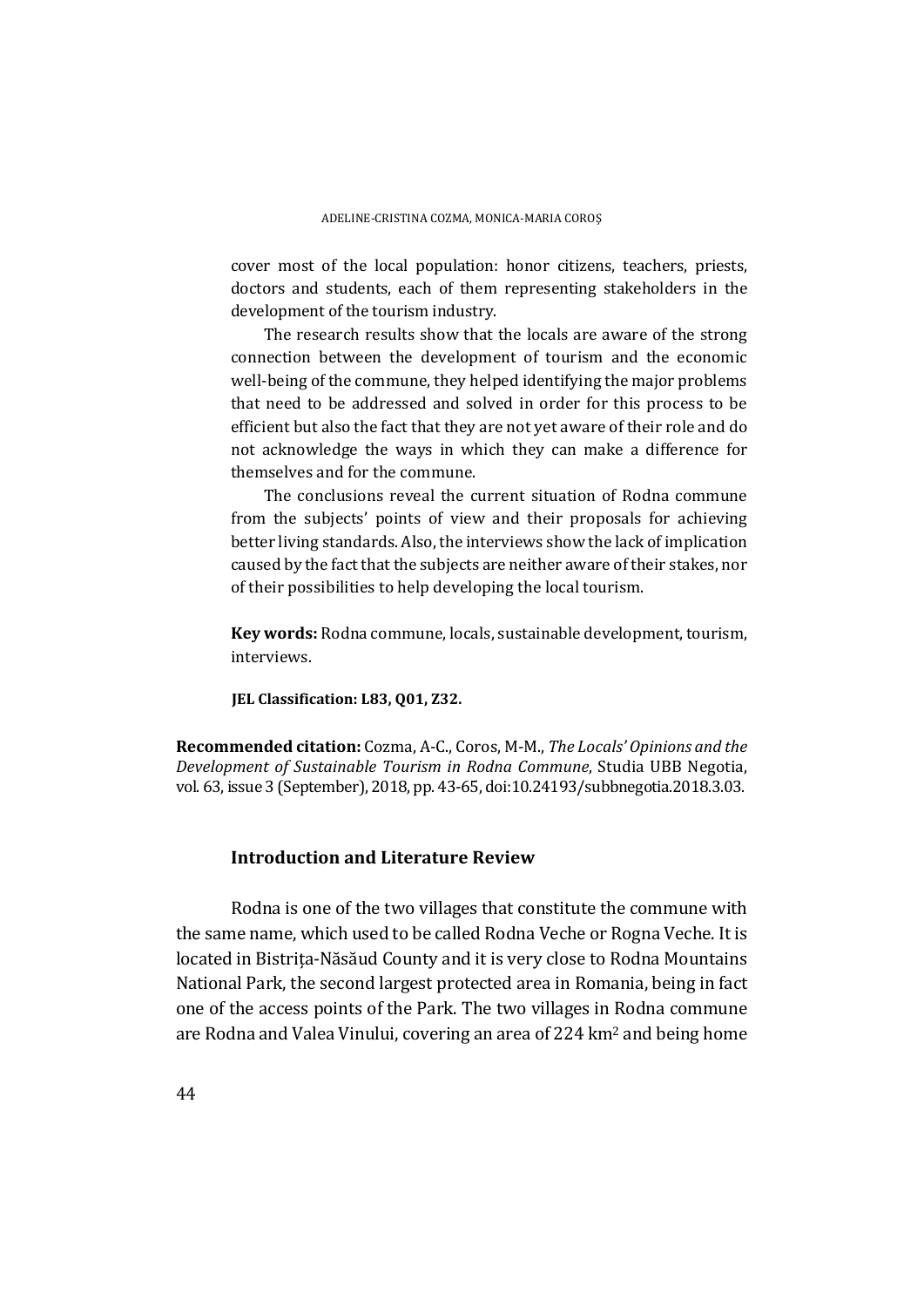for more than  $6.000$  inhabitants. The local population is mainly Romanian: at the 2011 census the main minorities were Hungarian and Rroma citizens. From the religious point of view, most of the inhabitants are Orthodox, the minorities being Roman Catholic, Pentecostal and Jehovah's Witnesses (according to the same census). Politically, the commune is managed by the Mayor Valentin Iosif Grapini, who is part of the Social Democratic Party since 2016; the Local Council consists of 15 councilors, 8 from the Social Democratic Party, 5 from the National Liberal Party and 2 from the Alliance Party Liberals and Democrats (according to the results of the 2016 local elections).

Among the tourist attractions, the most relevant man-made one is the ruins of St. Mary's Church, a Romanesque basilica dating back to the first half of the  $18<sup>th</sup>$  Century and the Orthodox Church, the Museum of Ethnography and Mining in the village of Rodna, as well as the House of Writers from the village of Valea Vinului. Natural resources and attractions provide several highly attractive and valuable tourist resources, such as: the Rodna Mountains National Park, the Poiana cu Narcise Nature Reserve, the mountain trails to Lala Mare and Lala Mic lakes, and the Ineu Peak in the Rodna Mountains.

Regarding Rodna's economic activity over time, mining played a very important role. It is not known precisely when this activity started, but a gold ring found by archaeologists is proof of the fact that mining is practiced in the commune's territory since the Bronze Age. Păius (2013) explores various documents and historical writings in his work and states: "It is very likely that there was a metallurgical city of the Dacians".

In this area, just like in many other Romanian destinations, mining has experienced ups and downs due to macroeconomic factors over the years, but has for a long time been a very important source of income for the commune. In 1992, E.M. Rodna was transformed into a trading company by decision no. 184/1992 of the Autonomous Administration of Lead and Zinc Baia Mare, being subordinated to the Gura Humorului Mining Branch. In 1997 the National Company of Precious and Non-ferrous Metals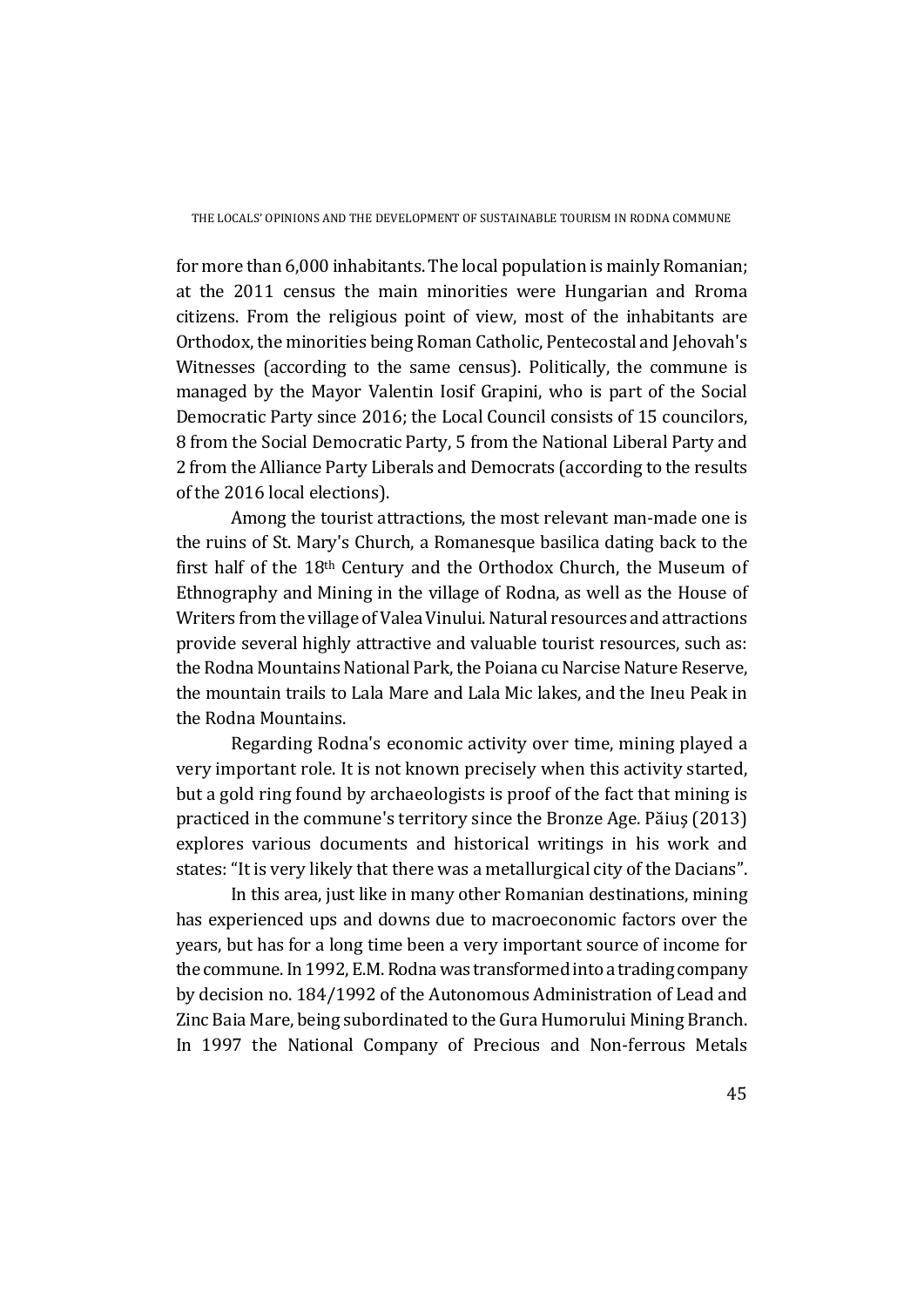"REMIN" S.A. Baia Mare, E.M. Rodna transforming itself into the Rodna Mining Branch, which at that time counted 812 employees. On the  $30<sup>th</sup>$  of December 2006, mining processing operations ceased to be carried out for two reasons: the activity was no longer profitable, the costs becoming very high, and in order to reduce them, polluting and toxic substances were supposed to be used in the ordinary activities, which would have led to population illness and environmental pollution in the medium term. Between 2007 and 2010 the necessary activities were performed in order to close the galleries, and from 2011 the existing objectives in the patrimony of the unit are preserved.

Thus, after the closure of the mine, the unemployment rate has grown enormously, in the absence of other industries developed in the area. People who have been able to leave the area or even the country in search of a job have taken advantage of those opportunities, but the number of people without jobs is still high today.

The current economic situation of the commune can be analyzed considering the number of companies that have their registered office and operate within the commune. Their structure according to the sector of activity is presented in Table No 1.

| Forestry            | <b>Accommodation Breeding</b> |          |                 |                    | Car          |
|---------------------|-------------------------------|----------|-----------------|--------------------|--------------|
| companies           | units                         | animals  | <b>Bars</b>     | <b>Restaurants</b> | services     |
| 14                  | n                             |          |                 |                    |              |
| <b>Supermarkets</b> | <b>Mixed shops</b>            | Gas      | <b>Bakeries</b> | <b>Others</b>      | <b>Total</b> |
|                     |                               | stations |                 |                    |              |
|                     | 20                            |          |                 | 59                 | 120          |

**Table 1.** Companies in Rodna village grouped by activity sector

Source: Primăria Comunei Rodna, 2018.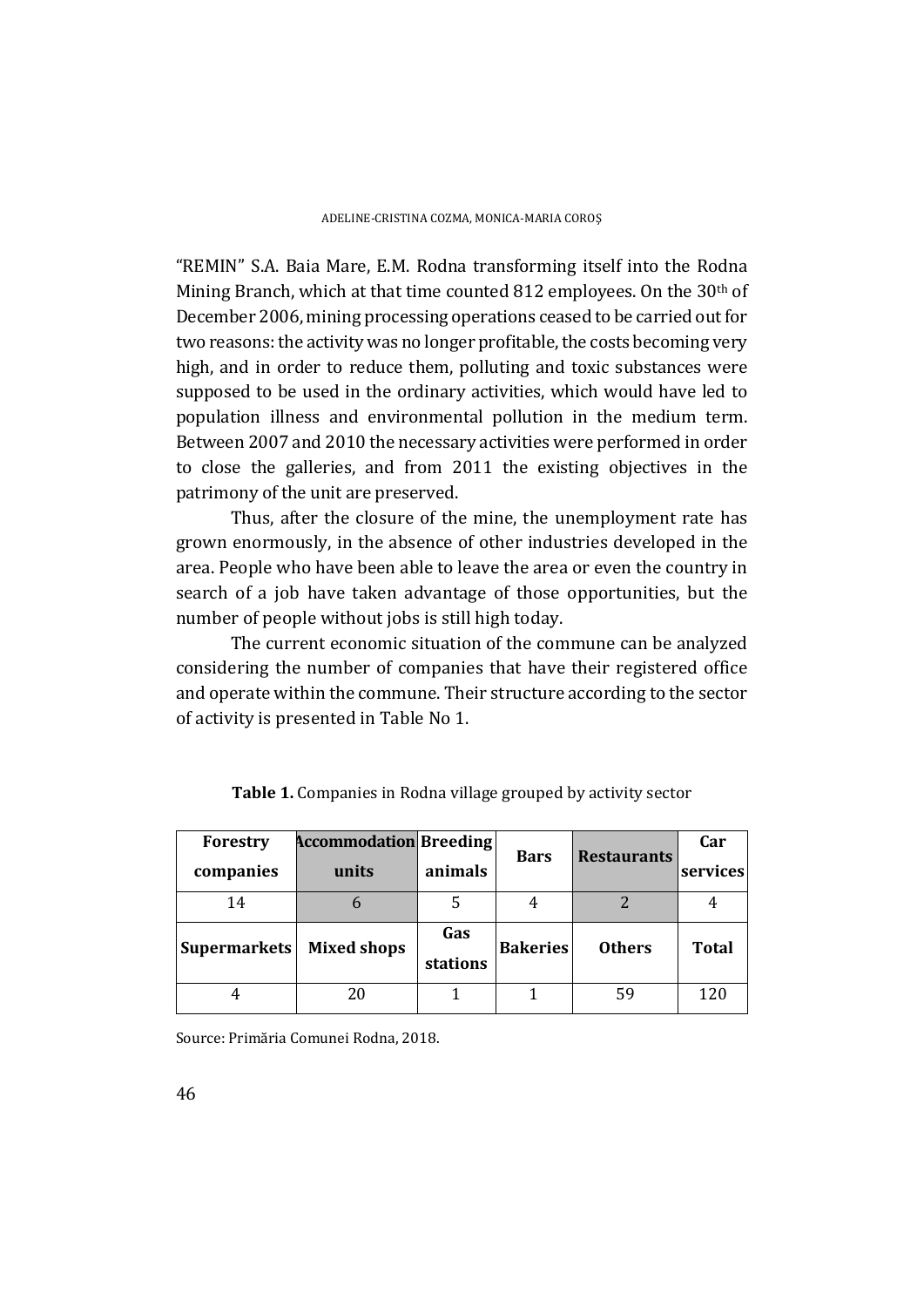Thus, there is a preference for the forestry sector, as the forest resources of the area are still hardly negligible for the entrepreneurs, but not for the hospitality industry, the potential of which will be outlined throughout this paper.

Furthermore, according to the National Institute of Statistics (INS), in the Rodna village, arrivals amount to a little more than  $1,000$ tourists per year (see Table No 2).

| Year                   | 2013 | 2014 | 2015 | 2016 | 2017  | 2018  |
|------------------------|------|------|------|------|-------|-------|
| Arrivals               | 25   | 517  | 620  | 654  | 1,300 | 1,343 |
| Overnights             | 43   | 597  | 664  | 701  | 3,243 | 2,316 |
| Average length of stay | 1.72 | 1.15 | 1.07 | 1.07 | 2.49  | 1.72  |

**Table 2.** Tourism activity in Rodna Commune

Source: National Institute of Statistics, 2019.

The indicator of the average length of stay shows a rather low attractiveness of the tourist offer at the commune level and a poor capitalization of the park's tourist potential; the values of the length of stay suggesting transit tourism and some business tourism. However, perhaps partly due to the promotion of tourism at national level lately and partly due to local action, the current trend is on the rise, which confirms a better capitalization on the destination's great natural resources and naturebased tourism potential.

As previously mentioned, Rodna commune is part of the nearby areas of the Rodna Mountains National Park. The conservation for the area where the park is today began in 1932, when the 183 hectares of alpine pit in the Pietrosu Mare Peak were recognized as a scientific reserve, this area becoming the first such reservation in Romania.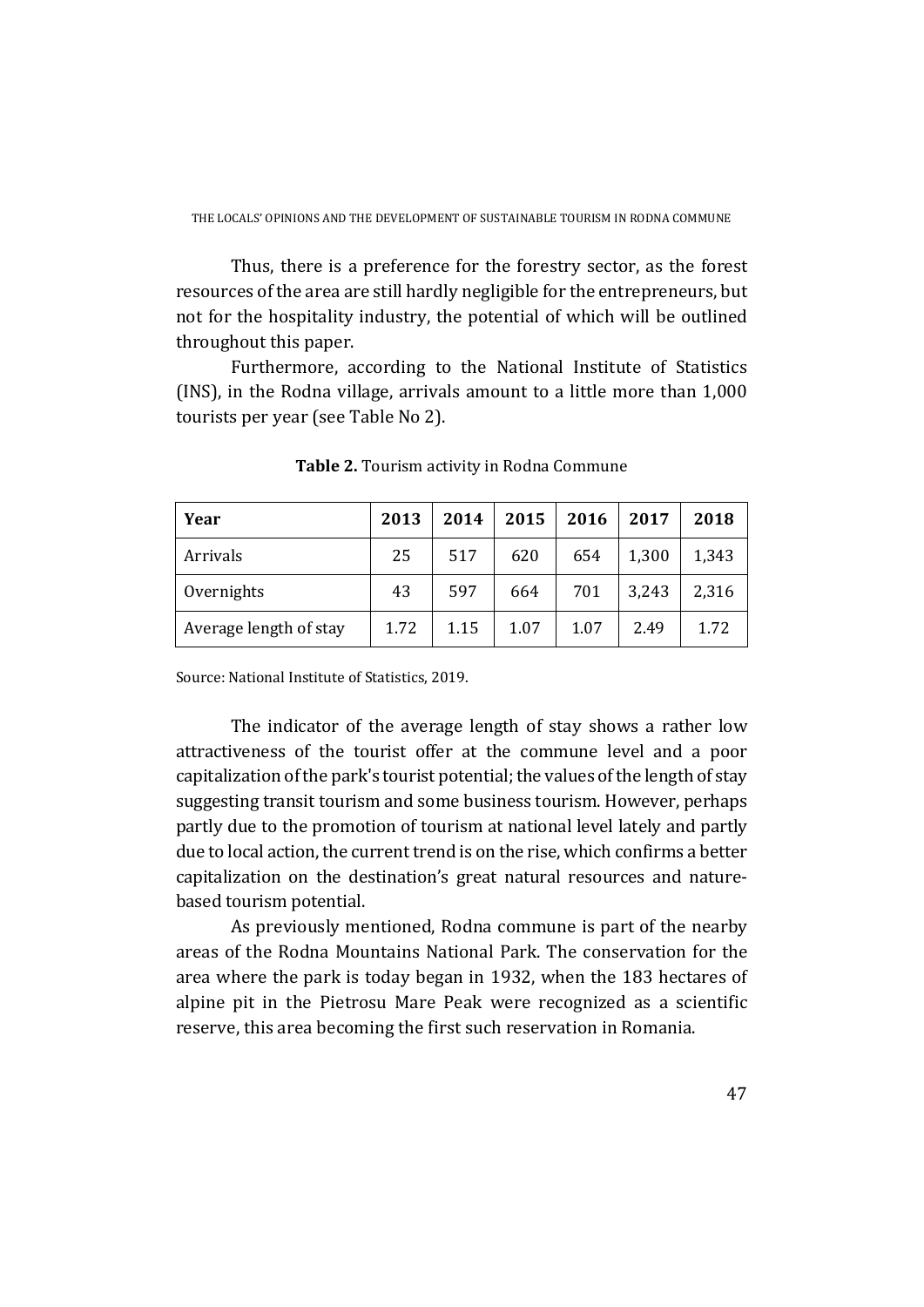Obviously, the Rodna Mountains National Park is an important protected area that contributes to the preservation of the Carpathian biodiversity, a highly valuable resource both at European and global levels. This great value is proven by the Carpathian Convention, a convention signed in 2007, which includes Romania, together with other 6 Carpathian countries (Czech Republic, Poland, Serbia, Slovakia, Ukraine and Hungary). This partnership aims to facilitate the collaboration between governmental and non-governmental organizations, specialized institutes, international experts and financiers. The goal of the partnership is, of course, to protect the Carpathian biodiversity and to facilitate the durable and sustainable development of the area.

From the point of view of destination management, the Administration of the Rodna Mountains National Park (APNMR) was established in May 2004, when the Ministry of the Environment and Water Management, the current Ministry of the Environment and Forests, has entrusted the National Forestry Directorate of Romsilva, through the Bistrita Forestry Directorate, on the basis of the management contract Nr. 734/22 May 2004, the responsibility of the park management attributions and of financing its proper functioning and activity. Thus, the Rodna Mountains National Park Administration has its headquarters in Rodna – Bistrita-Năsăud County, and in Borsa – Maramures County, a working point has been set up. Some of the main objectives of the park's administration include:

- "to implement the actions foreseen in the management plan,
- $\bullet$  to make project proposals,
- to access various sources of financing,
- $\bullet$  to start attractive tourist programs,
- $\bullet$  to generate revenue for the park administration and the neighboring local communities, facilities for tourists (refuges, stops with banks, parking lots, information boards), maintenance and renovation of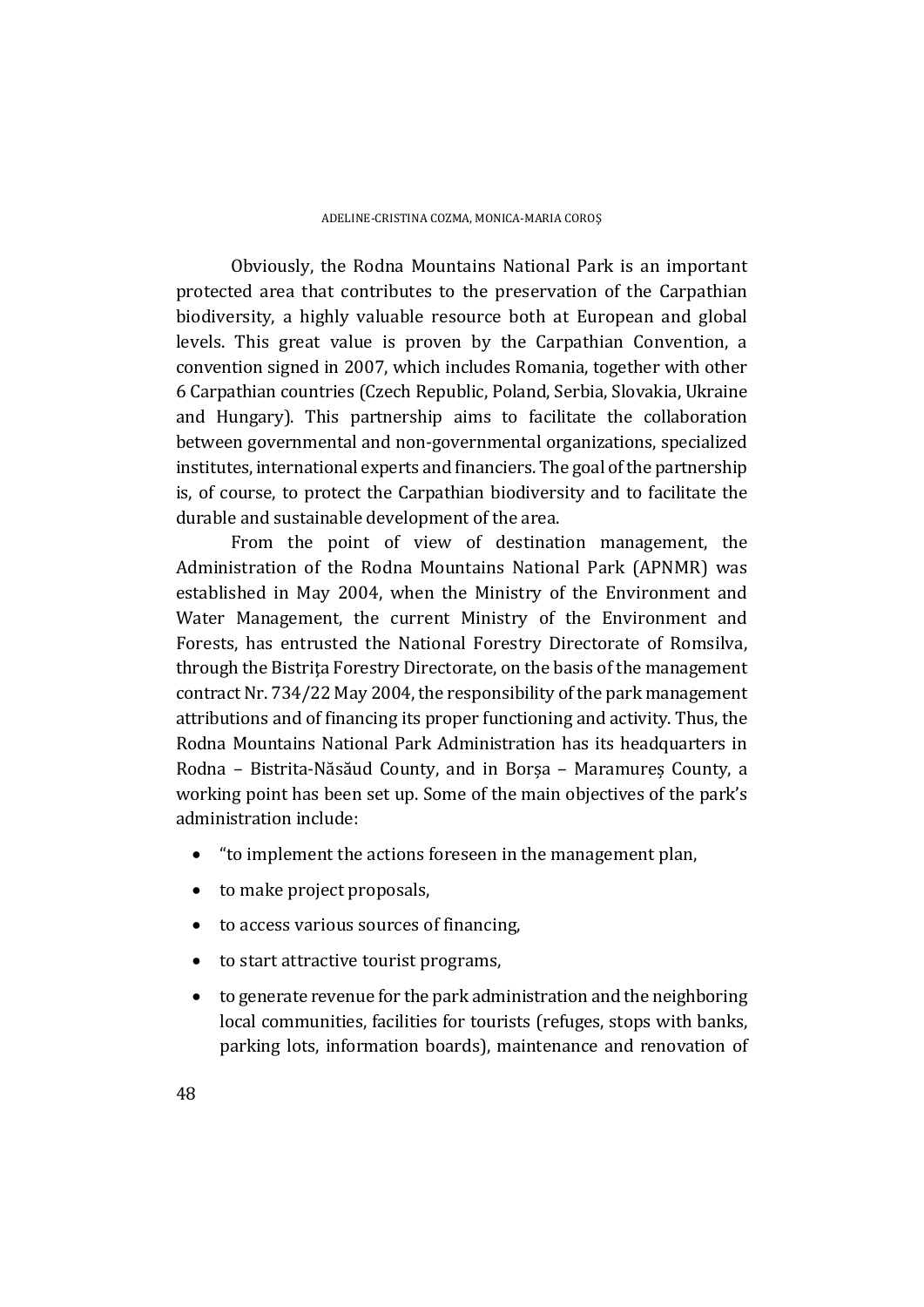existing ones, carrying out scientific and diverse volunteer activities within the park, mapping of habitats and species of community interest by digitizing satellite imagery or aerial photography on the park range and their verification in the field, the calculation of the population optimum for a number of key species of flora and fauna, steps to include the park within international networks that promote ecological tourism and harmonious communion of man with nature (PAN Park, MAB UNESCO),

- $\bullet$  the establishment of management lines for a number of conservation priority habitats, exchanges of experience with other protected areas in the country and abroad, and
- $\bullet$  the development of adequate infrastructure for the park, by setting up sightseeing centers, information points, mountain hikes, offering visitors and tourists the opportunity to enjoy information and safety during the visit of the park" (Jauca, 2013).

This brief presentation of the current situation of Rodna commune, based on secondary data, reveals that tourism represents a viable alternative to stimulate the local economy, to increase the living standards, and to support the local well-being. It can easily be shown that Rodna offers a very large concentration of natural and tourist resources, but also has serious tourism infrastructure problems. Of course, having a mountain relief and being close to protected natural areas represent an opportunity for mountain and rural tourism. In this context, a question may be raised: What about sustainable development? Through the joint work of IUNC (International Union for Nature Conservation), WWF (World Federation for Nature Conservation), EFNNP (European Federation of National and Natural Parks), sustainable tourism has been defined as "the development of all forms of tourism, tourism management and marketing respecting the natural, social and economic integrity of the environment,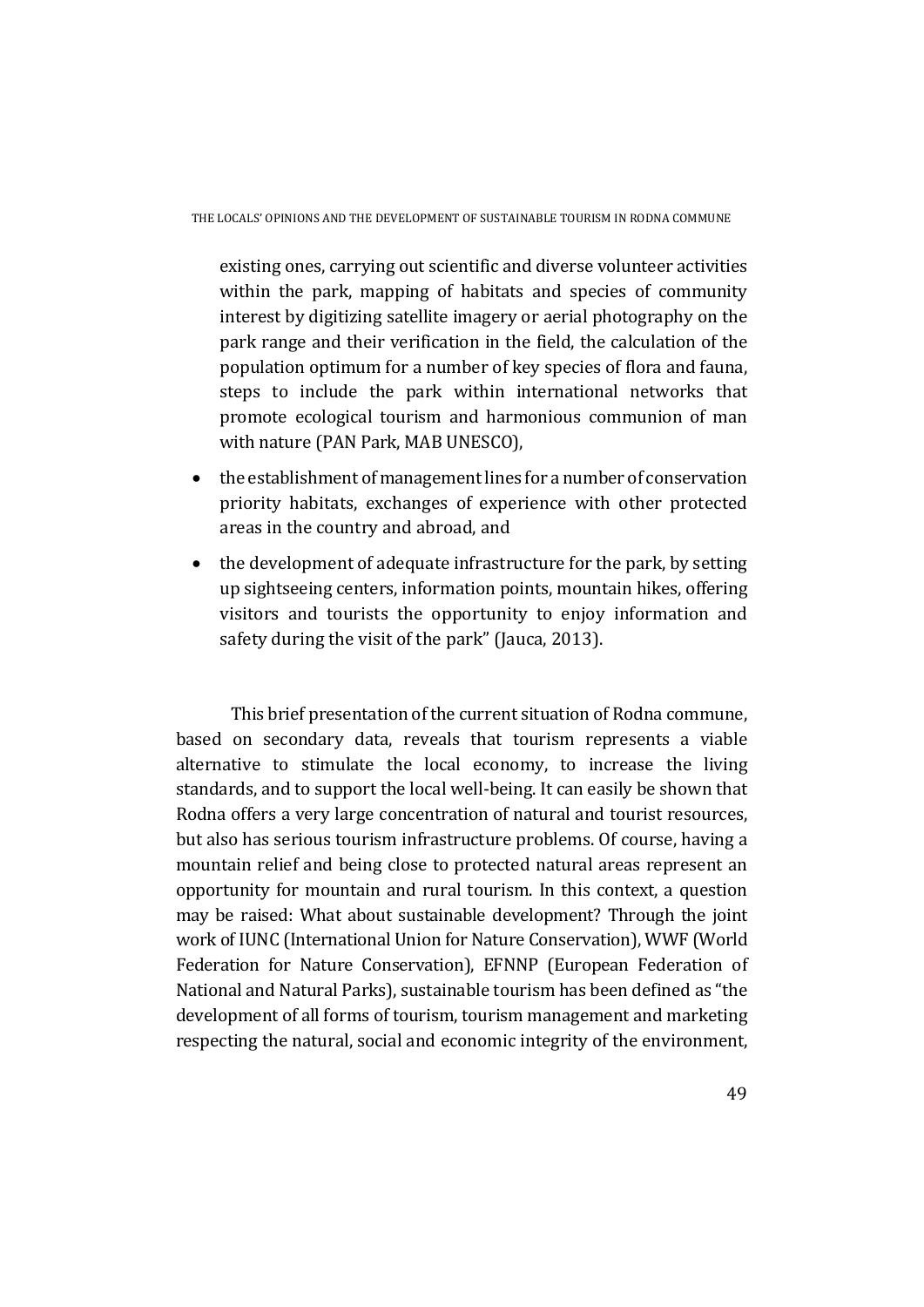ensuring the exploitation of natural and cultural resources both in the present and for the future generations". Therefore, any form of tourism must respect the principles of sustainable development.

Regarding the development of sustainable tourism, Cucculelli and Goffi  $(2016)$  state in their paper that although it is very hard to come up with a definition which applies to most cases, and since each destination has its specific attributes, what can be said without being wrong is that the development of sustainable tourism is a long-term goal and a dynamic concept. The unique characteristics of sustainability are to minimize negative impacts on the environment, to protect cultural heritage, and at the same time to contribute to the social well-being.

#### **Research Methodology**

This research is part of a larger and more complex study which aimed at analyzing the impact of the development of a sustainable tourism offer in the neighboring areas of the Rodna Mountains National Park. Another research paper, entitled *The Development of Tourism in Rodna Mountains National Park: Public Administration, Central Actor*, was published by the same authors in 2017; it aimed at analyzing the key role played by the public sector in stimulating the growth of the local tourism industry, but also the entrepreneurs' point of view and their response to the public sector's actions and opinions.

The present paper aims at establishing the current position of Rodna commune from the socio-economic point of view and at identifying the locals' opinion relative to the sustainable development of the tourism industry, and also at uncovering certain measures that can be adopted in order for this objective to be achieved.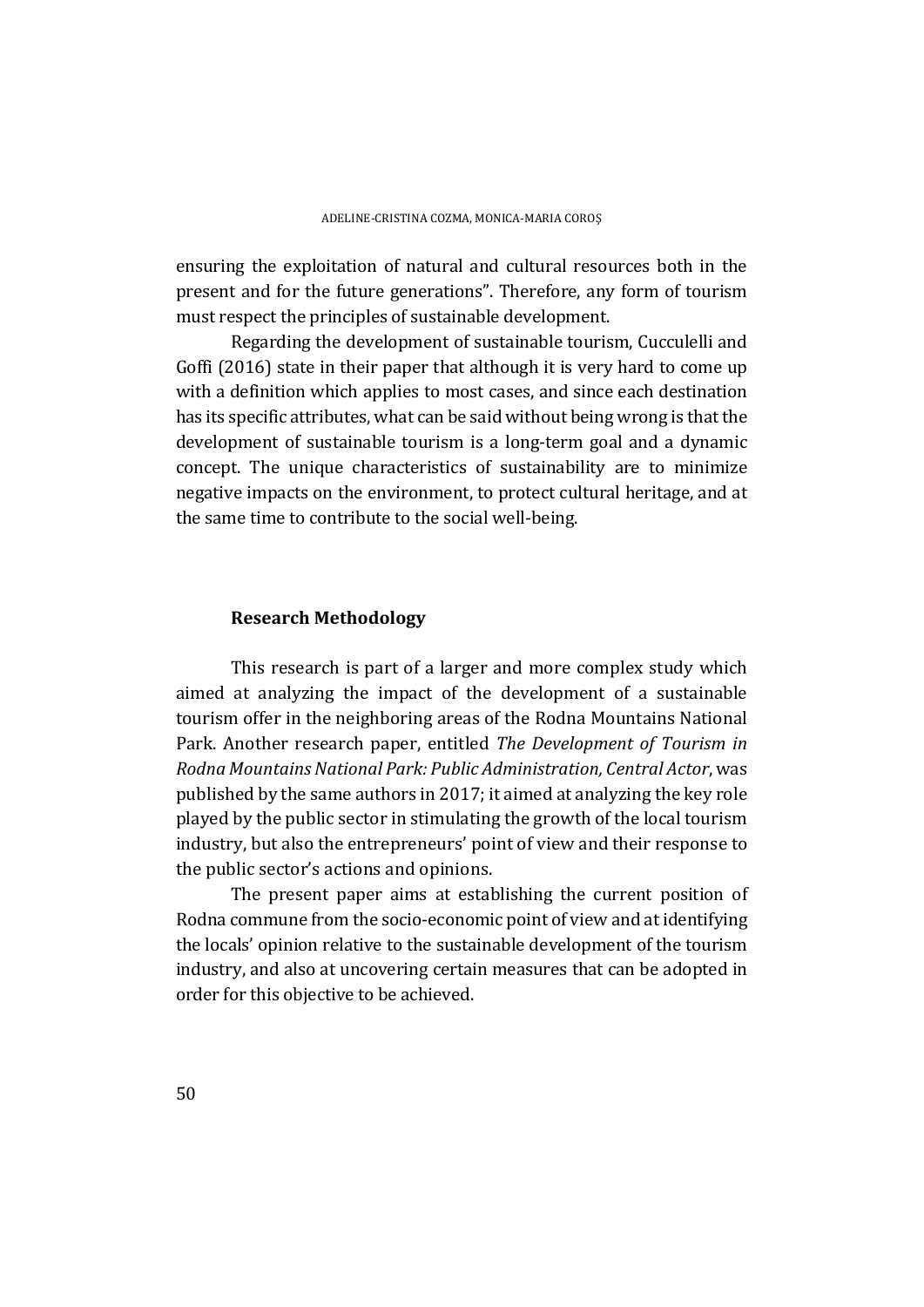The following research methods were used for this purpose:

- the analysis of secondary data by processing different statistics, guides, specialized sites, comparisons, analogies and syntheses;
- qualitative research based on interviewing certain representative locals of Rodna commune (honor citizens, teachers, priests, doctors and students); the interview was considered appropriate for the current research due of the fact that by the way of its application, the opinions of locals could be properly captured and not restrained by almost any communication barrier;
- $\bullet$  quantitative research, based on questionnaires (for tourists); and
- induction and deduction, which are interdependent and contribute to the interpretation of the current situation of the commune and to the identification of the possible future situation if the tourism industry will rise.

Besides the entrepreneurs and the public administration representatives, other persons were considered relevant and representative for the destination's population. They are presented in Table no 3.

| <b>Initials</b> | Profession, qualifications, titles        |  |
|-----------------|-------------------------------------------|--|
| L.P.            | Honor citizen, teacher and man of culture |  |
| M.L.M.          | Higher education professor and manager    |  |
| L.C.            | Sports teacher at Rodna School            |  |
| L.N.            | Priest in the Romanian Orthodox Parish    |  |
| D.U.            | Doctor General Practitioner               |  |
| D.A.G.          | Student                                   |  |
| M.H.            | Student                                   |  |

**Table no** 3. Details regarding the interviewed locals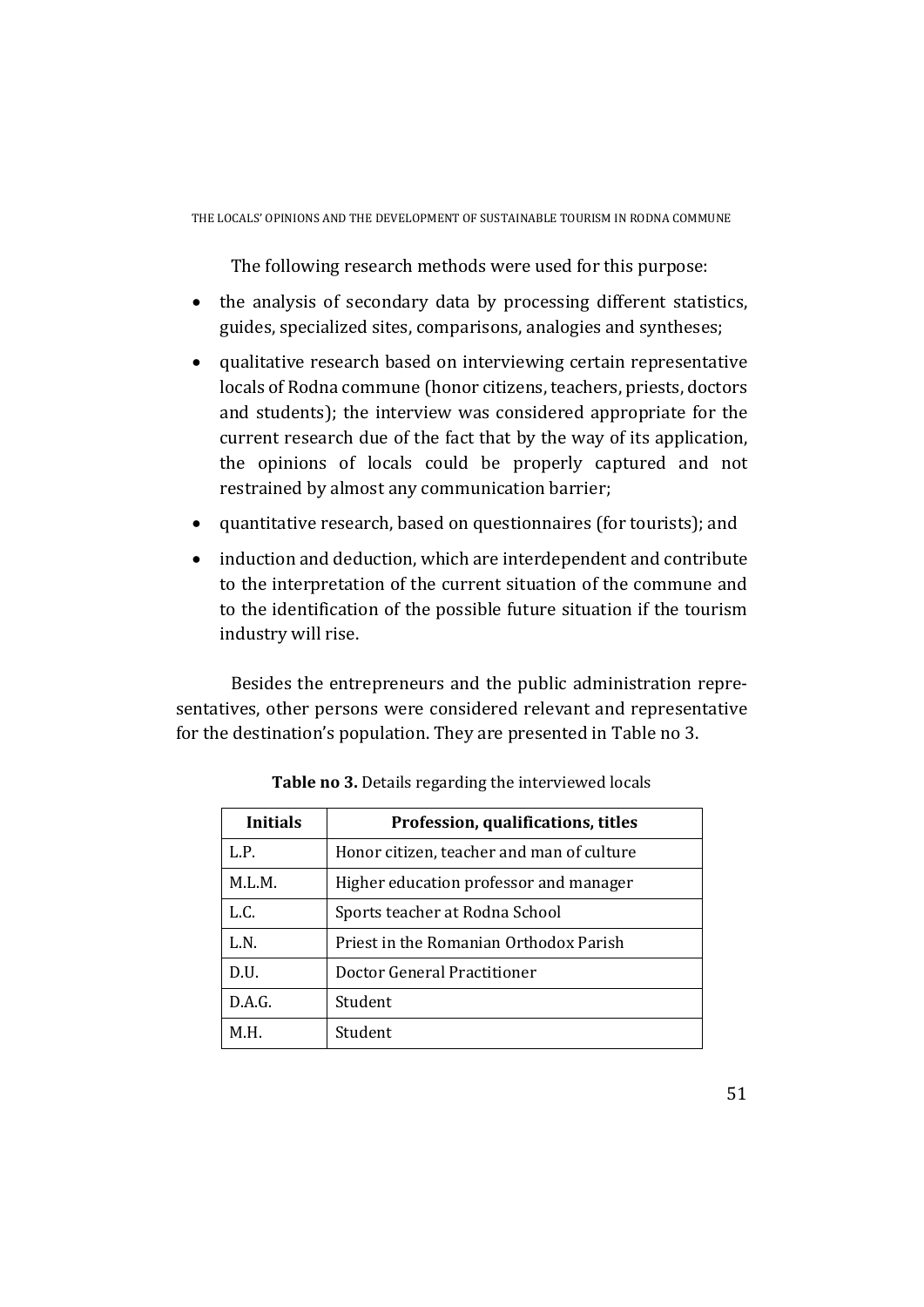# **Results and Discussions**

The previous research paper (Cozma & Coros, 2017) revealed an incomplete development of Rodna Commune "a very high unemployment rate, low living standards, a poorly developed infrastructure and a poor valorization of tourist areas, but also an improvement in progress of this situation". One of the interviewed entrepreneurs suggested that "the encouragement and intensification of tourism in the winter season, the development of a sustainable infrastructure, the implementation of some more strict rules, the establishment of visiting fees for certain areas, and the marking mountain trails" would be appropriate actions for the public sector to take in order to stimulate the growth of the local tourism industry. It is also shown that the City Hall created a development strategy with high potential for job growth, adequate capitalization of tourist areas and places to visit, improvement of infrastructure and attraction of new investors in the area. One of the final conclusions of the first study pointed out that because foreign tourists tend to be mainly oriented towards active mountain tourism in the Rodna Mountains National Park area, it is obvious that the encouragement and the support towards the development of this form of tourism within the Rodna commune is necessary.

Apart from the business owners and the local authorities, in order to have a complete picture of the manner in which the commune is presented in terms of tourism, it is also necessary to analyze the opinions of the locals, which have an influence either in relation to the tourists or from the labor force perspective in this industry or even as potential investors.

The following paragraphs present the opinions of the local population related to the further development of Rodna Commune. Most of those interviewed have lived in Rodna since they were born. Only the priest and the sports teacher were not born in the village. The priest arrived here in 1990, as did the teacher in 1997. The students attend faculties in Cluj-Napoca and come home on weekends and during the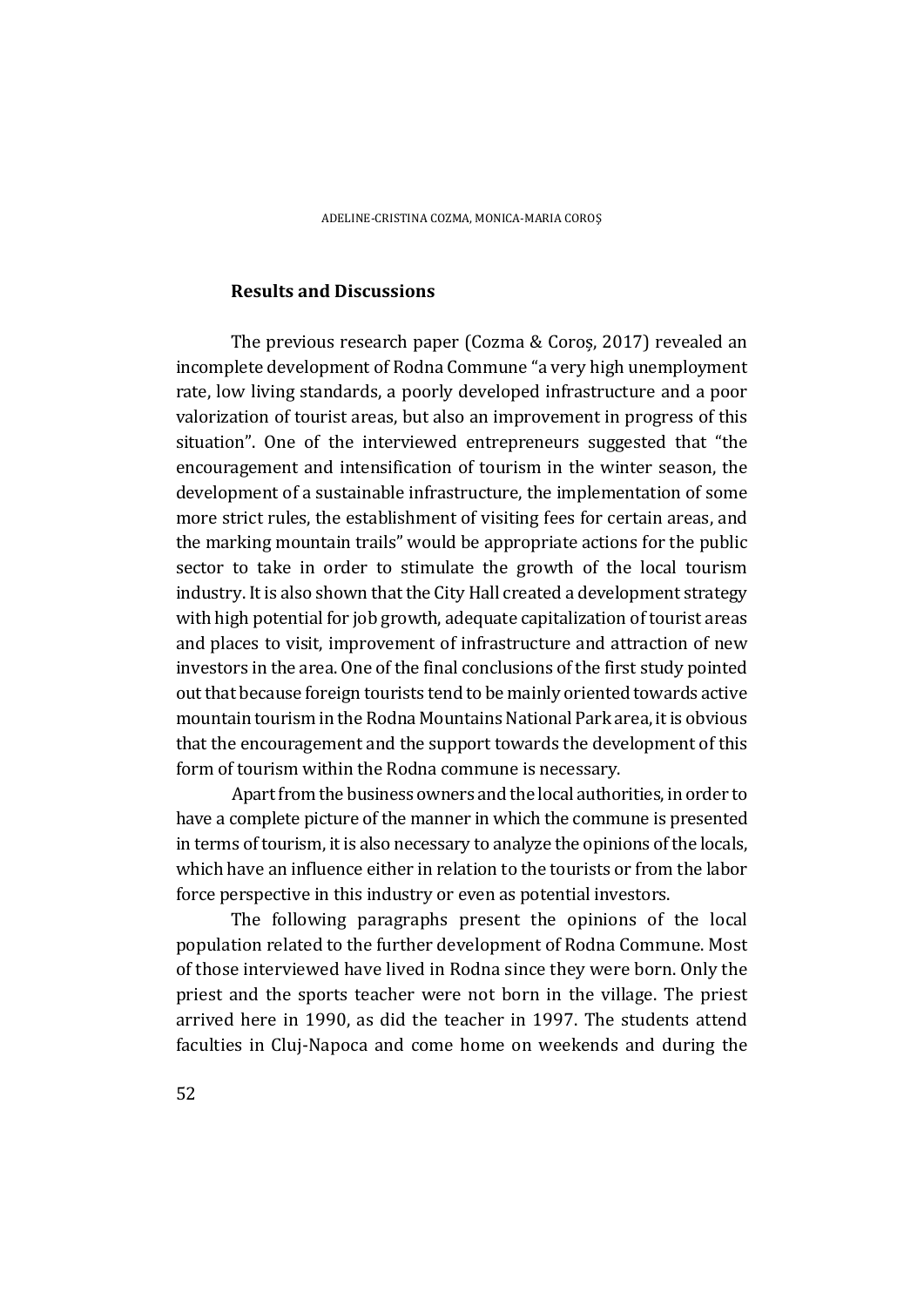holidays. In fact, a very small part of the locals come from other parts of the country, while many of the young people study either in Bistrița, Cluj-Napoca or Târgu Mures, and only a few of them return. The elderlies say that they did not leave the village, because there is a habit of one of the children taking care of the elderly and not leaving the parental home, while the middle-aged people say they have faced certain administrative barriers specific to communism when they tried to leave the village in their youth, and then they stayed because they have made a family here.

Asked if they have relatives who have gone abroad to work, 6 of the 7 local respondents sadly answered that yes, some of their relatives have gone abroad for a better living and for higher wages. More than that, L.P. believes that: "The possibility of exploiting agricultural land has never been sufficient to support the lives of people in the commune. This is the only and most painful problem that caused people to move away from their original home. Even if one or two locals come and develop a small business, this is still an exception".

Another perspective is presented by M.L.M.: "Freedom of movement is a good thing, especially for young people. Going over deserted customs, crossing borders that turned into simple drawings is the greatest gain that young people can have today. The youth often do not come back because they feel that during the last 27 years there has been done very little work for them. Jobs are now in the parish of the private environment, but if this private environment is not supported by governmental and specific political factors, then, instead of dealing with a multiplication of small and medium enterprises that could create new jobs, we are dealing daily with their massive falling, unfortunately, because they are not encouraged. And then, implicitly, some young people who have a place and a purpose under the sun in some other country and do not what to go back". In fact, many of the respondents argue that the major fault for the significant emigration of the population lies with the national authorities. It is obvious that the issue of jobs and the opportunities offered to the workforce is as real as possible, at least locally.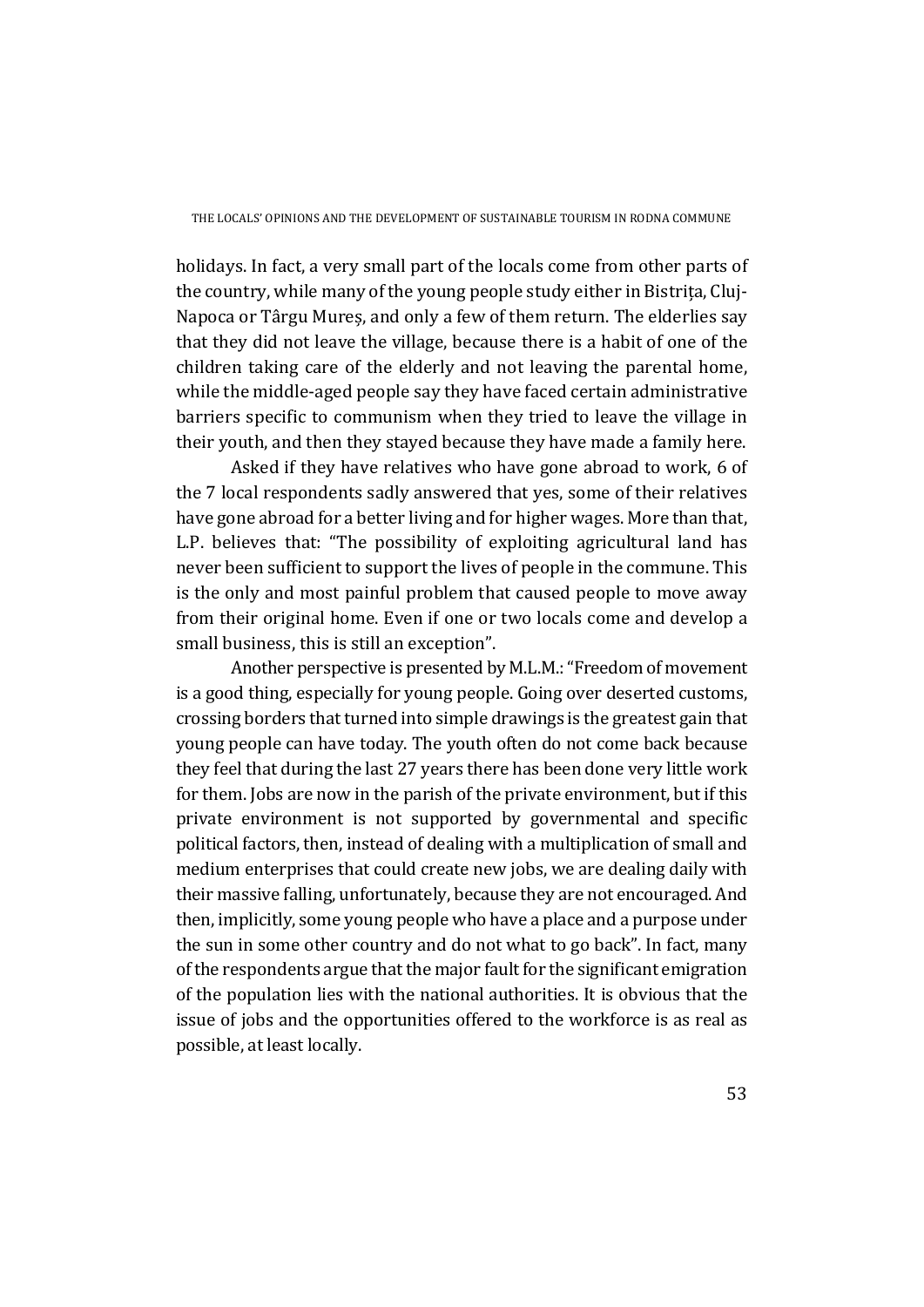The cultural activities undertaken over time or attended by the interviewees are indeed numerous. L.P. managed to publish 15 printed works, 8 edited works, and claims that "Rodna's Monography" is the result of a 60-year work that has over 520 bibliographic sources and over 1,000 A4 pages. Also, M.L.M. was involved in Rodna's past research, publishing a series of articles and studies about the destination, including research papers in ISI indexed journals. L.C. managed to form a team of students who perform traditional dances, and organized for 15 years in a row camps for children at the seaside and in the mountains, in the homecountry and abroad. Together with the town hall and the fanfare, the church annually commemorates the heroes of the nation on the occasion of the Ascension Day. D.U. participated in various volunteer campaigns to treat patients and conducted various donations for needy children. The young people were very pleased with the events organized by the City Hall on The Days of Rodna Commune. One can therefore see an attempt to preserve the past of the commune, but also to educate young people by involving them in various cultural activities organized for them.

Another aspect examined concerns how the locals relate to the current state of the commune. Among the positive aspects listed by the interviewees there are the natural resources (the "Terrarium Paradise sequence" of M.L.M., the relief, the beauty of the area, the tranquility, the landscapes, the clean air) and the proximity to the Rodna Mountains National Park. Negative aspects are represented by economic decline, lack of an adequate education system, state of road infrastructure and the small number of restaurants and places of entertainment for young people.

Locals say Rodna is distinguished mainly by landscapes and relief. A truly impressive description of the commune is made by M.L.M.: "Without any doubt, the landscape has elements of uniqueness, of a certain personality, but also when it comes to the anthropic touristic potential, Rodna has certain values to show to tourists because it has one of the most tumultuous histories on the Upper Someş Valley. Rodna has long been the portrayal of the interests of all the upstream and downstream settlements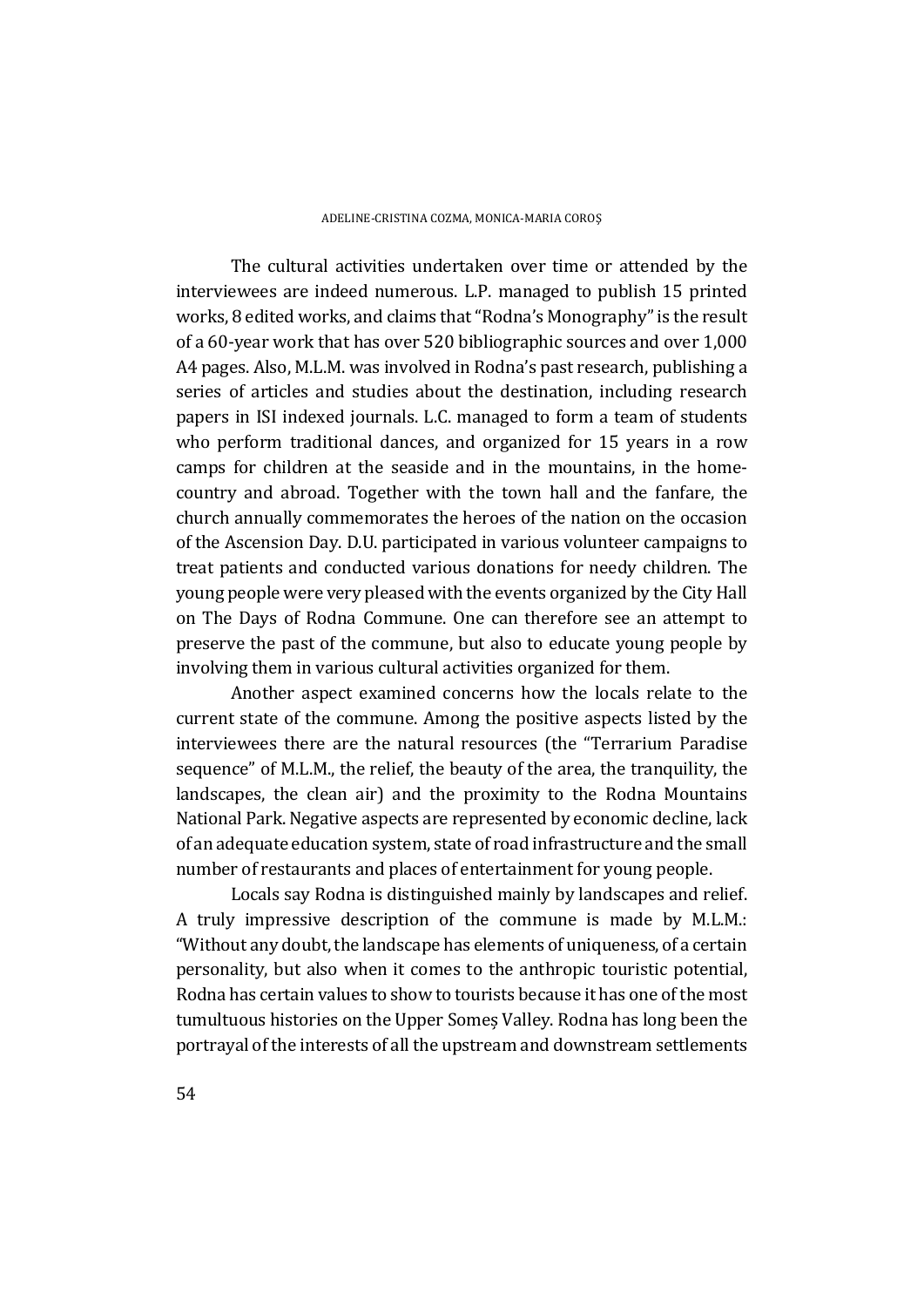of the Somes Valley human habitat. Rodna has been a center of local polarization since the early Middle Ages, because mining activities were very present here and gold-silver cubes have been exploited before the year 1,000. There is clear evidence in this regard. Rodna was formed in a geo-demographic diffusion basin where inhabitants climbed upstream, and downstream, over the water hills, whenever the geo-demographic pressure appeared on the restriction of agricultural space. Most of the localities upstream and downstream of Rodna and over the hills are based on Rodna's core. Another beautiful thing that the village has is a series of extremely interesting historic vestiges. Here we can talk about a stratification of medieval civilizations. Here are the ruins of a Dominican basilica of the 13<sup>th</sup> Century, demolished during the Mongol-Tatar invasion of 1241-1242, but it seems that under this basilica there are the remains of a basilica that was originally Benedictine. There have been some religious orders that have built elements of civilization and ecclesiastical culture at Rodna, so here we can talk about a stratification of civilization. Keeping the proportions accurate, we can talk about a formidable stratification of urban civilization in Clui-Napoca, there is medieval Roman and Daco-Roman Napoca, then medieval Cluj and contemporary Clui-Napoca. Rodna has the same miniature stratification". Besides these aspects, other locals list elements of tourism potential through historical and natural aspects. The locals' love for their commune is obvious, but so is the awareness of the cultural and tourist resources it has.

Desiring to identify the local people's vision related to how the state of the commune can evolve and how this can be accomplished, they were asked to describe how they think their way of living can be improved.

While L.P. argues that "the standard of living can only be improved by developing an industry and, in particular, the mining and logging industry", M.L.M. says that none of these industries provide a viable solution in the future; he identifies tourism as a solution and explains how the community can further develop "if the authorities would come to the force to support large projects for this purpose". He also states that "tourism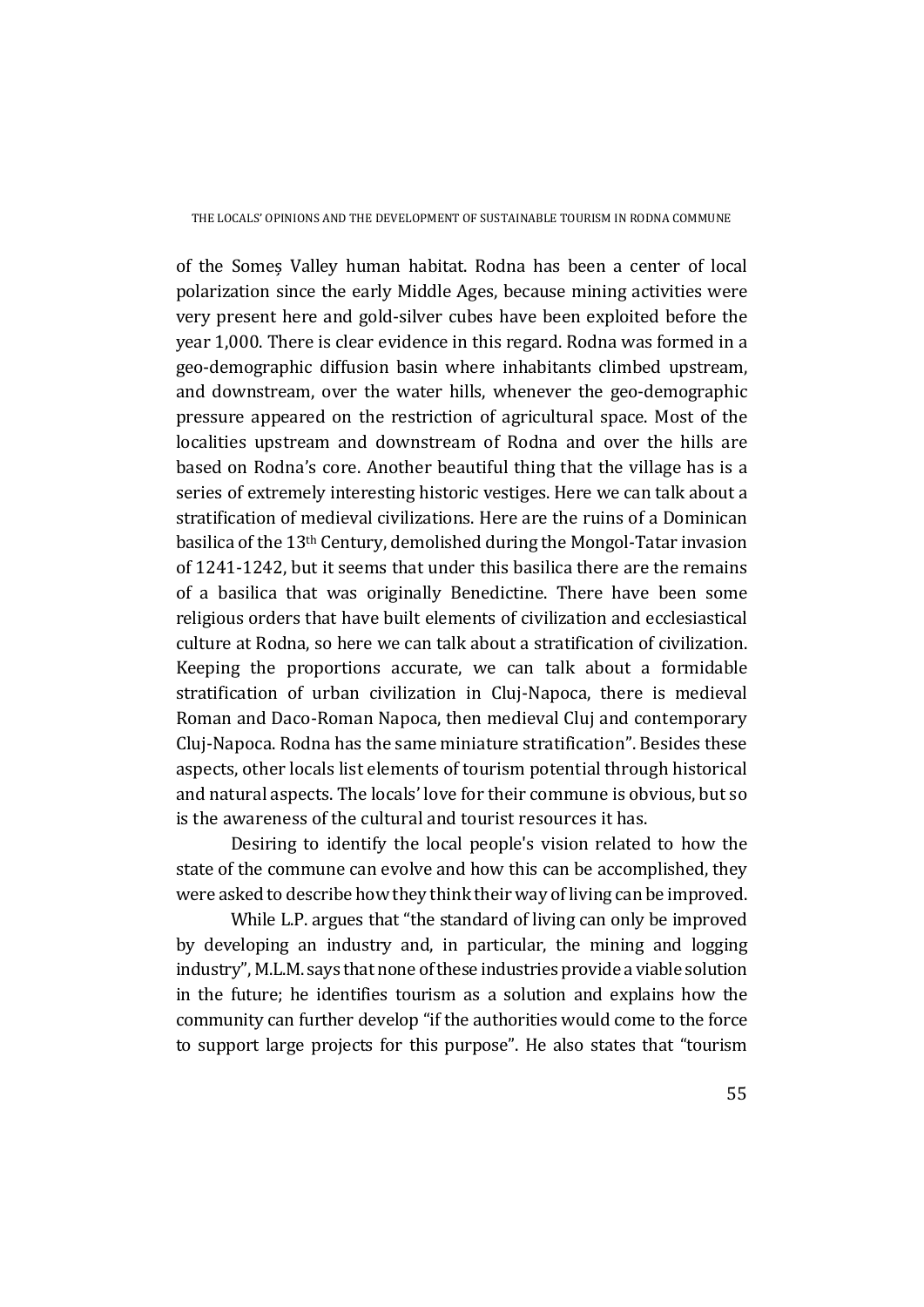could represent the day after today for the youth" and believes that only Rodna "can heal its own wounds from which it suffers now". Furthermore, L.C. considers that the rehabilitation of the road infrastructure and thus the increase in the capitalization of the destination's tourism potential can lead to a better standard of living, as "there would be more people interested in opening their own accommodation units, and surely they will bring revenues to this village".

Thus, the link between the development of tourism and the economic situation of the commune is acknowledged by the locals. Another aspect highlighted by them, besides the rehabilitation of the road infrastructure and the development of the hospitality industry, is the creation of more jobs, a problem to which the development of the tourist supply can respond successfully. Thus, L.C. states that "the current mayor has vision and openness to creating as many jobs as possible and should find a solution to inform and educate citizens about agro-tourism".

Regarding the local people's openness towards future tourism prospects, the issue of tourism development has been discussed in more detail. When asked about the impact that tourism development could have on the commune, except for L.P. who considers this process to be difficult and lacking potential, the interviewees mainly highlighted the financial benefits, in terms of developing the commune's economic condition by creating jobs, adding revenues to the local budget, and developing related activities such as crafts, public catering and guidance services tourism. Moreover, the aspect of the cultural enrichment of the commune's inhabitants as a result of the interaction with the tourists was also brought up by some respondents during the interviews. Asked about the agrotourist potential of the area, which combines the preservation of cultural heritage and the improvement of the local economy, all interviewed locals stated that this potential exists, but there is no education in this direction. M.L.M. provides more details related to this aspect: "In 2012 I [M.L.M.] participated in an investigation, where I found enough households willing to practice agro-tourism specific activities, but they said that until their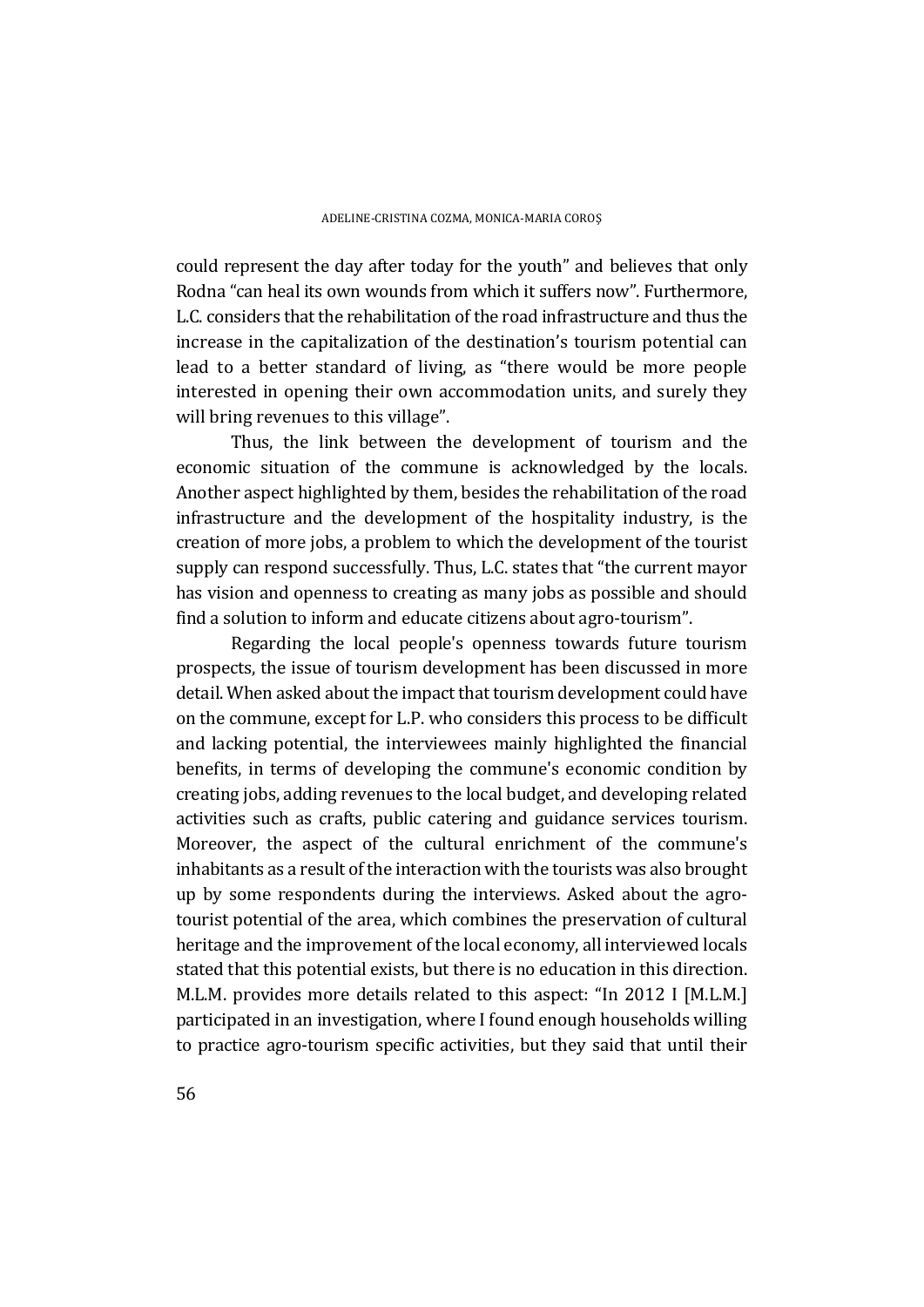grandchildren or relatives who know a foreign language come home, they are not willing to receive strangers, but only Romanians, because they could only communicate with the foreigners by the means of gestures and signs. There is, therefore, this barrier of language skills, the cultural differences and, last but not least, they are not convinced that whatever they can provide will eventually be appreciated by the tourists, especially in terms of comfort".

The main argument that supports the touristic potential of this destination is represented by the cultural and natural resources that Rodna manages to conserve better, compared to the rest of the communes in the area, which are even better represented and more generous in this commune. 

When approaching the aspect related to the proximity of the commune to the Rodna Mountains National Park and the advantage it presents for the development of tourism, apart from L.P. who believes that this is not an advantage because, he says, "the park has no other role but to preserve the richness of the fauna and flora of Rodna Mountains", the rest of the locals see it as: "the most suitable playground for practicing and promoting eco-tourism" (M.L.M.), "the administration definitely tries to capitalize on this potential" (L.C.), "the specific flora and fauna are highly valuable, especially mountain peonies, but also tourist attractions such as Lake Lala and Ineu Peak" (L.N.).

An equally important role in this process is played by the Administration of the Rodna Mountains National Park, which is why the director of the park administration, Mrs. Doina Jauca, was also interviewed. She states that 30,000 tourists arrive annually in the park, 20% of them being foreign tourists, mainly from Hungary, the Czech Republic, France and the United Kingdom. The park visitors arrive especially during the spring and summer period. There is also a concordance regarding the dissatisfaction of the visitors with the tourist infrastructure, which is intended to be improved by "creating paths and thematic routes, creating tourist information points and visiting centers. Up to now, five thematic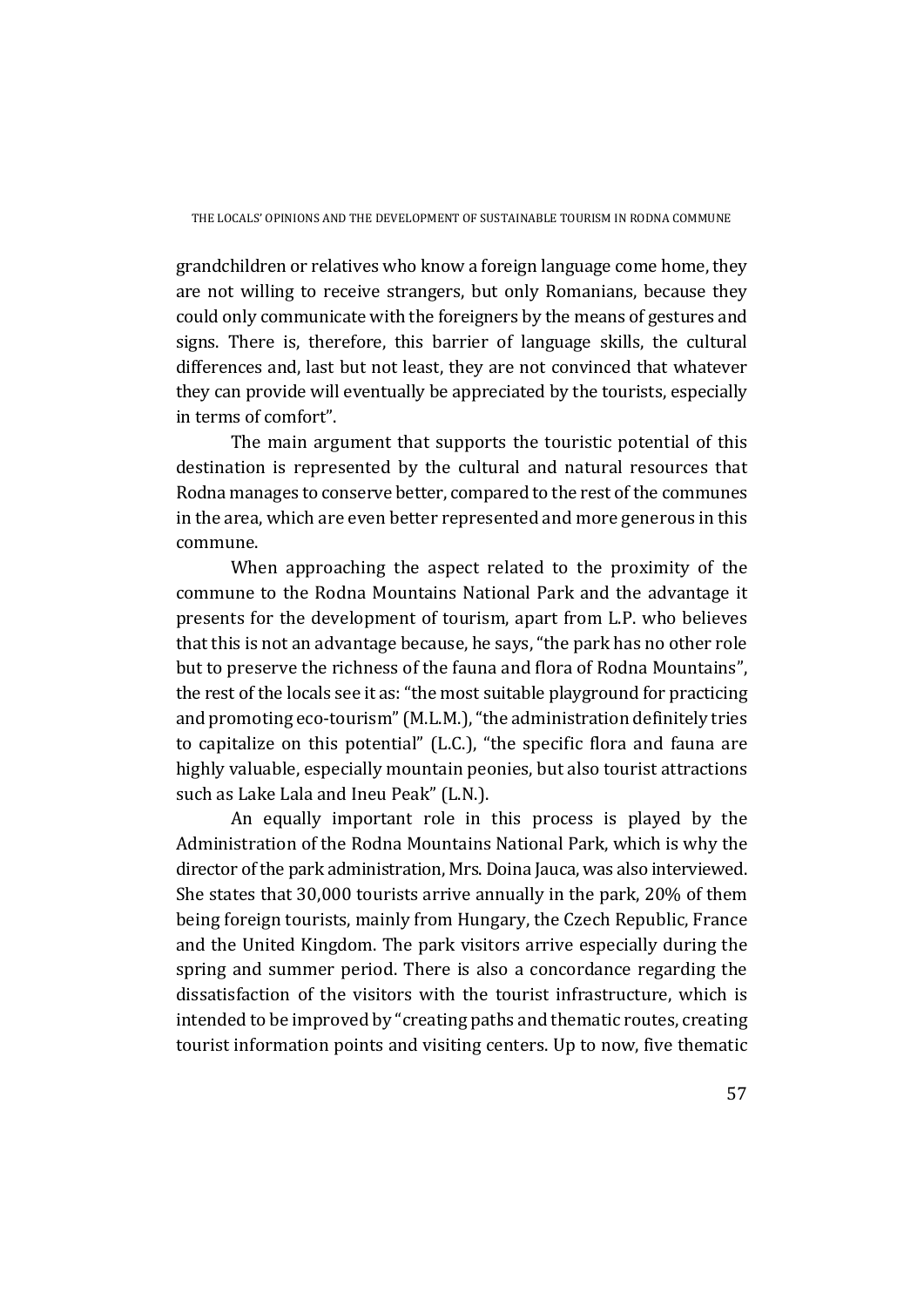routes have been created in the areas most frequently visited by tourists and we [the park administration] will continue to place such facilities in other areas of the park". In terms of awareness related to the tourist potential of the area, the director says: "the influx of tourists in Rodna would bring a number of material benefits to the locals. For this, it would be necessary to modernize and rehabilitate the road infrastructure and to involve local and county authorities, together with the park administration, to access financial resources". Thus, it can be noticed that the park administration sees a close link between the development of tourism and the development of the local economy as long as all stakeholders cooperate in this respect.

Another aspect revealed by the responses offered to the questionnaire for tourists is related to the activities for which tourists opt during a mountain holiday. Among their preferences the following are most commonly mentioned: hiking, tourist orientation, barbeque and skiing on the slopes. These responses are in line with the conclusions of the interviews with the entrepreneurs and the park administration, which identify mountain hiking as an activity preferred by the great mass of visitors and tourists, and moreover, their ski preference supports the project of opening the slopes in the village of Valea Vinului, which represents a viable solution to the problem of local tourism development, eventually contributing to the diminishing of the impact of seasonality.

It has been observed, however, that locals consider it absolutely necessary to develop and improve the way in which the promotion of the area and of the park is being carried out, but also to organize a larger number of tourism-related events and build a closer cooperation between local authorities. In terms of the barriers that underlie insufficient promotion, besides the lack of an efficient and large enough budget, due to the subordination of the National Forest Administration – Romsilva, which in turn is further subordinated to the Ministry of Waters and Forests, and which is anyway a problem at the national level, there also is a lack of open labor-positions in the administration to cover these responsibilities;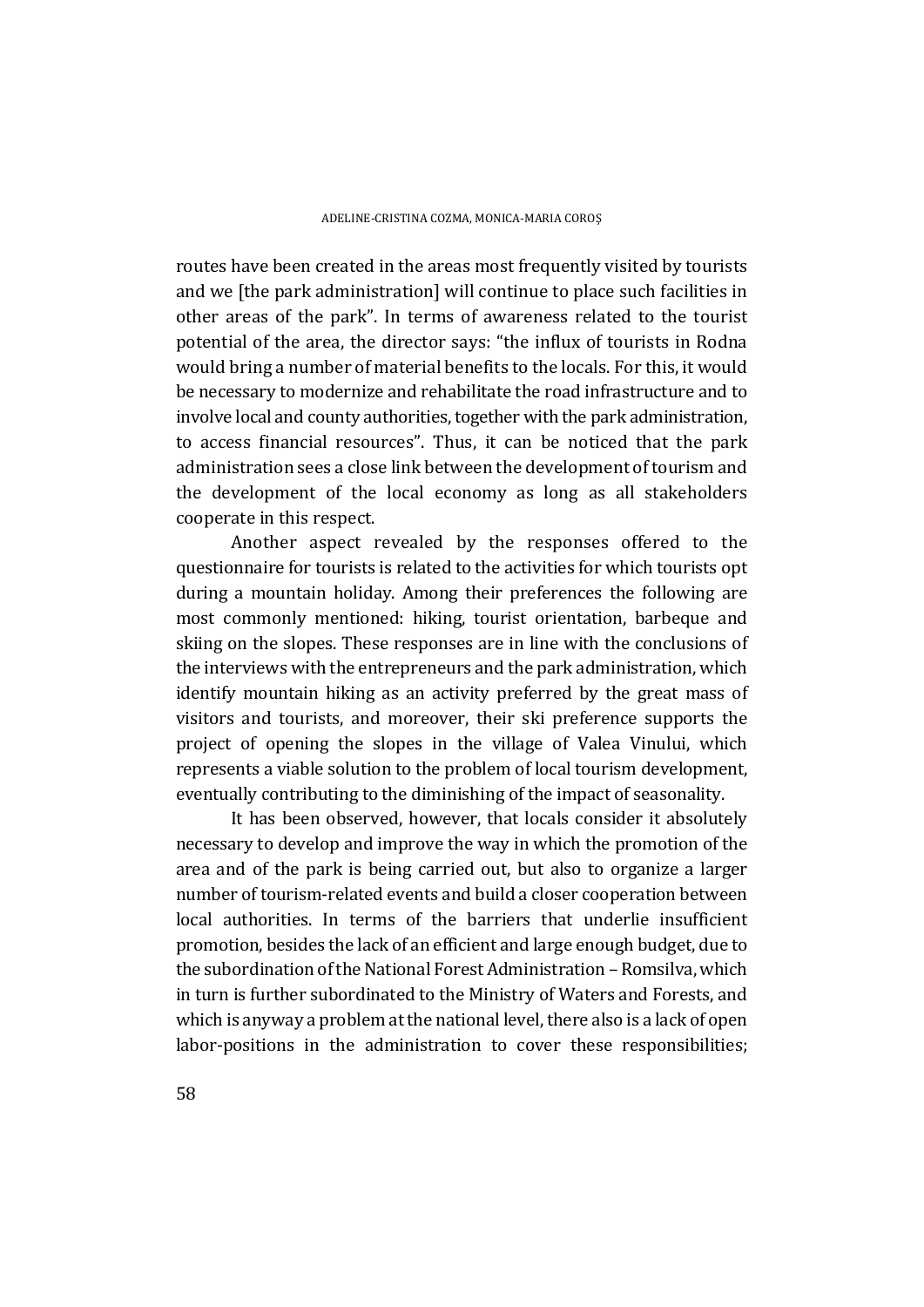furthermore, the staff of the organization is made up of the park manager. the park manager assistant, the community relations environmental education provider, the information technology specialist, an economist, a biologist and 12 field agents (rangers). Thus, the problem of budgeting more extensive promotional activities has the solution at a higher level than that of the local administration. Regarding the ability of the locals to receive larger numbers of tourists, the interviewees say that its level is low, but there are various programs which focus on the exchange of professional experience and camps for training the beneficiaries in order to develop the much needed skills. Locals also proposed that local authorities organize free English courses aiming at overcoming the wellknown linguistic barriers at local level.

The need for proper marking of tourist trails, more intense promotion of protected areas and improvement of access infrastructure were mentioned both in the interviews with the entrepreneurs and the locals, but also in the results of the questionnaire addressed the destination's tourists. The awareness of these issues and their stage of solving were discovered in the interviews with local authorities, but the social education of the tourists has not been discussed so far. Thus, in order to observe the civic responsibility of the tourists, they were asked if they took part in one of the most extensive forest waste collection programs, namely "Let's do it, Romania!", But also the reasons why they had participated or not. The results show that the vast majority of respondents did not participate due to the poor promotion of the event at local level (I do not know the program) and the respondents' lack of spare time (loaded program); however, among the reasons that prompted them to participate in the cases of those who had attended "Let's do it, Romania!", they remind them of the desire to actively participate in promoting change and reducing the level of pollution.

In order to be able to understand whether locals are optimistic or pessimistic about how the commune will develop in the future, they have been asked how they think the commune will evolve in the next five years.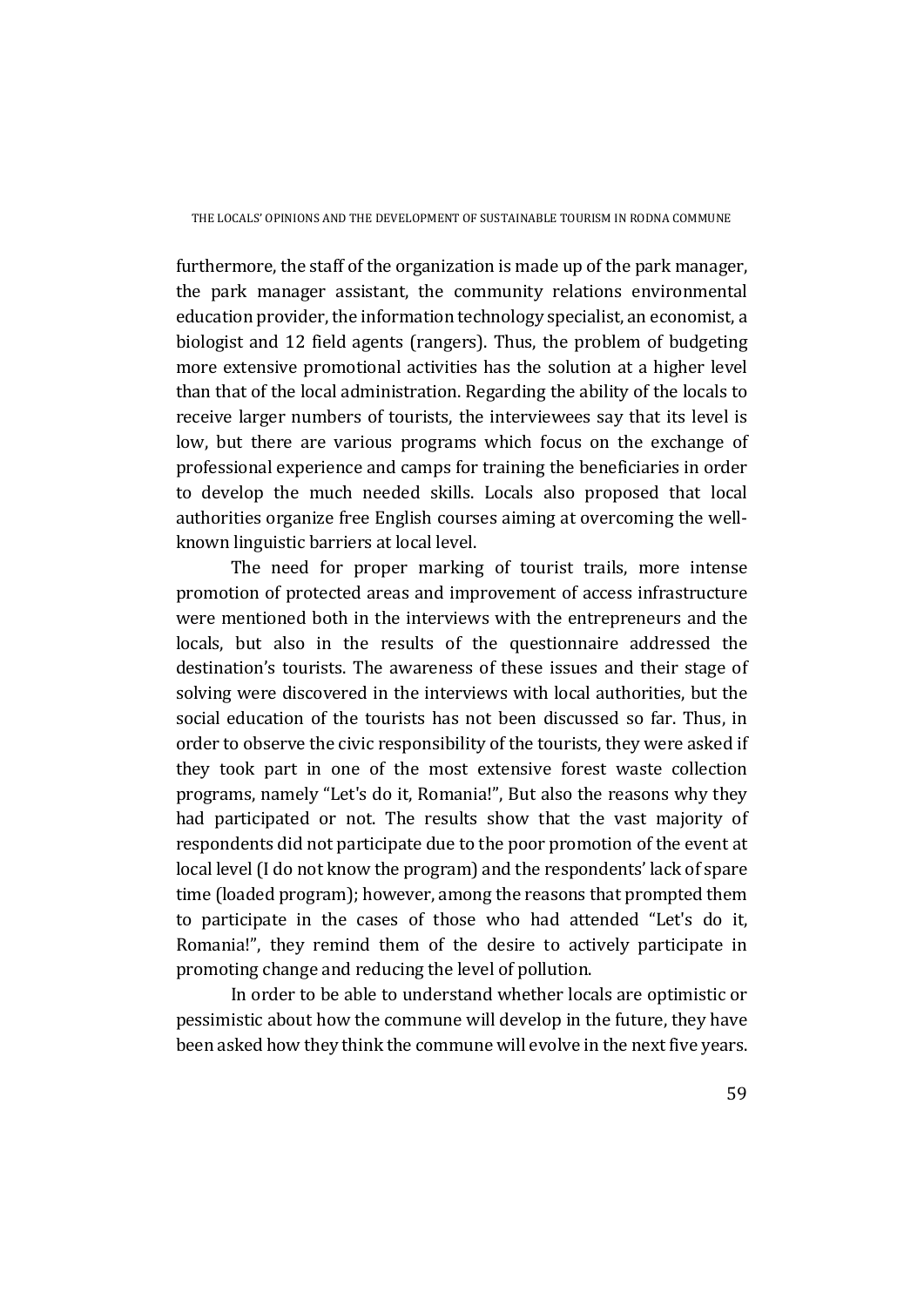The separation was very clear in two equal sides. On one hand, there are those who believe in the vision and the determination of the local authorities to take advantage of the current and future opportunities, and, on the other hand, those who believe that political instability, corruption, and how public issues are managed at national level will not allow Rodna commune to evolve, and even have a major negative impact. It has already become obvious that locals believe that both local and national authorities are primarily responsible for solving the current local problems and for improving the level of the living standards.

The last aspect discussed with the locals aimed at highlighting their general perception of tourism development in Rodna Commune. With the exception of L.P., which considers tourism to be a positive aspect only if the commune is to become a strong industrial area, the rest of them see in this development several positive aspects, once again conditioned by solving the same shortcomings previously listed: improving road infrastructure, greater involvement of the authorities, and more intense promotion of the area.

M.L.M. recalls that: "an example for this is the small tourist objective in the Măria Valley, where there was the Poiana Zânelor, a minimountain resort conceived and realized through private initiative. But credits were taken excessively and without coverage, and the beautiful initiative fell. Poiana Zânelor was in vogue at one point. My colleagues from Cluj County were asking me about this place. In Ilva Valley there was equestrian tourism, staged by the Englishman Julian Ross, who had a horse stud at Lunca Ilvei on a piece of land he had bought, which passed through the Lunca Ilvei and descended on the Măria Valley and wandered to Poina Zânelor. There were American, English, Spanish tourists. Eighty percent of tourists were foreign tourists and many came from overseas. An efficient marketing mix created by the former owner was the key means by which he managed to attract and keep a clientele of at least 100 Americans who came each summer. So things can move, but some appropriate and efficient formulas must be found, more challenging than what is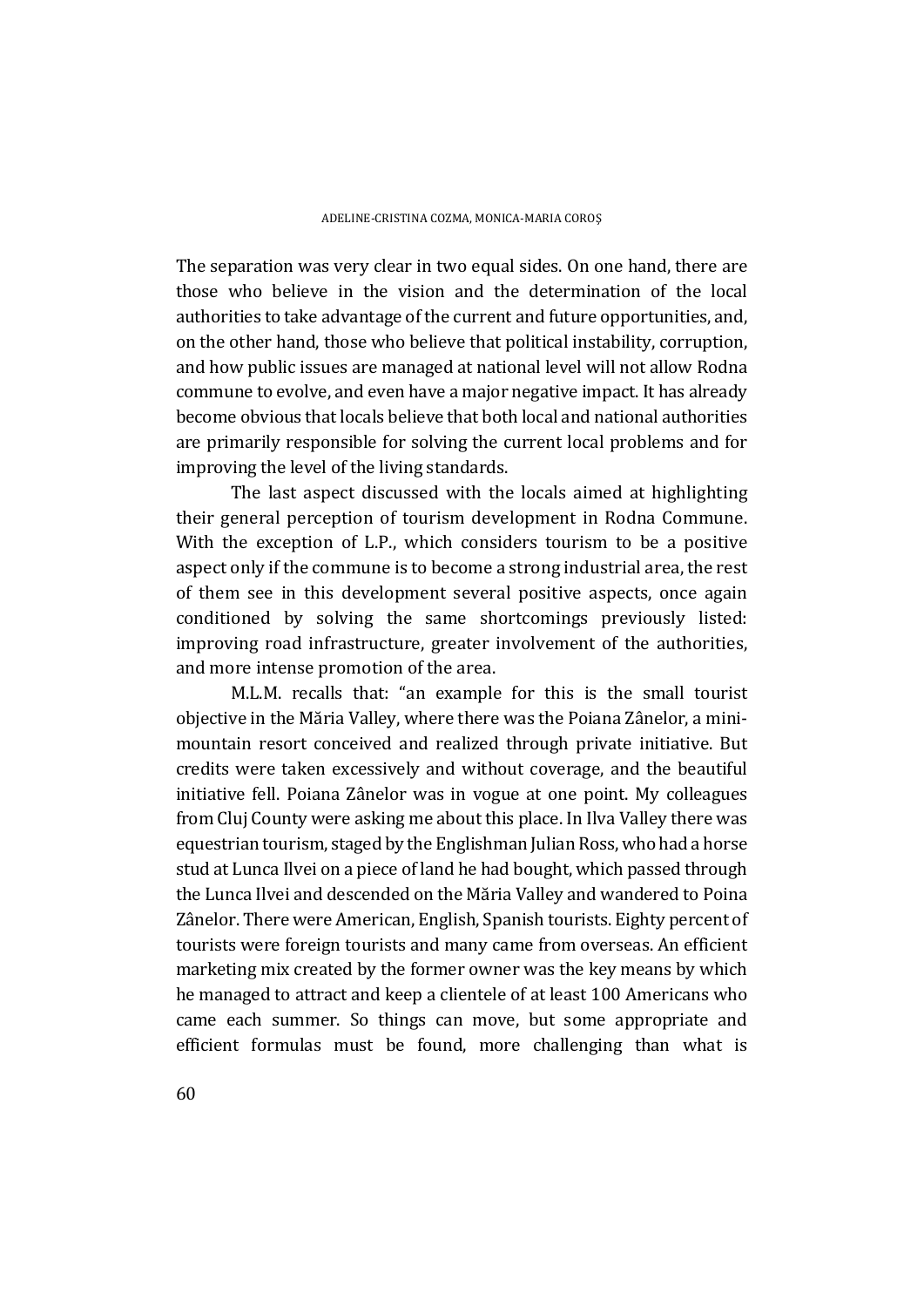happening now". In addition to these examples, which give hope to the tourism development outlook, D.U. enumerates an impressive series of positive effects this development might have: "tourism can generate a positive development for Rodna as it leads to job creation, increasing demand for local products (vegetables, fruit, meat or dairy ), development on a horizontal basis, development of services and the emergence of new services, capital influx due to the (higher) spending of the tourists, stimulating new investments such as multiplying or renovating holiday homes, pensions, tourist routes, ski slopes and the rowing activities on Somes river, but also the increase of the City Hall's income".

It can easily be observed that the locals are aware of the commune's touristic potential, they have beautiful ideas for developing this industry, but they lack direct involvement and initiative. Moreover, most of them, as the interviewees pointed out, are not educated enough in order to have the necessary skills to support the growth of the tourism industry. This is a problem that can be solved both by the cooperation of the public or private actors interested in improving the destination's attractiveness by organizing English classes and basic management and leadership trainings.

Moreover, as revealed by the questionnaire responses, tourists report a problem of major importance for nature protection, namely the problem of waste-management, as observed by the majority of the survey respondents. However, their level of involvement in solving this problem is very low, inferred from the very low participation in the events "Let's do it, Romania!"; this situation's main motivation is the people's lack of interest. It is, therefore, the issue of the clandestine passenger in the sense that they want others to strive and enjoy together the result and common benefits in the sense that the involvement in conservation activities is reduced due to the fact that the power of the example is not properly understood. A lack of tourism education results from the fact that activities such as the observation of fauna and flora are preferred, but at the same time, the overwhelming majority of respondents do not address tourist guides. One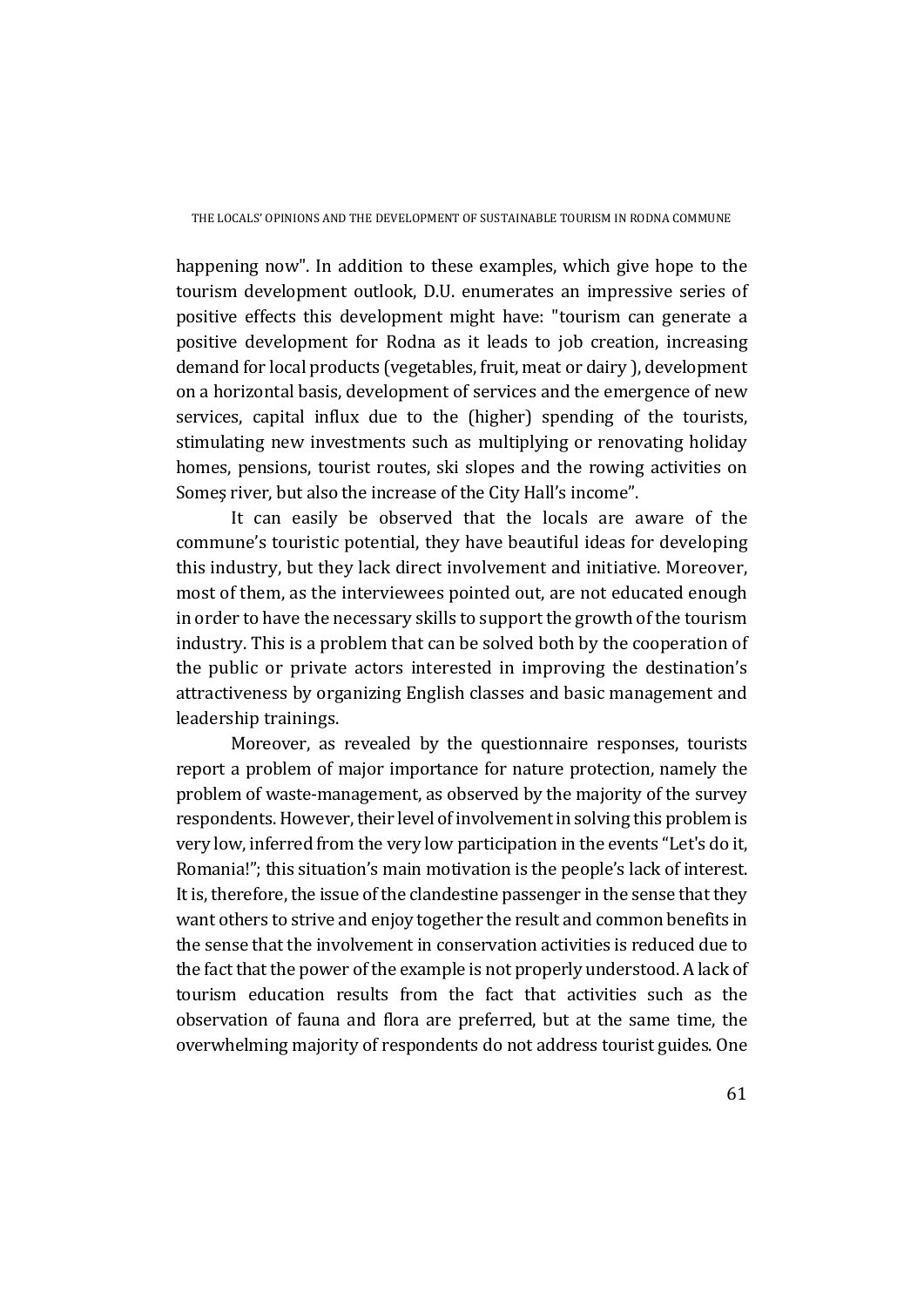positive aspect is related to the fact that the Rodna Mountains National Park is one of the most popular tourists. Furthermore, the questionnaire respondents revealed: a good general impression about the interaction with the mountain and the protected areas, their preference for internal destinations compared to the foreign ones regardless of the season, the budgets they allocate per night, per stay and annually for mountaineering activities are quite high, so the purchasing power seems to be great. Consequently this provides a solid foundation for the decisions taken for the future tourist development of the area. The need for holidays and the savings that tourists make throughout the year in order to be able to go on holidays, regardless of their income level, lead this opportunity to viability.

Both tourists and locals are dissatisfied with the level of information and promotion of the park and propose raising this level as a solution for the development of tourism demand. However, mass promotion of these areas may jeopardize their protection, since mass tourism does not allow for sustainable development and is not in line with the area protection measures. However, an appropriate and balanced promotion, midway between the current promotion and mass promotion, can lead to the desired results and a development that respects the principles of sustainability.

#### **Conclusions**

The conclusions of the interviews taken with the locals led to the identification of the major problems faced by the area: poor infrastructure, insufficient promotion, high unemployment rate, reduced professional opportunities. The link between the development of tourism and the socio-economic development of the commune is well drown in the minds of the locals. A big contribution from the interviewees is represented by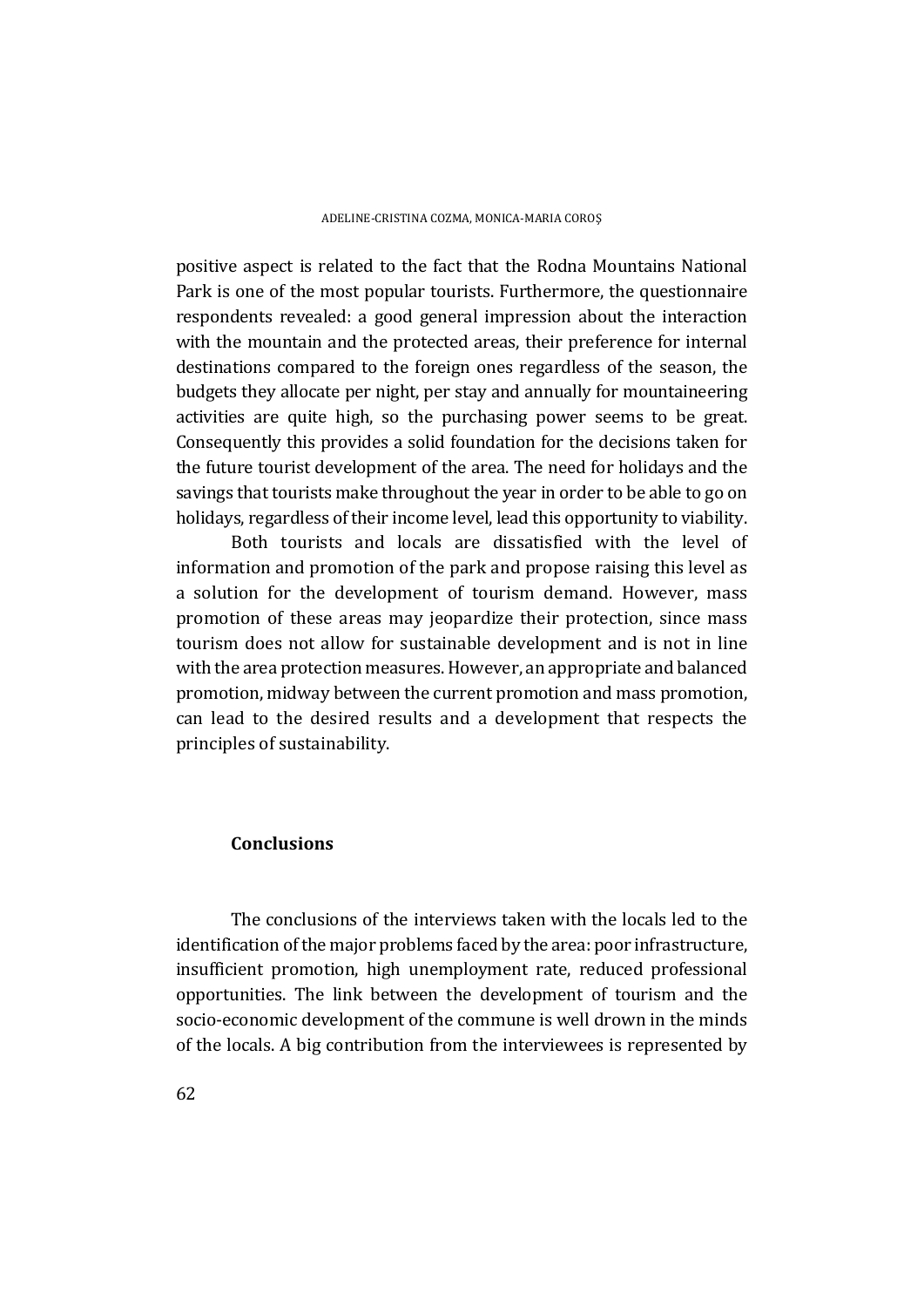the proposal of various methods through which this development can be achieved, in particular with the support of the local authorities: the rehabilitation of the roads, an intensive promotion of the area, the creation of jobs by attracting investors, especially in the hospitality industry, and the development and implementation of programs to educate locals and to overcome language barriers.

Some proposals of the local people refer to increasing their engagement in organizing local events, in promoting them online (given the indisputable advantages of online marketing activities), in proposing new events that have the potential to attract many tourists, and, why not, the locals' involvement in the organization, conservation and protection of cultural heritage and natural resources. Some forms of a proactive attitude can be identified in disseminating pieces of information related to the benefits of agro-tourism activities and how local people can provide such services or in the establishment of non-profit organizations to help families and disadvantaged people by selling handicraft items. Of course, it is compulsory that the locals show support to the local authorities by involving as many people as possible in their activities. A big positive impact in promoting the destination can achieve by the creation of an online platform and by the opening of a travel agency that focuses especially on this issue. Basically, the establishment of a Tourism Destination Management Organization can provide the institutional solution for sustainable tourism development in Rodna.

Furthermore, the reactive attitudes among tourists, locals and administrators of the accommodation units, the concordance in pointing out problems (such as the poor condition of the road infrastructure, the inadequate marking of routes, the lack of adequate marketing and promotion activities), the lack of involvement and support from national administrative bodies and an attempt of the local authorities to start actions and think about projects for tourism development represent the highlights of this research. Locals, local authorities and entrepreneurs are fully aware of the benefits of such a development, both in economic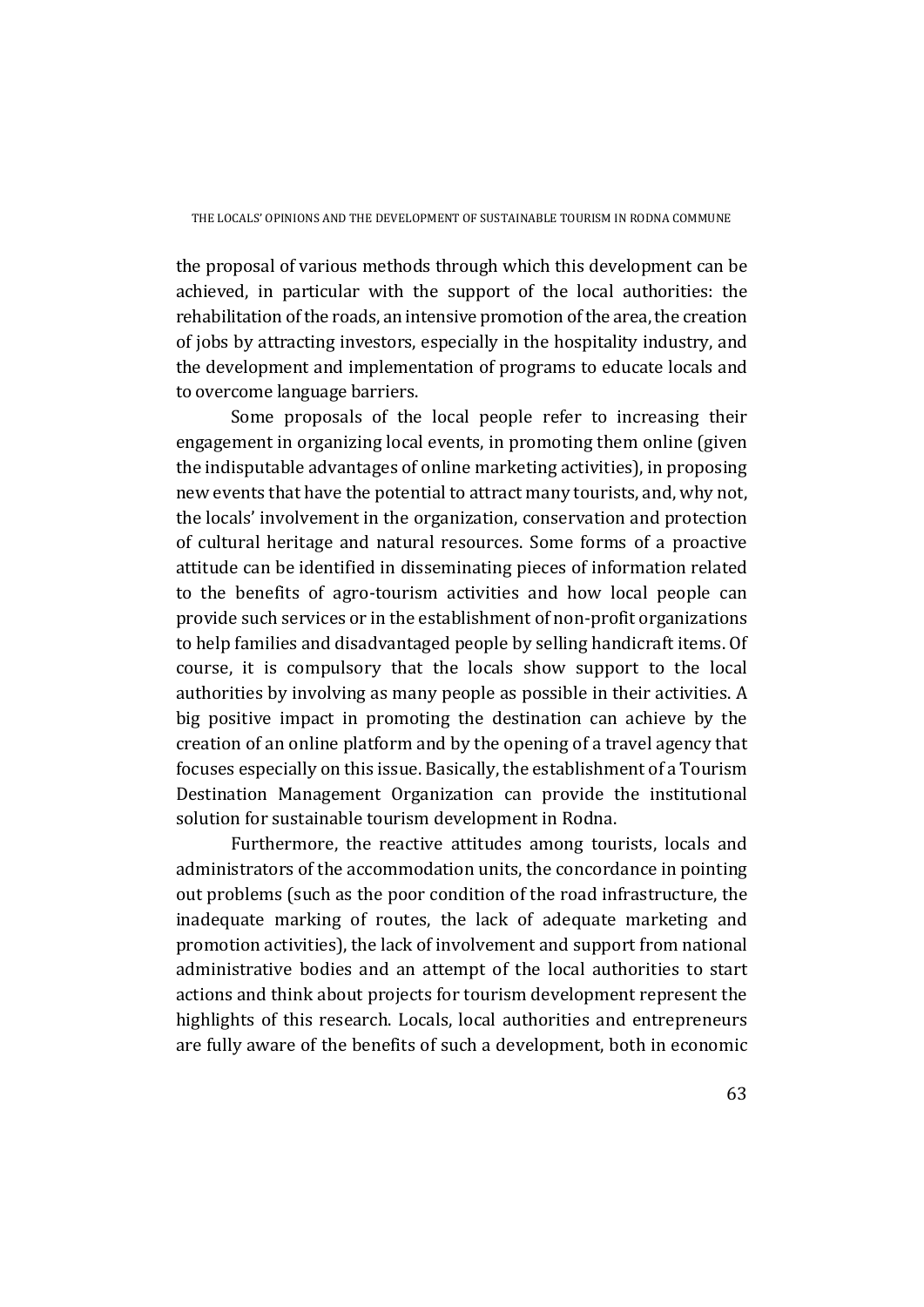and financial terms, as well as in terms of culture and education. Civic responsibility and the strength of one's own example are still issues that need to be solved. Some macro-economic factors, especially political instability, are seen by those involved as threats for the goals they have proposed. However, the optimism, the beliefs and the clear evidence of thorough attempts to achieve these goals cannot be overlooked.

In the end, the more categories of actors act in a common framework and take proactive attitudes, the more exponentially the results will grow. It is well-known that the power of one's own example and the question "why me?" are well-rooted in the national mentality, but it does not mean that change is not possible. The acknowledgement of all these aspects is the first step towards change and this is the true purpose and the true meaning of this work. This first step will eventually lead as many other subjects as possible to the common end goal, namely the improvement of the living conditions and capitalizing on natural resources, and the further development of Rodna Commune as a sustainable destination.

#### **REFERENCES**

- 1. Cozma, A.-C., & Coros, M.-M. (2017). Tourism Development in Rodna Mountains National Park: the Public Administration, a Key Stakeholder. *Revista de turism ‐ studii și cercetări în turism*, 89‐94.
- 2. Cucculelli, M., & Goffi, G. (2016). Does sustainability enhance tourism destination competitiveness? Evidence from Italian Destinations of Excellence. *Journal of Cleaner Production*, 370‐382.
- 3. Istrate, I., Bran, F., & Roșu, A. G. (1996). *Economia turismului și mediul înconjurător.*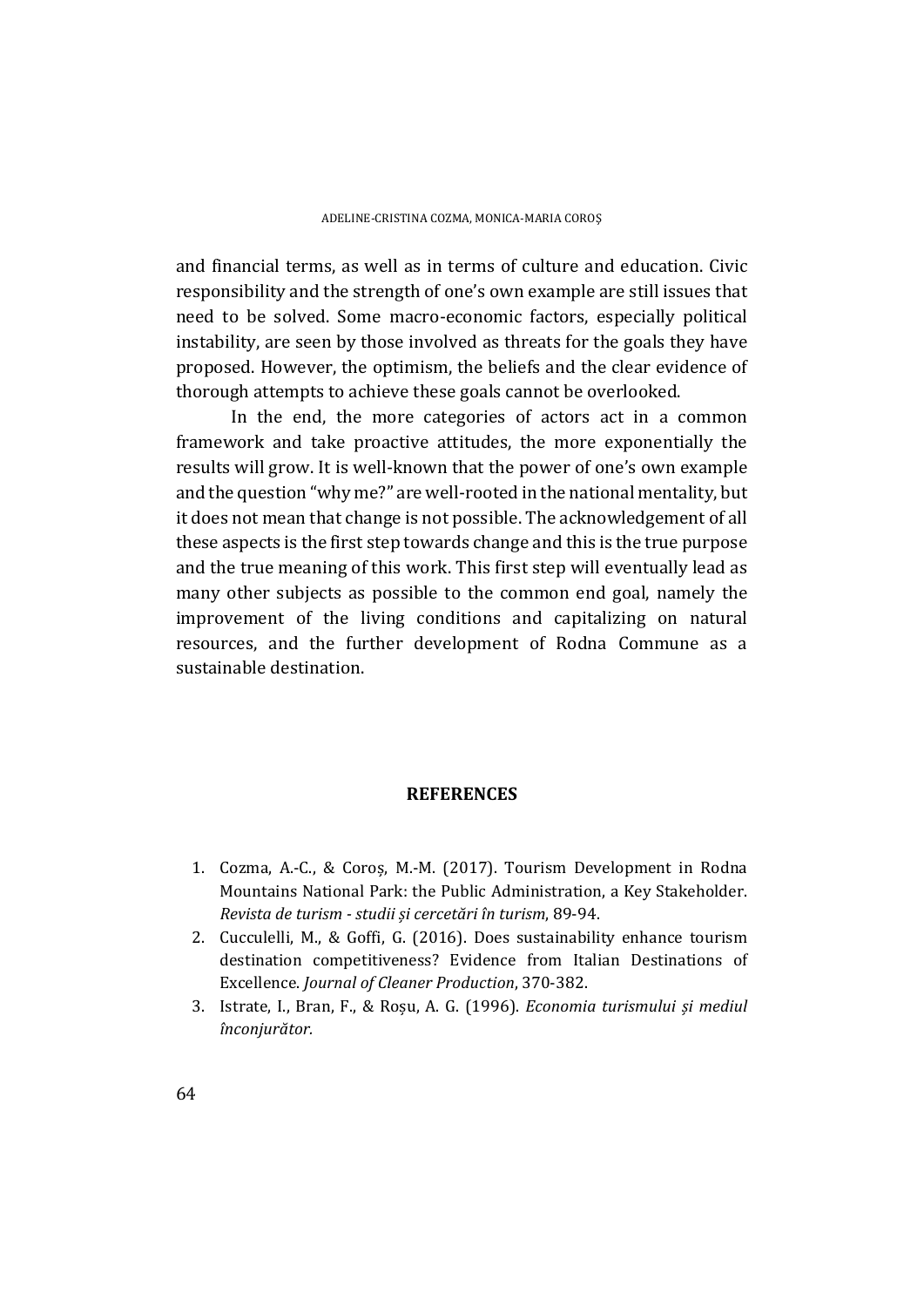- 4. Jauca, D. (2013). Rezervație a biosferei Prezentare generală. In L. Păiuș, *Monografia comunei Rodna Veche* (pp. 273‐287). Bistrița: Editura Charmides.
- 5. National Institute of Statistics. (2019, February 10). TempoOnline Database. București, Romania. Retrieved from *http://statistici.insse.ro/shop/*.
- 6. Păiuș, L. (2013). *Monografia comunei Rodna Veche.* Bistrița: Editura Charmides.
- 7. Primăria Comunei Rodna. (2018). Internal sources. Rodna.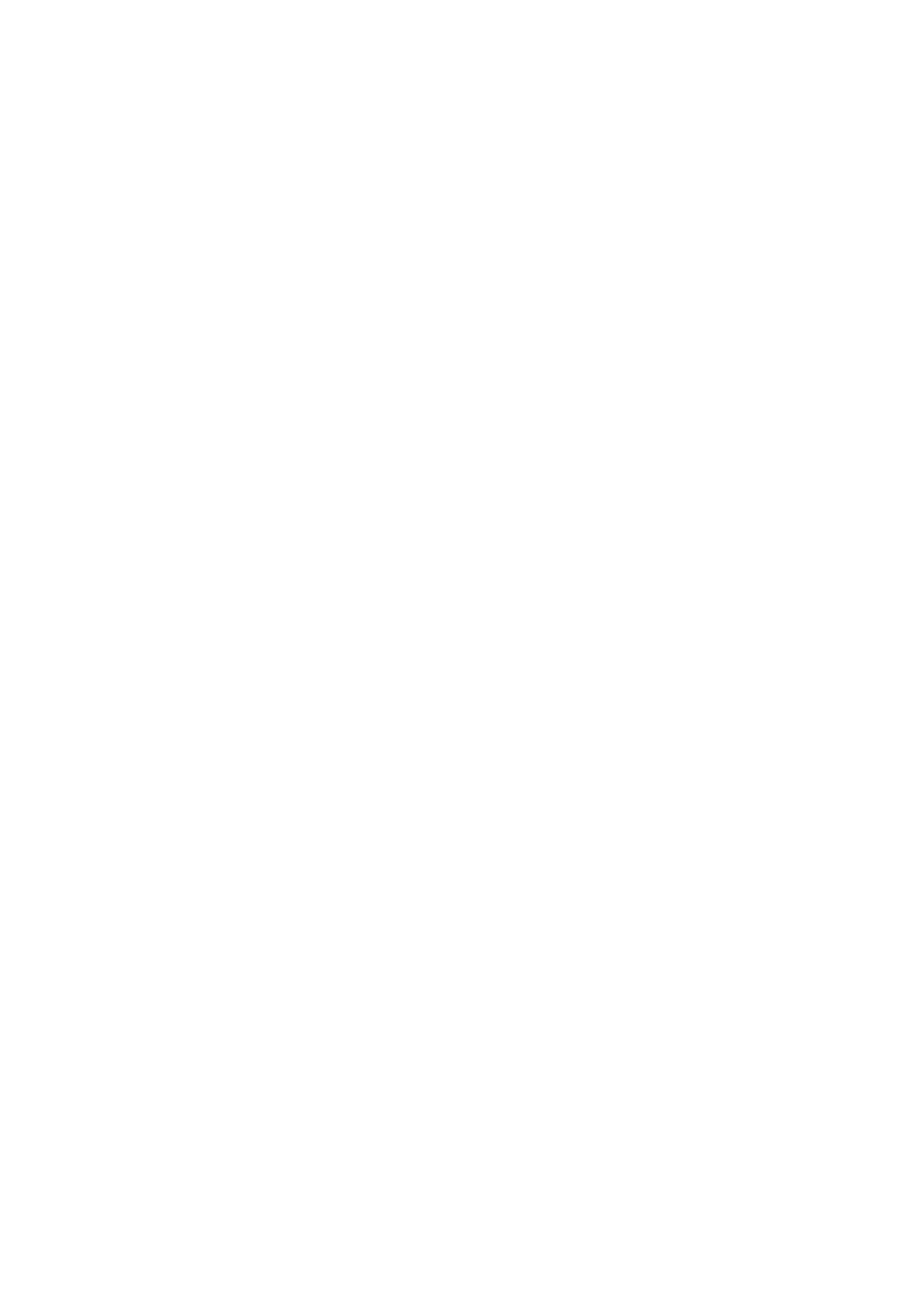# **COMPETITIVENESS IN TOURISM: A THEORETICAL OUTLOOK**

# **IOANA MARIA TRIPON1**

**ABSTRACT.** Present-day, tourism is declared as one of the leading sectors of development, a major source of revenues, jobs and prosperity. Competitiveness is a key element of the tourism industry. The ability to compete in a rapidly growing world tourism market is a prime concern. Understanding competitiveness and performance in tourism and measuring it is challenging. Although a large amount of literature about tourism destination competitiveness has been produced, including measurement models applied, it is a topic that still offers an important range of debate.

This paper aims at presenting the progress of research on tourism competitiveness term and tries to provide a general framework that could be expanded to further study. Since the 1990s, research efforts have been conducted towards developing a theoretical and conceptual basis for competitiveness assessment. Many researchers have applied the competitiveness theory as a critical concept to explain tourism development, destination management and tourism strategies.

The paper concludes that, in spite of the various attempts to explain the competitiveness in tourism, the literature is still confronted with the ambiguity of the concept and the complexity of its elements, which are difficult to measure.

**Key words:** Tourism, Destination, Competitiveness, Destination Awareness

**JEL** classification: L83, M31

 

*<sup>1</sup> PhD student, Babeş‐Bolyai University, Cluj‐Napoca, Romania, i\_tripon@yahoo.com*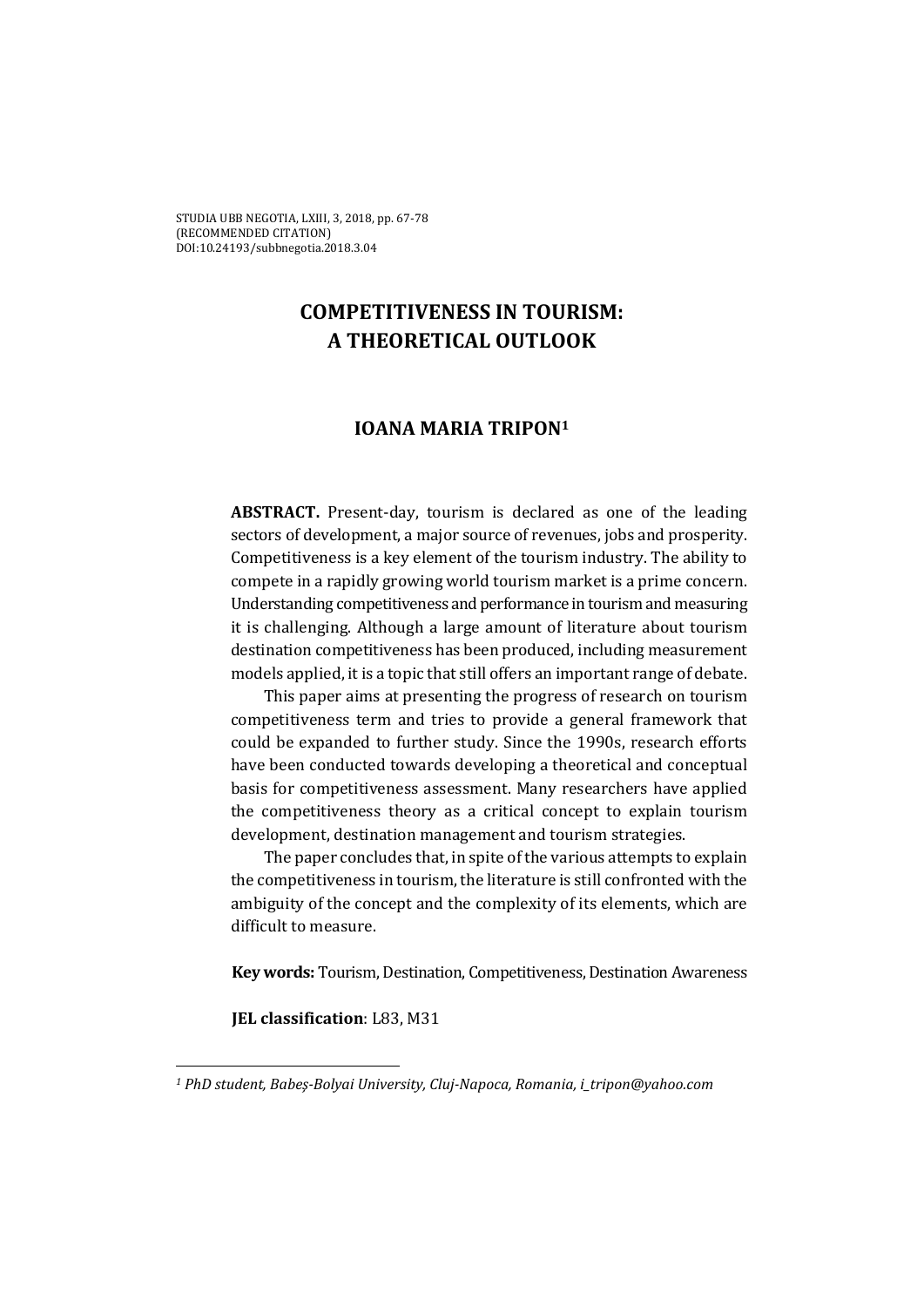**Recommended citation:** Tripon, I.M., *Competitiveness in Tourism: A Theoretical Outlook*, Studia UBB Negotia, vol. 63, issue 3 (September), 2018, pp. 67-78, doi:10.24193/subbnegotia.2018.3.04. 

# **Introduction**

In the last decades, travel and tourism and the related network have proven to be significant factors of economic growth, contributing 10.2% to global GDP in 2016, an increase for the sixth consecutive year and accounting for 1 in 10 jobs in the world (WTO, 2018). Research shows that for every 30 new tourists that go to a destination, a new job is created. (WEF, 2017)

Destination competitiveness is one of the main areas of interest and research, a key concept of the tourist industry, over which researchers and practitioners have not yet reached a consensus on how it should be defined. The term competitiveness is used on a large scale, both in the professional and academic environment. Today, the notion of competitiveness is strong and widespread, with origins in the writings of Michael Porter (1980, 1985, and 1990).

The notion of destination competitiveness should be consistent with the concept of competitiveness in economics. It is widely accepted that economic growth and competitiveness involve a complex interactive process of social, political and institutional development (Dwyer and Kim, 2003). Scott and Lodge (1985) viewed competitiveness as "a country's ability to create, produce, distribute and/or service products in international trade while earning rising returns on its resources". They also consider that this ability is "more and more a matter of strategies, and less and less a product of natural endowments" (Ritchie and Crouch, 2003). For Newall (1992), competitiveness "is about producing more and betterquality goods and services that are marketed successfully to consumers".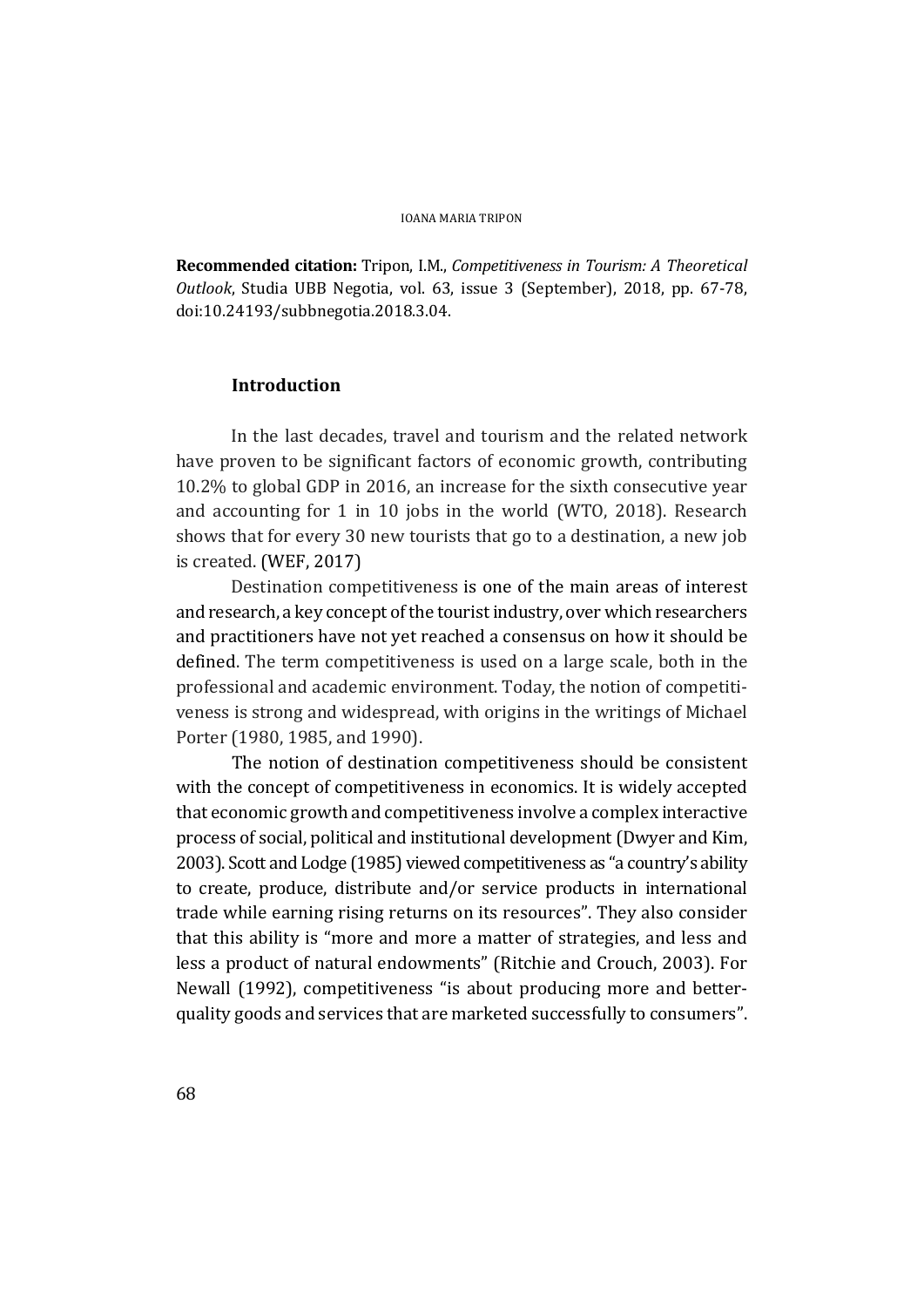Dwyer and Kim (2003) present competitiveness as a multi-faceted concept associated with three major groups of thought that are:

- a) Comparative advantage and/or price competitiveness perspective,
- b) A strategy and management perspective,
- c) A historical and socio-cultural perspective.

The World Competitiveness Yearbook (IMD, 2000) examines competitiveness in terms of four fundamental forces that "are often the result of tradition, history or value systems and are so deeply rooted in the 'modus operandi' of a country that, in most cases, they are not clearly stated or defined." The four dimensions used are attractiveness versus aggressiveness, proximity versus globality, assets versus systems, and individual risk taking versus social cohesiveness (Ritchie and Crouch, 2003). 

Many researchers have applied the competitiveness theory as a crucial approach to explain destination management and performance, tourism strategies and development. The literature on the competitiveness of tourism destinations has focused on the sustainability of the place while maintaining a favourable market position towards other destinations. According to OECD "tourism competitiveness for a destination is about the ability of the place to optimise its attractiveness for residents and nonresidents, to deliver quality, innovative, and attractive (e.g. providing good value for money) tourism services to consumers and to gain market shares on the domestic and global market places, while ensuring that the available resources supporting tourism are used efficiently and in a sustainable way" (OECD, 2013).

The main purpose of this study is to review the progress of research on tourism competitiveness term and to outline the multiple aspects that influence it. There are several issues that need to be addressed in understanding and measuring the competitiveness of tourism destinations.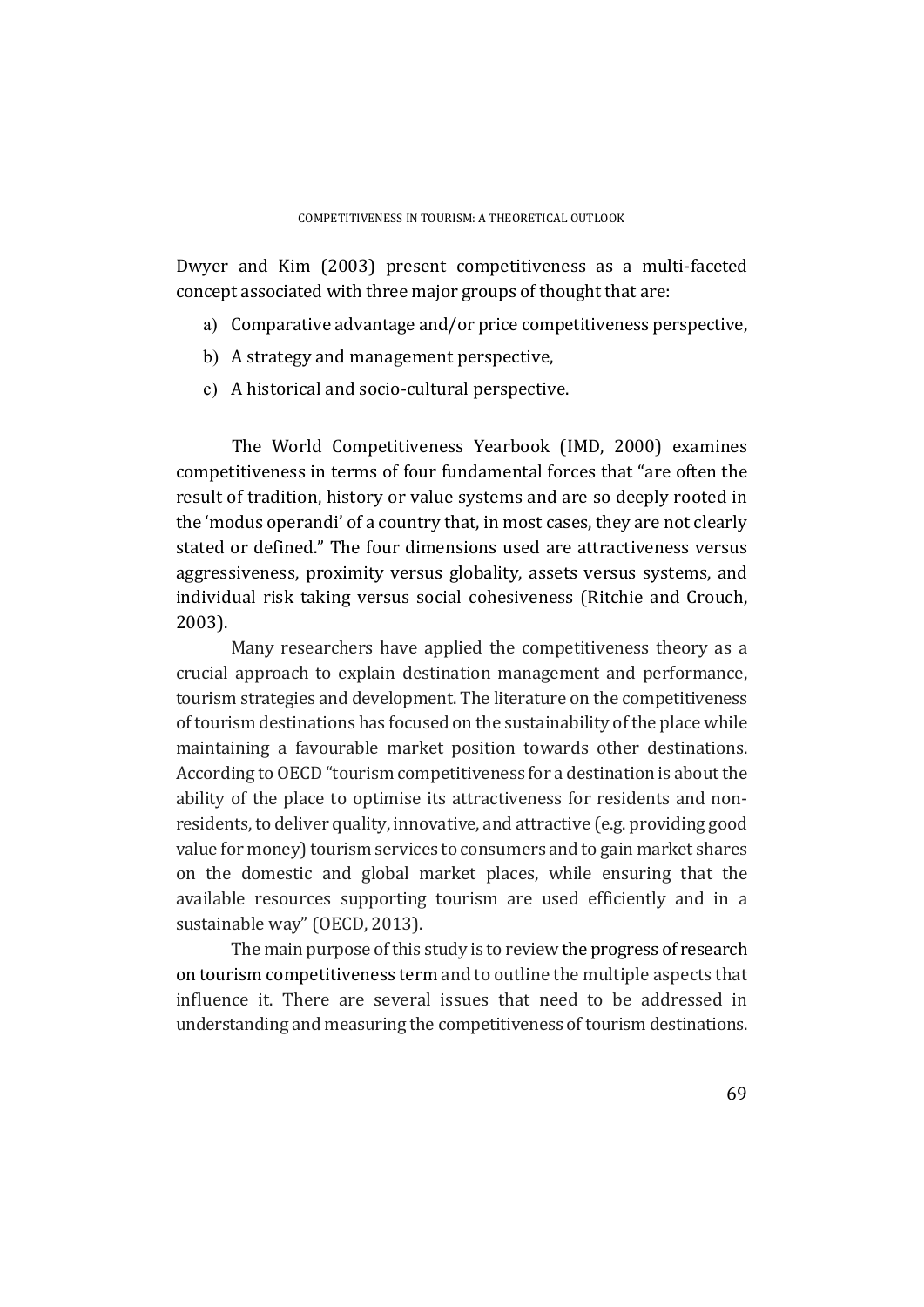An audit of the literature (empirical studies, literature review articles, case studies, books, conceptual papers and so on) reveal the importance and evolution of the tourism competitiveness concept.

# **The evolution of competitiveness in tourism**

Over the years, the researchers have tried to explain the concept of competitiveness in relation to the tourism destination. Studies on the development and management of tourist destinations have multiplied lately, with the aim of providing viewpoints and guidelines to some of the questions and challenges that destinations encounter. Since the '90s, research efforts have been aimed at developing a theoretical and conceptual basis for understanding competitiveness. However, the literature still faces the unclearness of the concept and the puzzling of its elements, which are difficult to measure.

The discussion dates back to the first studies that came out in the mid-1970s by Goodrich (1977, 1978), Mayo and Jarvis (1981) and goes until nowadays, with an increase in the number of studies published on the subject of competitiveness of the destination and its elements around the years 1990s. Although a large volume of research about tourism competitiveness has been produced over the last two decades, the literature review reveals that there is no complete definition of competetiveness that is commonly agreed and has full and perfect content. An evaluation of the literature indicates that much has been written about the competitiveness between different tourist destinations, either at regional, national or international level. According to Bordas (1994), competitiveness is established between destinations and tourism organisations rather than between countries, because of the different aspects and characteristics of destinations in a country. This depends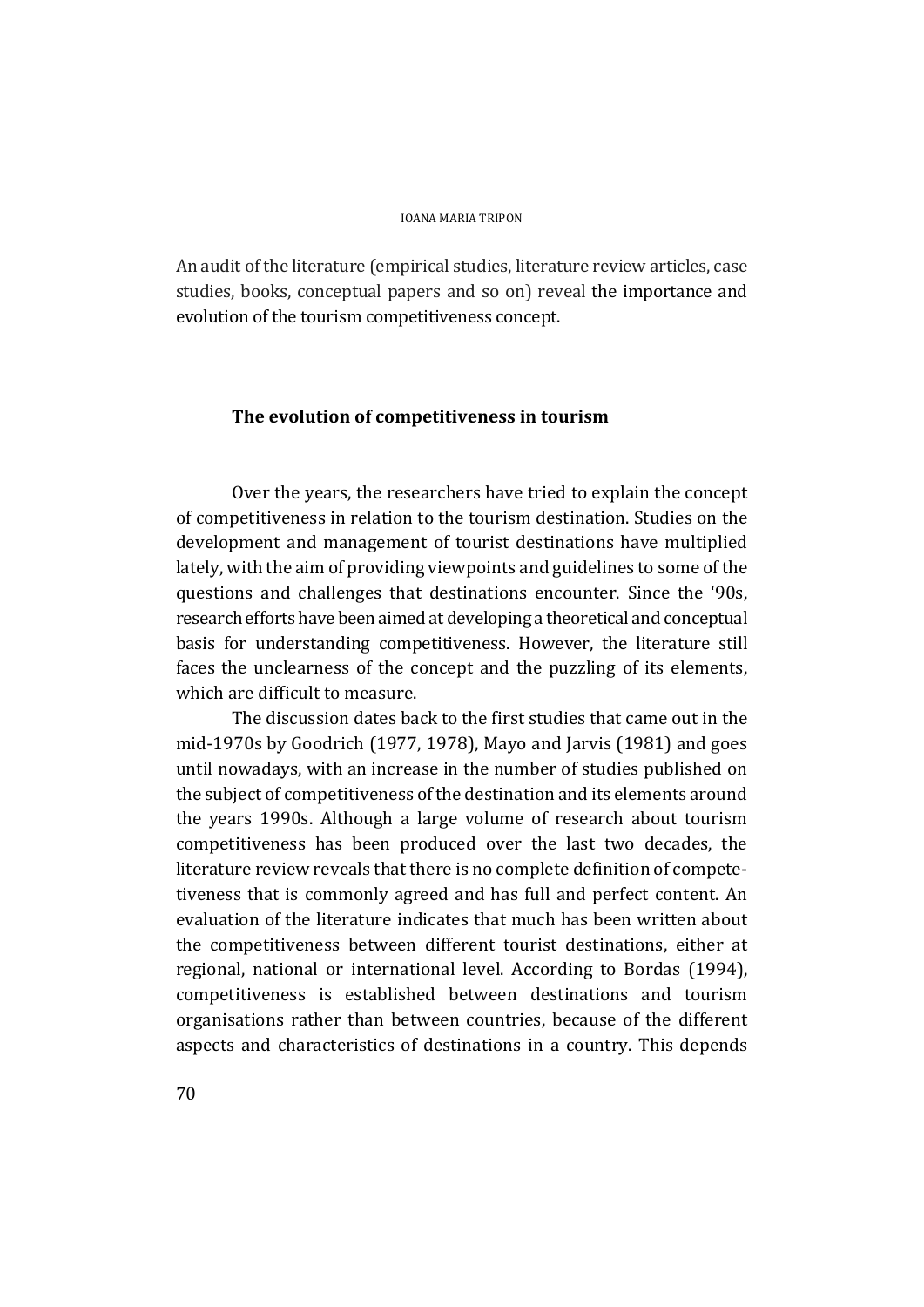entirely on how much a destination is more popular than its country. However, according to this approach, each geographical part of a country may be in individual competition with other similar foreign regions on the basis of facilities, cultural and natural heritage and history. (Kozak and Baloglu, 2011)

However, a full analysis of the competitiveness of a destination did not receive widespread recognition in the tourism literature (Pearce, 1997). An early definition of the competitiveness of the destination is given by Chon and Meyer  $(1995)$  as a reformulation of the concept of competitiveness in the economy (taken from Global Competition: The New Reality. Report on the President's Commission on Industrial Competitiveness, 1985), as follows: "the competitiveness of the destination is the degree to which it can, under free and fair market conditions, produce services that meet the taste of international markets, while simultaneously expanding the real income of its employees (citizens)". This assertion shows that both quantitative and qualitative indicators are essential in defining the term of destination competitiveness. (Kozak and Baloglu, 2011).

Competitiveness in the tourism industry has moved from international competitiveness and between companies to competitiveness among destinations due to the impact of globalisation. Unlike as for a certain manufactured product, competition between tourism destinations has a different structure. The competitiveness can be influenced by customer expectations, motivation, past experiences, location and accessibility (Kozak and Baloglu, 2011).

Linked to the notion of destination competitiveness are numerous variables. These include objectively measured variables such as visitor numbers, market share, tourist expenditure, employment, value added by the tourism industry, as well as subjectively measured variables such as "richness of culture and heritage, quality of the tourism experience, etc. (Dwyer and Kim, 2003)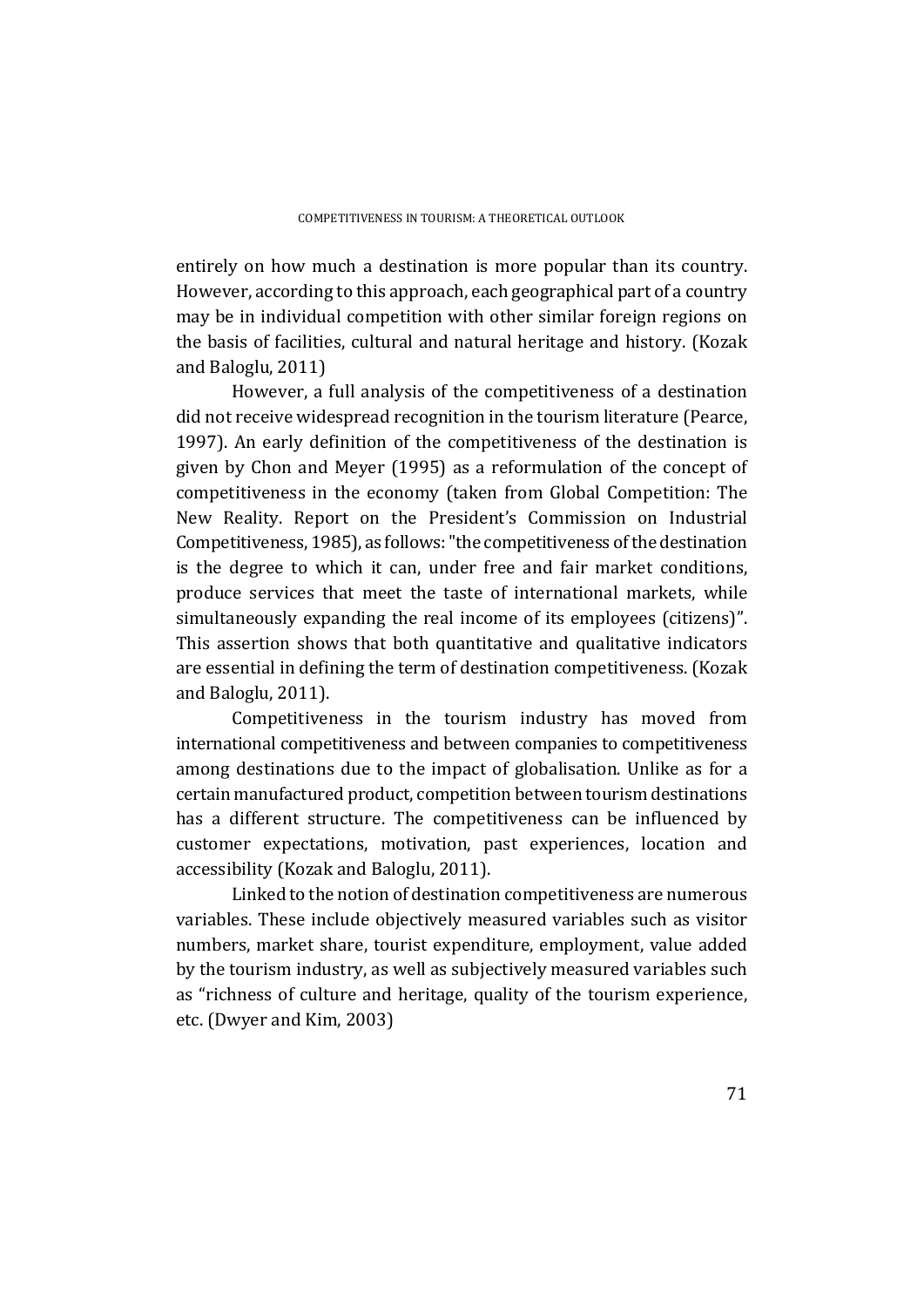The destination competitiveness research considers two main approaches: conceptual and empirical. The literature reveals a variation in defining, understanding and measuring competitiveness. The first tourism competitiveness studies, between 1977 until 2000, focused their research mainly on tourists' perceptions (regarding facilities, attractions, accessibility, prices, etc.). Beginning with researchers Enright and Newton in 2004 and Lopez, Navarro and Domingues (2004), they evaluated the destination competitiveness based on the performance, analysing several economic factors and indicators. Currently, there is limited information regarding the connection between the tourism performance and the destination competitiveness.

Over the years, competitiveness studies were carried out by several researchers (e.g. Goodrich,1977; Haahti and Yavas, 1983; Edwards,1993; Driscoll, Lawson and Niven, 1994; Chon and Meyer, 1995; Pearce, 1997; Dwyer, Forsyth and Rao, 2000; Kim, 2000; Buhalis, 2000; Dwyer and Kim, 2001; Yoon, 2002; Ritchie and Crouch, 2003; Enright and Newton, 2004; Bahar and Kozak, 2007; Kozak, Baloglu and Bahar, 2010), but the most comprehensive study so far is that of Ritchie and Crouch (2003) who applied the competitiveness of the services industry to the context of tourism destinations based on countries, industries, products and companies. In this respect, the possibilities of a destination that ensures a high standard of living for its citizens is the competitiveness of that destination.

To better illustrate the variety of tourism destination competitiveness approaches, few of them are presented, in chronological order, in Table 1: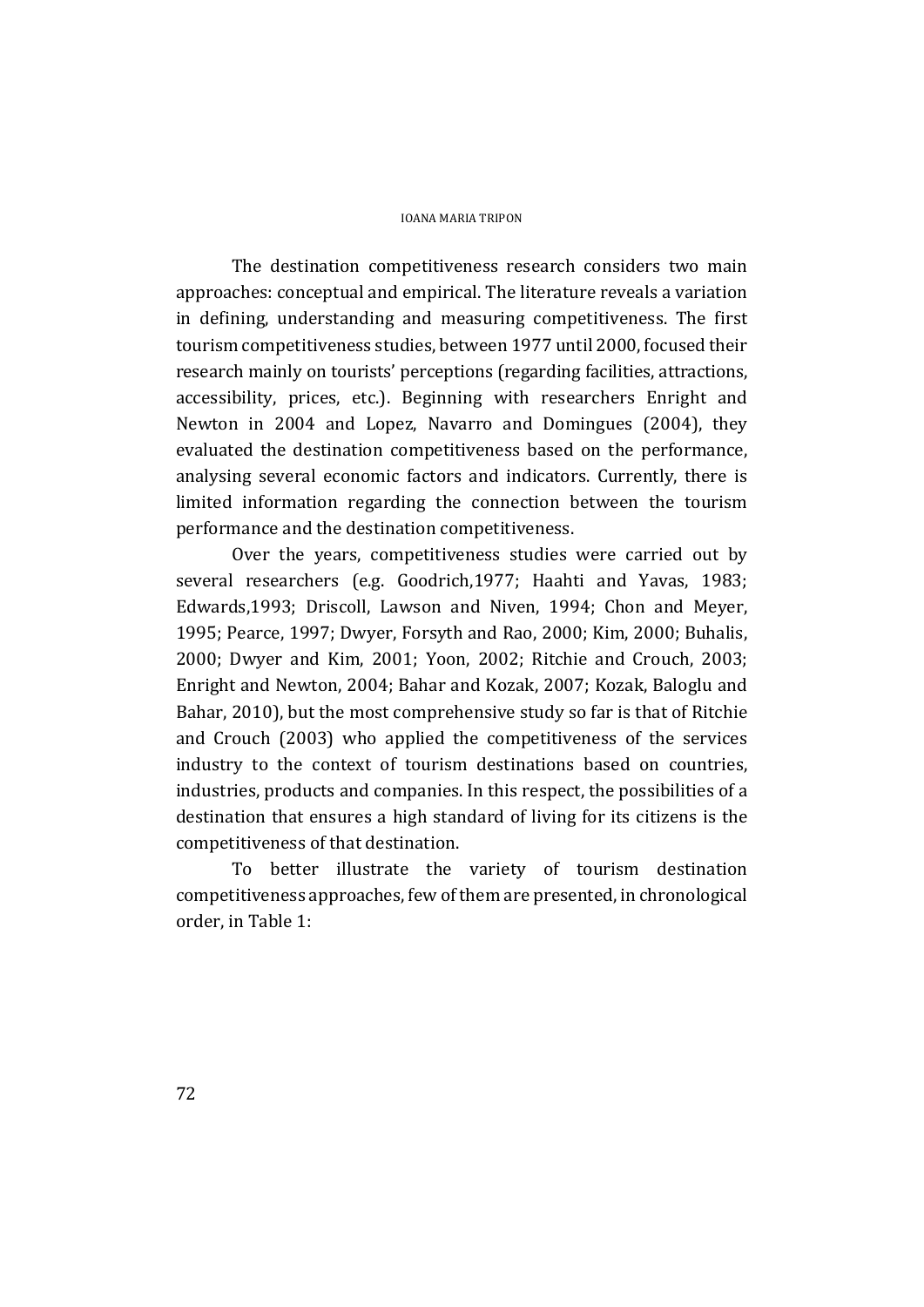## COMPETITIVENESS IN TOURISM: A THEORETICAL OUTLOOK

| <b>Author</b>       | <b>Definition</b>                                     |
|---------------------|-------------------------------------------------------|
| Pearce (1997)       | 'Destination development techniques and methods       |
|                     | that can systematically analyse and compare the       |
|                     | different attributes of competing destinations within |
|                     | a planning context.'                                  |
| Hassan (2000)       | 'The destination's ability to create and integrate    |
|                     | value-added products that sustain its resources       |
|                     | while maintaining its market position relative to     |
|                     | competitors.'                                         |
| d'Hauteserre (2000) | 'The ability of a destination to maintain its market  |
|                     | position and share and/ or to improve upon them       |
|                     | through time.'                                        |
| Go and Govers       | 'Competitiveness is an arising strategic value and    |
| (2000)              | the destination competitiveness represents the        |
|                     | success in integrated quality management.'            |
| Dwyer, Forsyth and  | 'Tourism competitiveness is a general concept that    |
| Rao (2000a)         | encompasses price differentials coupled with          |
|                     | exchange rate movements, productivity levels of       |
|                     | various components of the tourist industry and        |
|                     | qualitative factors affecting the attractiveness or   |
|                     | otherwise of a destination.'                          |
| Yoon (2002)         | 'Competitiveness represents innovation and            |
|                     | continuous change.'                                   |
| Dwyer and Kim       | 'Destination competitiveness is linked to the ability |
| (2003)              | of a destination to deliver goods and services that   |
|                     | perform better than other destinations on those       |
|                     | aspects of the tourism experience considered to be    |
|                     | important by tourists.'                               |

**Table 1.** Tourism competitiveness approaches

Source: Own elaboration based on Kozak & Baloglu (2011) and Dwyer & Kim (2003)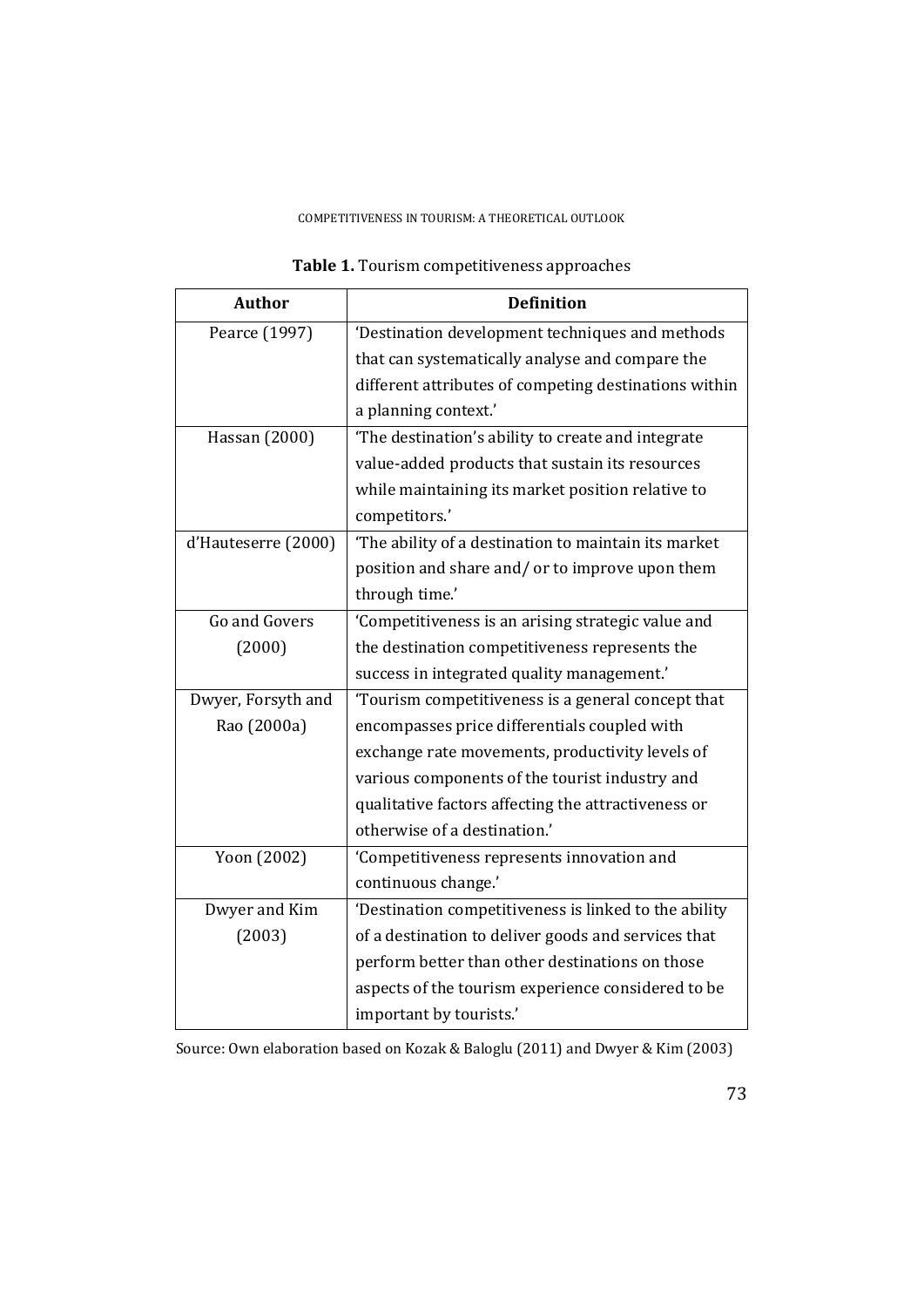Some studies have tried to estimate the competitive position of tourism destinations from the perspective of using *quantitative measures* (i.e. Papatheodorou, 2002; Mangion, Durbarry and Sinclair, 2005). This group of researchers analysed the secondary data, such as prices, number of tourist arrivals, duration of stay and revenues. The second group of studies examined the tourism competitiveness by using *qualitative measures* (e.g. socio-economic and socio-demographic profiles of tourists, level of satisfaction or complaints, quality of staff working in tourism, the quality of tourism facilities and services) and applying direct comparison (i.e. Driscoll, Lawson and Niven, 1994; Yoon, 2002; Enright and Newton 2004, 2005). It is also necessary to mention the existence of studies using both quantitative and qualitative assessments (Campos-Soria, Garcia and Garcia 2005).

The definitions offered in the literature provide both a micro and a macro connotation of competitiveness. Crouch and Ritchie (1999) believe that micro and macro (global) environment are the general factors that influence the competitiveness of a destination. The advantage of this model is its superiority in considering the role of destination management and entrepreneurs. (Kozak and Baloglu, 2011)

## **Conclusions**

The brief review of the literature on tourism destination competitiveness revealed that none of the definitions that have been asserted is entirely satisfactory, as they do not provide a comprehensive approach of the various aspects that the notion of competitiveness encompasses. Within this research stream, the authors explored the possibility of applying concepts and theories about the management of organisations to the study of destinations. Understanding and measuring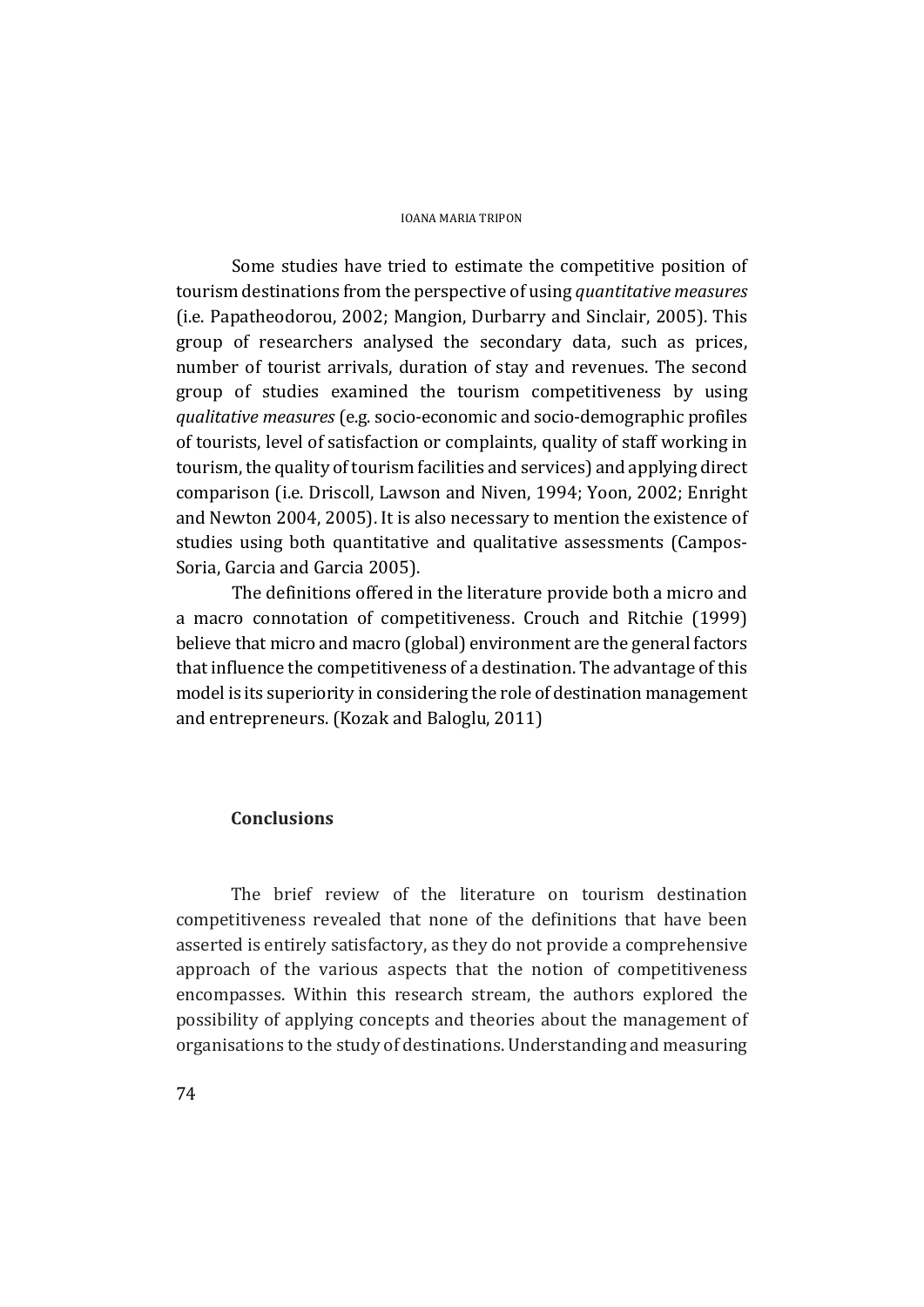the competitiveness in tourism raises a great interest, but the available information shows that there is still a need to explore the concept from the different perspectives relevant to the specific contexts.

Some researchers focused on the methodology while others tried to expand the competitiveness theory using different attributes and research criteria. However, a major issue involves the integration of objective and subjective features of competitiveness. An important aspect for further research is to explore the possibility of incorporating qualitative factors into the construction of competitiveness models. There seems to be a common opinion that economic prosperity and tourism performance are important issues for further research on the competitiveness of tourism destinations.

Based on the studies of the researchers it can be concluded that the competitiveness of tourism destinations is a multi-faceted, evolving concept influenced by many factors.

## **REFERENCES**

- 1. Baloglu, S. and McCleary, K. (1999), "A Model of Destination Image Formation", *Annals of Tourism Research*, Vol.26 No 4, pp.868‐897.
- 2. Buhalis, D. (2000), "Marketing the competitive destination in the future", *Tourism Management*, Vol.21 No.1, pp. 97-116.
- 3. Chon, K. and Mayer, K.J. (1995), "Destination competitiveness models in tourism and their application to Las Vegas", *Journal of Tourism Systems and Quality Management, Vol.1 No. 2/ 3/ 4, pp.227-246.*
- 4. Cooper, C., Fletcher, J., Wanhill, S., Gilbert, D., Shepherd, R. (2004), *Tourism: Principles and Practice, Prentice Hall, Harlow (UK).*
- 5. Crouch, G.I. and Ritchie, J. R. B. (1999), "Tourism, competitiveness and societal prosperity", *Journal of Business Research*, Vol.44, pp.137-152.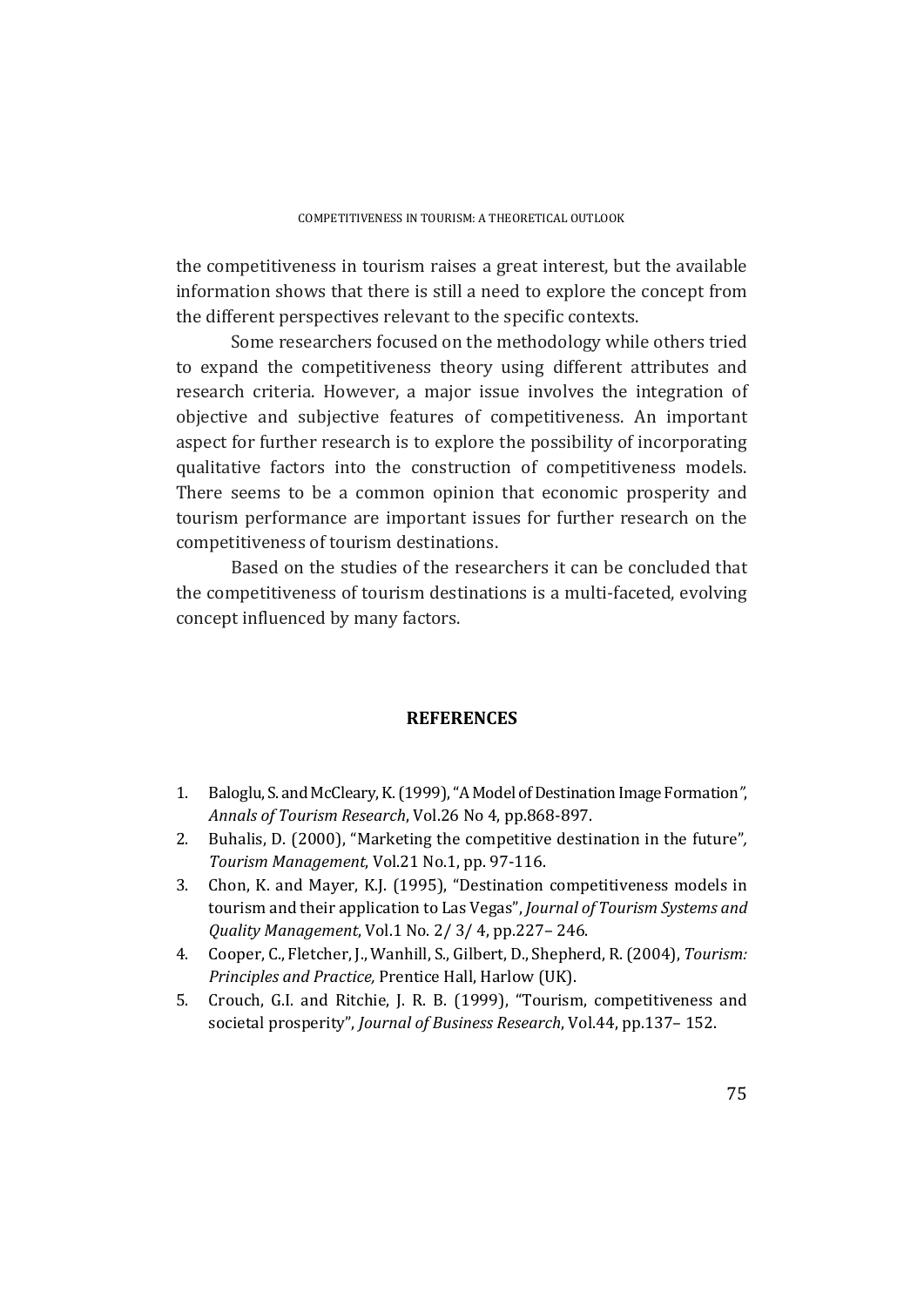## IOANA MARIA TRIPON

- 6. d'Hauteserre, A-M. (2000), "Lessons in managerial destination competetiveness in the case of Foxwoods casino resort", *Tourism Management*, Vol. 21 No.1, pp.23-32.
- 7. Dwyer, L. and Kim, C. (2003), "Destination Competitiveness: Determinants and Indicators", *Current Issues in Tourism: Research Gate*. Vol.6, No 5, pp.369‐414
- 8. Dwyer, L., Forsyth, P., Rao, P. (2000), "The price competitiveness of travel and tourism: A comparison of 19 destinations", *Tourism Management*, Vol.21 No.1, pp.9-22.
- 9. Enright, M.J. and Newton, J. (2004), "Tourism destination competitiveness: A quantitative approach", *Tourism Management*, Vol.25 No.6, pp. 777–788.
- 10. Firat, A., Dholakia, N., Venkatesh, A. (1995), "Marketing in a Postmodern World", *European Journal of Marketing*, Vol. 29 No.1, pp. 40-56.
- 11. Fyall, A., Wang, Y., Garrod, B. (2012), "Destination Collaboration: A Critical Review of Theoretical Approaches to a Multi-Dimensional Phenomenon", *Journal of Destination Marketing and Management*, Vol. 1, pp.10‐26.
- 12. Go, F.M. and Govers, R. (2000), "Integrated quality management for tourist destinations: A European perspective on achieving competitiveness", *Tourism Management,* Vol 21 No. 1, pp. 79– 88.
- 13. Goodrich, J.N. (1977), "Differences in perceived similarity of tourism regions: A spatial analysis", *Journal of Travel Research*, Vol.16, pp. 10– 13.
- 14. Goodrich, J.N. (1978), "The relationship between preferences for and perceptions of vacation destinations", *Journal of Travel Research*, Vol.17 No.2, pp. 8-13.
- 15. Gunn, C. (1988), *Tourism Planning: Basics, Concepts, Cases*, Taylor & Francis, Washington.
- 16. Hall, C. and Page, S. (2006), *The Geography of Tourism & Recreation. Environment, Place and Space*, Routledge, London.
- 17. Hanafiah, M.H., Hemdi, M.A., Ahmad, I. (2016), "Tourism destination competitiveness: Towards a performance‐based approach", *Tourism Economics*, Vol. 22 No.3, pp.629-636.
- 18. Hassan, S. (2000), "Determinants of market competitiveness in an environmentally sustainable tourism industry", *Journal of Travel Research*, Vol.38 No. 3, pp. 239– 245.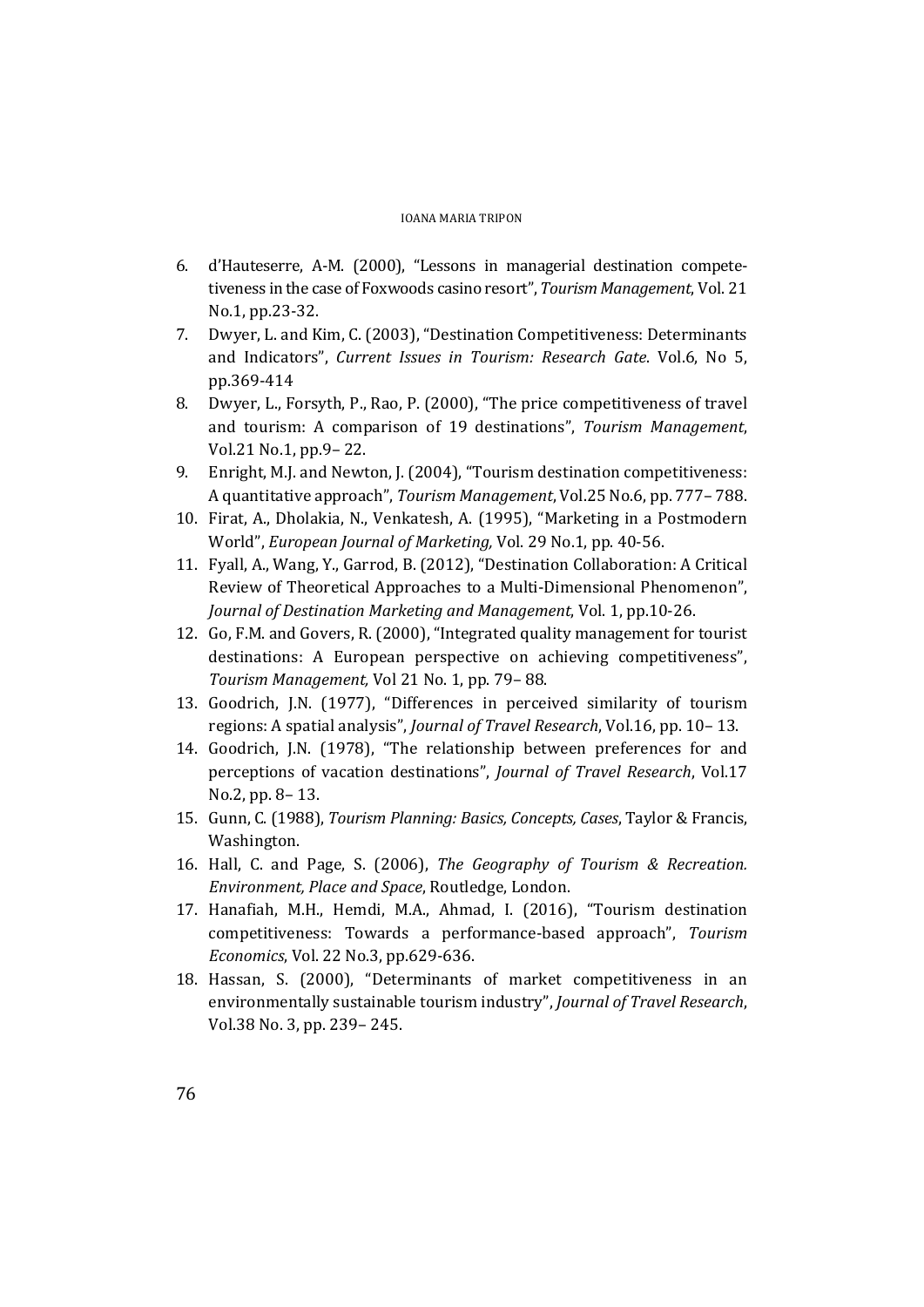- 19. Hazebroucq, J.-M. (2007), "Destinations innovantes et développement du tourisme", *Marché et organisations*, Vol.1 No.3, pp.117‐153.
- 20. Hong, W.‐C. (2008), *Competitivenessin the Tourism Sector. A Comprehensive Approach from Economic and Management Points*, Contributions to Economics, Physica-Verlag, Heidelberg.
- 21. Hu, Y., Ritchie, J.R. (1993), "Measuring Destination Attractiveness: A Contextual Approach", *Journal of Travel Research*, Vol.32 No.2, pp. 25‐34.
- 22. IMD (2000) International Institute for Management Development The *World Competitiveness Yearbook: Executive Summary*, Lausanne, Switzerland.
- 23. Klouj, R. (2012). *L'impact de la qualité expérientielle perçue d'une destination touristique sur la satisfaction et la fidélité des touristes*, available at : *https://www.memoireonline.com/04/15/9112/L‐impact‐de‐la‐qualite‐ experientielle‐perue‐d‐une‐destination‐touristique‐sur‐la‐satisfaction‐ et.html* (last accessed on 23.08.2018).
- 24. Kotler, P., Bowen, J., Makens, J. (1999), *Marketing for Hospitality and* Tourism, NJ: Prentice Hall.
- 25. Kozak, M. and Baloglu, S. (2011), *Managing and Marketing Tourist Destinations ‐ Strategies to Gain a Competitive Edge,* Routledge Advances in Tourism, Taylor and Francis, Kindle Edition.
- 26. Laws, E. (1995), *Tourism Destination Management: Issues, Analysis, and Policies*, Routledge, New York.
- 27. Lew, A.A. (1987), "A framework of Tourist Attraction Research", *Annals of Tourism Research*, Vol.14, pp.553-575.
- 28. Medlick, S. and Middleton, V. (1973), "Product Formulation in Tourism", *Tourism and Marketing, Vol. 13.*
- 29. Middleton, V. and Clarke, J. (2001), *Marketing in Travel and Tourism,* Butterworth-Heinemann, Oxford.
- 30. Morgan, N., Pritchard, A., Pride, R. (2002), *Destination Branding*, Elsevier Butterworth-Heinemann, Oxford.
- 31. Morrison, A.M. (2013), *Marketing and Managing Tourism Destinations*, Routledge, New York.
- 32. Muphy, P., Pritchard, M., Smith, B. (2000), "The Destination Product and Its Impact on Traveller Perceptions", *Tourism Management*, Vol. 21, pp. 43-52.
- 33. Newall, J.E. (1992), "The challenge of competitiveness", *Business Quarterly*, Vol.  $56$ , pp.  $94-100$